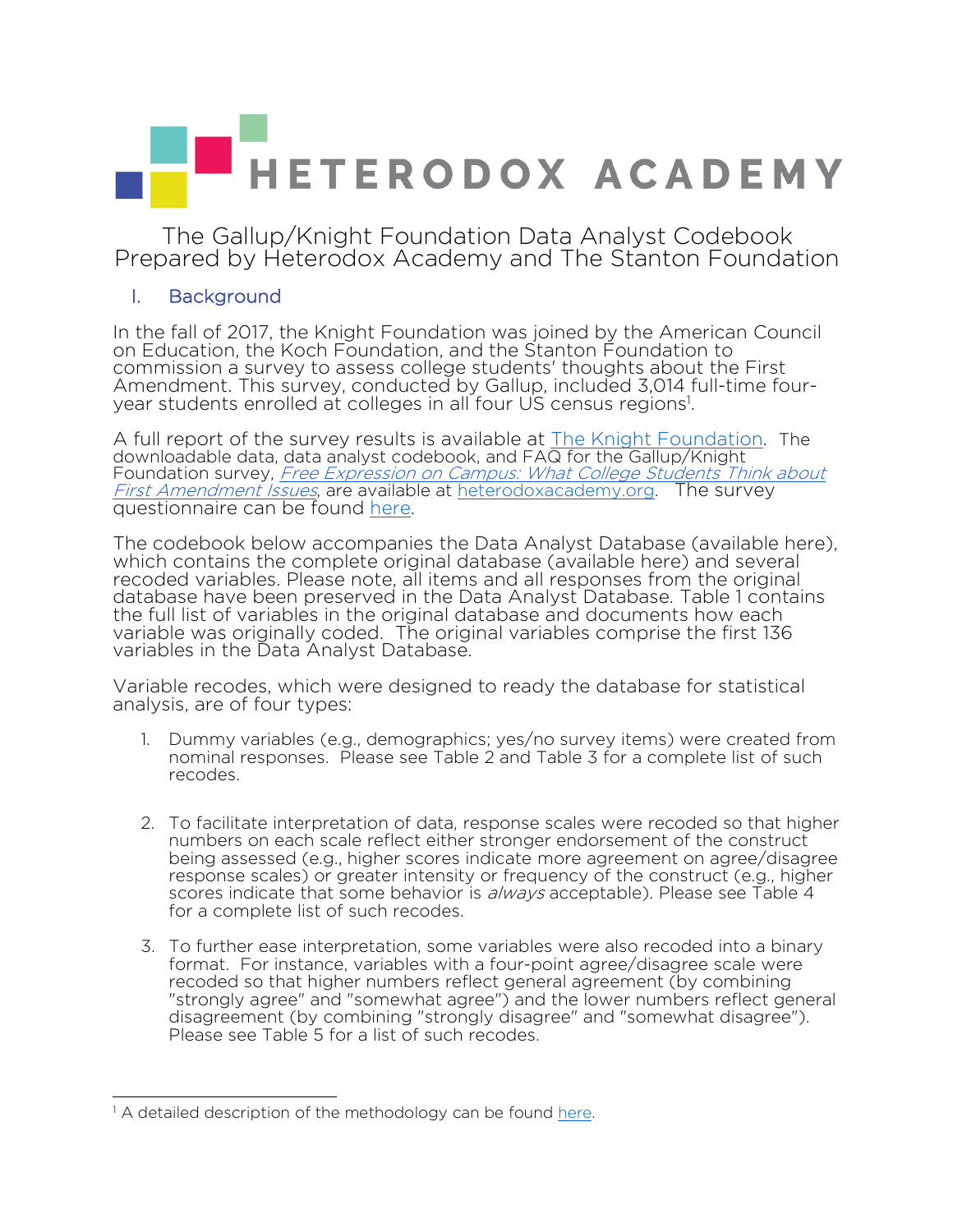4. The Data Analyst Database also contains a computed variable for a Free Speech Index (FSI), which was created by The Stanton Foundation in consultation with First Amendment scholars. This index combines 14 survey items that were precisely worded and focused on free speech and expression, and that directly assessed attitudes towards genuine First Amendment/free speech issues, such as whether colleges should be able to restrict certain forms of speech on campus. Table 6 lists the items that comprise the Free Speech Index and documents how they were recoded. Table 7 details how The Stanton Foundation Free Speech Index was computed.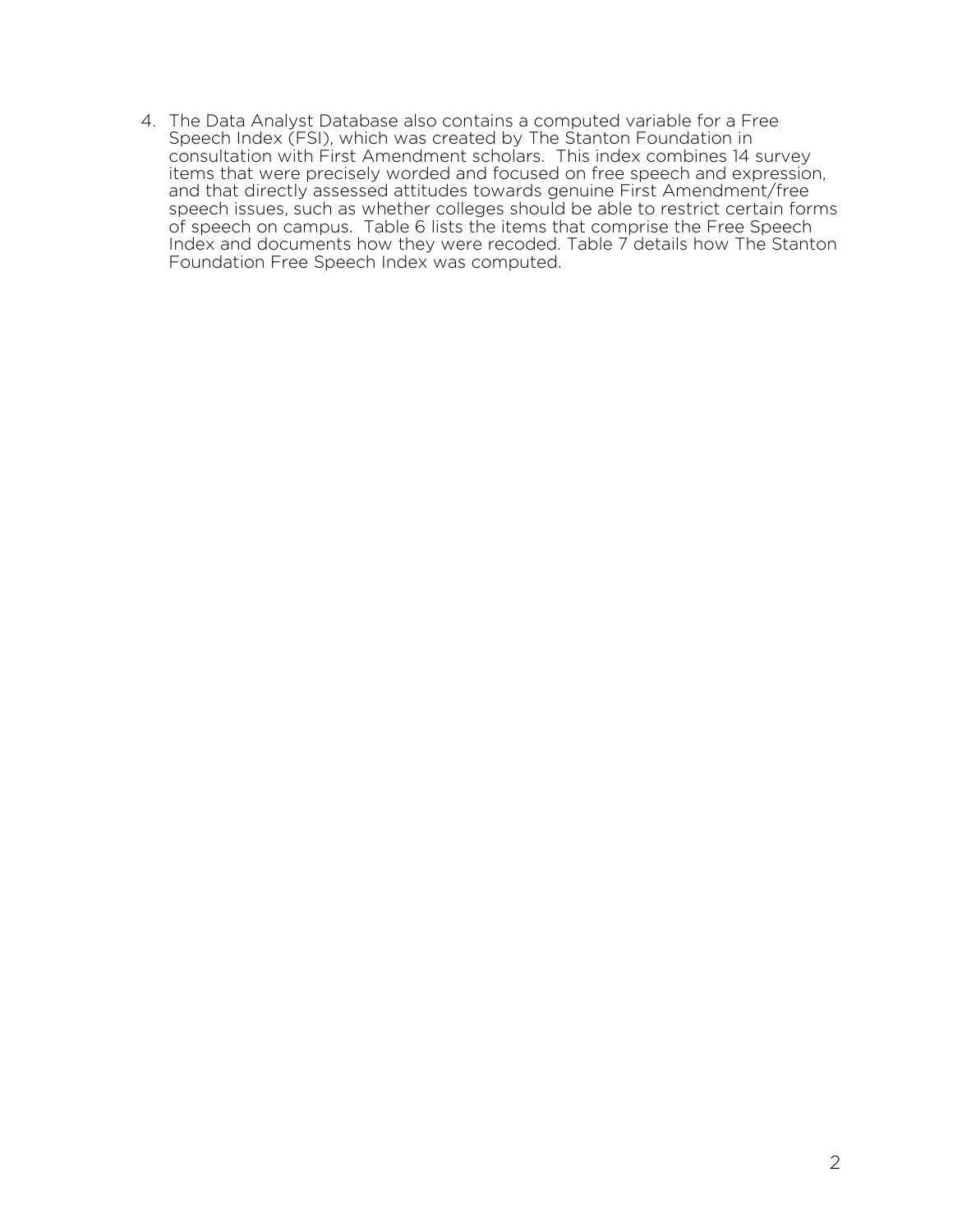#### II. Table of Contents

| Importance in a Democracy: Inclusive Society and Free Speech Rights 11  |  |
|-------------------------------------------------------------------------|--|
|                                                                         |  |
|                                                                         |  |
|                                                                         |  |
| Table 2. Recoding Demographic Variables into Dummy Variables 17         |  |
| Table 3. Recoding Binary Variables into Dummy Variables 21              |  |
|                                                                         |  |
|                                                                         |  |
|                                                                         |  |
|                                                                         |  |
|                                                                         |  |
|                                                                         |  |
|                                                                         |  |
|                                                                         |  |
| Importance in a Democracy: Inclusive Society and Free Speech Rights  26 |  |
|                                                                         |  |
|                                                                         |  |
|                                                                         |  |
|                                                                         |  |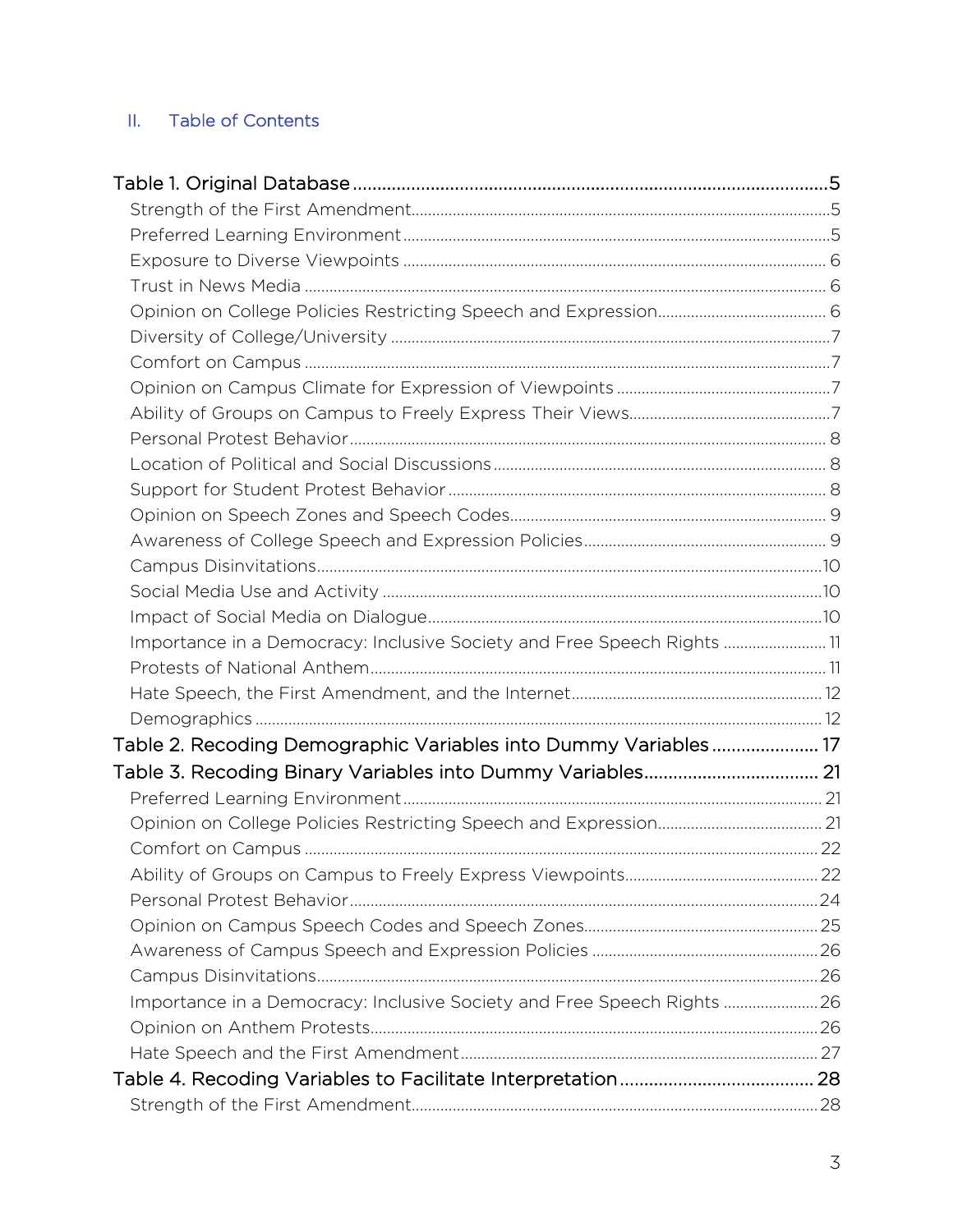| Importance in a Democracy: Inclusive Society and Free Speech Rights 34   |  |
|--------------------------------------------------------------------------|--|
|                                                                          |  |
|                                                                          |  |
|                                                                          |  |
|                                                                          |  |
|                                                                          |  |
|                                                                          |  |
|                                                                          |  |
| Table 6. Creating Variables for The Stanton Foundation Free Speech Index |  |
|                                                                          |  |
|                                                                          |  |
|                                                                          |  |
|                                                                          |  |
| Importance in a Democracy: Inclusive Society and Free Speech Rights  41  |  |
|                                                                          |  |
| Table 7. Computing Scale Score for The Stanton Foundation Free Speech    |  |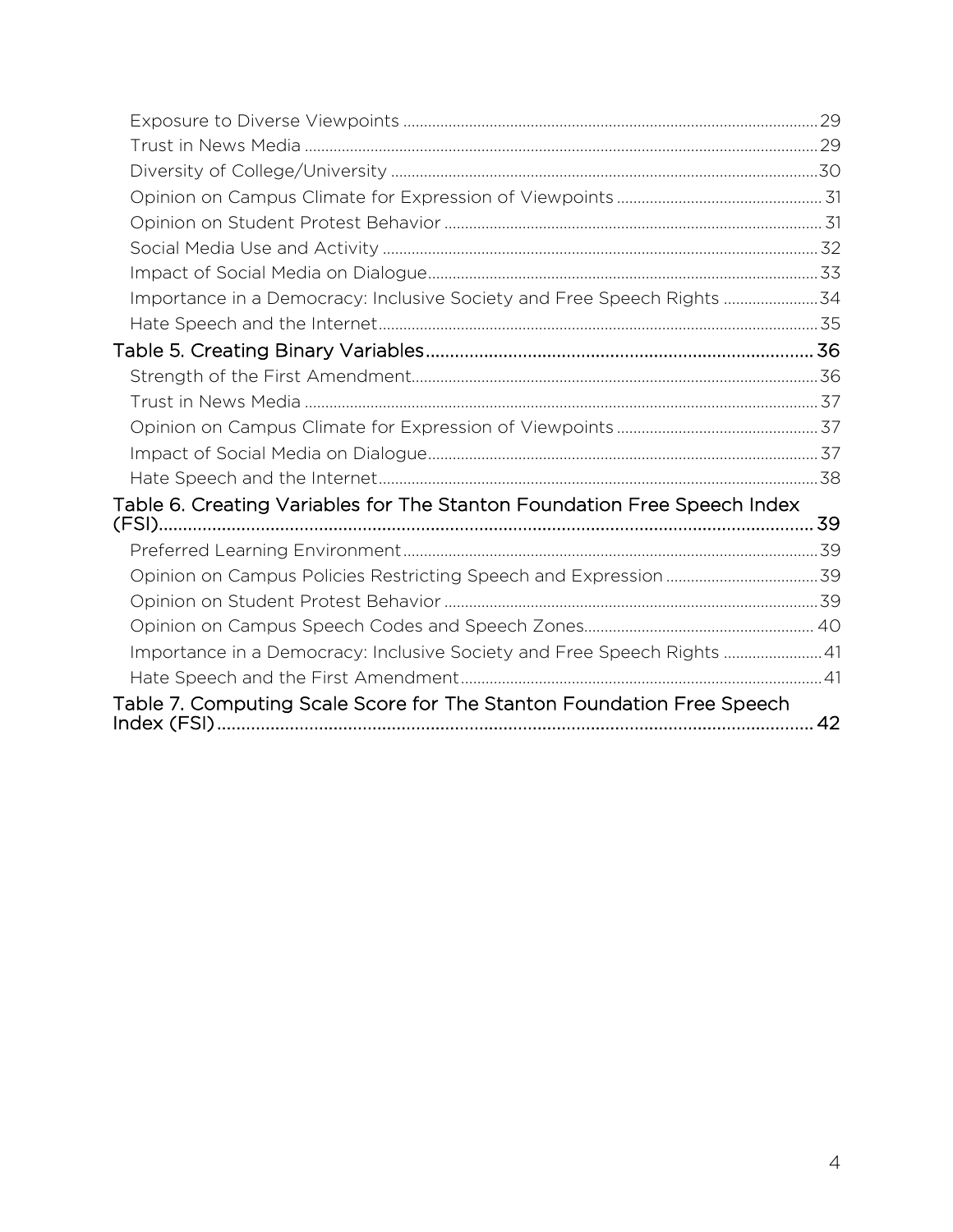## Table 1. Original Database

| Variable Name                         | _abel                                                                                                                                      | Values                                                                                           |
|---------------------------------------|--------------------------------------------------------------------------------------------------------------------------------------------|--------------------------------------------------------------------------------------------------|
| MOTHERLODE ID                         | Unique identifier                                                                                                                          |                                                                                                  |
| finalwt<br>DATE WEB                   | Weight to use in analysis<br>Date of Web Interview                                                                                         |                                                                                                  |
| DATE PHONE                            | Date of Phone Interview                                                                                                                    |                                                                                                  |
| sample student enrollment             | <b>Student Enrollment Status</b>                                                                                                           | = Full time student                                                                              |
| <b>FORMAB</b>                         | Form AB                                                                                                                                    | 1 = Form A<br>$2 = Form B$                                                                       |
| <b>FORMCD</b>                         | Form CD                                                                                                                                    | $= Form C$<br>$2 = Form D$                                                                       |
| Strength of the First Amendment       |                                                                                                                                            |                                                                                                  |
| Q1A                                   | Q1A State of rightFreedom of<br>speech                                                                                                     | = Very secure<br>$2 =$ Secure<br>$3$ = Threatened<br>$4 =$ Very threatened<br>$9 = No$ opinion   |
| Q1B                                   | Q1B State of rightFreedom of<br>the press                                                                                                  | = Very secure<br>$2 =$ Secure<br>$3$ = Threatened<br>$4 =$ Very threatened<br>$9 = No$ opinion   |
| Q <sub>1</sub> C                      | Q1C State of rightFreedom for<br>people to assemble peacefully                                                                             | = Very secure<br>$2 =$ Secure<br>$3$ = Threatened<br>$4 =$ Very threatened<br>$9 = No$ opinion   |
| Q1D                                   | Q1D State of rightFreedom of<br>religion                                                                                                   | 1 = Very secure<br>$2 =$ Secure<br>$3$ = Threatened<br>$4 =$ Very threatened<br>$9 = No$ opinion |
| Q1E                                   | Q1E State of rightFreedom to<br>petition the government,<br>meaning presenting requests to<br>the government without fear of<br>punishment | 1 = Very secure<br>$2 =$ Secure<br>$3$ = Threatened<br>$4 =$ Very threatened<br>$9 = No$ opinion |
| Q1AREC                                | Q1A State of rightFreedom of<br>speech                                                                                                     | 1= Very secure/secure<br>$2 = V$ ery<br>threatened/threatened<br>$9 = No$ opinion                |
| Q1BREC                                | Q1B State of rightFreedom of<br>the press                                                                                                  | 1= Very secure/secure<br>$2 = Very$<br>threatened/threatened<br><u>9 = No opinion</u>            |
| Q1CREC                                | Q1C State of rightFreedom for<br>people to assemble peacefully                                                                             | 1= Very secure/secure<br>$2 = Very$<br>threatened/threatened<br>$9 = No$ opinion                 |
| Q1DREC                                | Q1D State of rightFreedom of<br>religion                                                                                                   | 1= Very secure/secure<br>$2 = \sqrt{e}ry$<br>threatened/threatened<br>$9 = No$ opinion           |
| Q1EREC                                | Q1E State of rightFreedom to<br>petition the government,<br>meaning presenting requests to<br>the government without fear of<br>punishment | 1= Very secure/secure<br>$2 = \text{Very}$<br>threatened/threatened<br>$9 = No$ opinion          |
| <b>Preferred Learning Environment</b> |                                                                                                                                            |                                                                                                  |
| Q4                                    | Q4 If you had to choose, do you<br>think it is more important for<br>colleges to?                                                          | 1 = Positive learning<br>environment<br>$2 =$ Open learning<br>environment<br>$9 = No$ opinion   |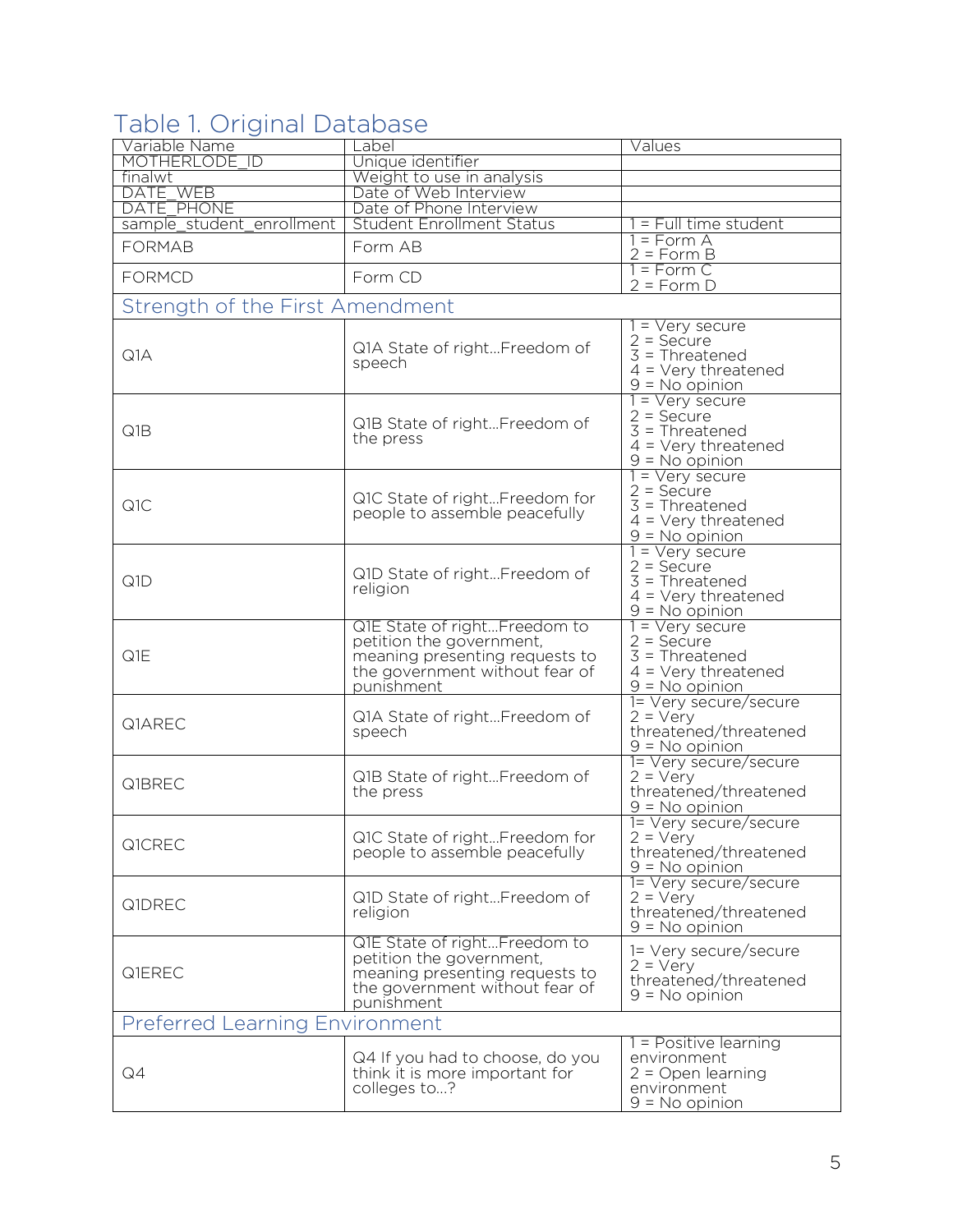| Q4A                                   | Q4 If you had to choose, do you<br>think it is more important for<br>colleges to?                                                                          | 1 = Prohibit offensive<br>speech<br>$2 =$ Allow all types of<br>speech<br>$9 = No$ opinion                  |
|---------------------------------------|------------------------------------------------------------------------------------------------------------------------------------------------------------|-------------------------------------------------------------------------------------------------------------|
| <b>Exposure to Diverse Viewpoints</b> |                                                                                                                                                            |                                                                                                             |
| $Q5$ <sup>1</sup> A                   | Q5 1A How would you rate the<br>job do at seeking out and<br>listening to differing viewpoints<br>from their ownAmericans                                  | 1 = Very good<br>$2 = Good$<br>$3 = Fair$<br>$4 = Poor$<br>$5 = Very poor$<br>$9 = No$ opinion              |
| $Q5_l$ 1B                             | Q5_1B How would you rate the<br>jobdo at seeking out and<br>listening to differing viewpoints<br>from their ownStudents at your<br>college                 | $1 = \sqrt{y}$ good<br>$2 = Good$<br>$3 = Fair$<br>$4 = Poor$<br>$5 = Very poor$<br>$9 = No$ opinion        |
| $Q5_l$ <sup>1</sup> C                 | Q5_1C How would you rate the<br>job do at seeking out and<br>listening to differing viewpoints<br>from their own Your friends                              | $1 = \sqrt{y}$ good<br>$2 = Good$<br>$3 = Fair$<br>$4 = Poor$<br>$5 = \text{Very poor}$<br>$9 = No$ opinion |
| $Q5$ <sup>1D</sup>                    | Q5 1D How would you rate the<br>job do at seeking out and<br>listening to differing viewpoints<br>from their own You, yourself                             | $1 = \sqrt{y}$ good<br>$2 = Good$<br>$3 = Fair$<br>$4 = Poor$<br>$5 = \text{Very poor}$<br>$9 = No$ opinion |
| Q5 1AREC                              | Q5 1A How would you rate the<br>job do at seeking out and<br>listening to differing viewpoints<br>from their ownAmericans                                  | 1 = Very good/good<br>$2 = Fair$<br>$3 = \text{Very poor/poor}$<br>$9 = No$ opinion                         |
| Q5 1BREC                              | Q5_1B How would you rate the<br>job do at seeking out and<br>listening to differing viewpoints<br>from their ownStudents at your<br>college                | $1 = \text{Very good/good}$<br>$2 = Fair$<br>$3 = \text{Very poor/poor}$<br>$9 = No$ opinion                |
| Q5_1CREC                              | Q5_1C How would you rate the<br>job do at seeking out and<br>listening to differing viewpoints<br>from their own Your friends                              | $1 = \text{Very good/good}$<br>$2 = Fair$<br>$3 = \text{Very poor/poor}$<br>$9 = No$ opinion                |
| Q5 1DREC                              | Q5_1D How would you rate the<br>job do at seeking out and<br>listening to differing viewpoints<br>from their ownYou, yourself                              | 1 = Very good/good<br>$2 = Fair$<br>$3 = Very poor/poor$<br>$9 = No$ opinion                                |
| <b>Trust in News Media</b>            |                                                                                                                                                            |                                                                                                             |
| Q11                                   | Q11 How much do you trust the<br>news media to report the news<br>accurately and fairly?                                                                   | $=$ A great deal<br>$2 = A$ fair amount<br>$3 = Not much$<br>$4 = Not at all$<br>$9 = No$ opinion           |
| q11rec                                | Trust in News Media: Recoded                                                                                                                               | $=$ A great deal/a fair<br>amount<br>$2 = Not at all/not much$<br>$9 = No$ opinion                          |
|                                       | Opinion on College Policies Restricting Speech and Expression                                                                                              |                                                                                                             |
| Q14A                                  | Q14A Policies that restrict type of<br>speech or expression on<br>campusExpressing political<br>views that are upsetting or<br>offensive to certain groups | $1 = Yes$<br>$2 = No$<br>$9 = No$ opinion                                                                   |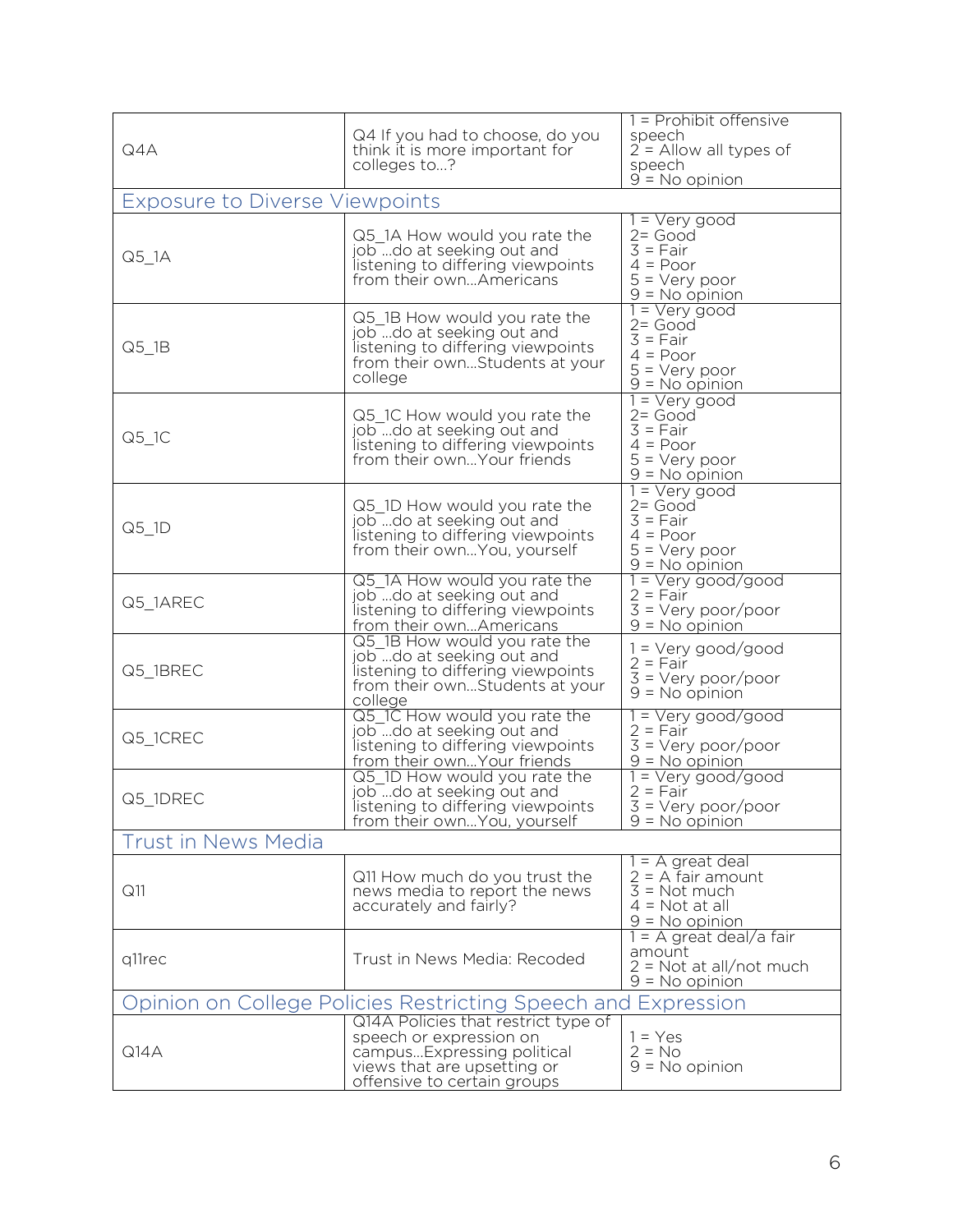| Q14B                                                      | Q14B Policies that restrict type of<br>speech or expression on<br>campus Using slurs and other<br>language on campus that is<br>intentionally offensive to certain<br>groups                   | $1 = Yes$<br>$2 = No$<br>$9 = No$ opinion                                                                                     |
|-----------------------------------------------------------|------------------------------------------------------------------------------------------------------------------------------------------------------------------------------------------------|-------------------------------------------------------------------------------------------------------------------------------|
| Q14C                                                      | Q14C Policies that restrict type of<br>speech or expression on<br>campus Wearing costumes that<br>stereotype certain racial or ethnic<br>groups                                                | $1 = Yes$<br>$2 = No$<br>$9 = No$ opinion                                                                                     |
| Diversity of College/L                                    | Jniversity                                                                                                                                                                                     |                                                                                                                               |
| Q16_1A                                                    | Q16_1A How diverse do you<br>consider your college to be in<br>areaRace and ethnicity                                                                                                          | 1 = Highly diverse<br>$2 =$ Somewhat diverse<br>3.= Not very diverse<br>$4 = Not$ diverse at all<br>$9 = No$ opinion          |
| Q16 1B                                                    | Q16_1A How diverse do you<br>consider your college to be in<br>areaFamily income and social<br>class                                                                                           | 1 = Highly diverse<br>2 = Somewhat diverse<br>3. = Not very diverse<br>$4 = Not$ diverse at all<br>$9 = No$ opinion           |
| Q16_1C                                                    | Q16_1A How diverse do you<br>consider your college to be in<br>areaParty identification                                                                                                        | 1 = Highly diverse<br>2 = Somewhat diverse<br>3. = Not very diverse<br>$4 = Not$ diverse at all<br>$9 = No$ opinion           |
| Q16_1D                                                    | Q16_1A How diverse do you<br>consider your college to be in<br>areaReligious identification                                                                                                    | 1 = Highly diverse<br>2 = Somewhat diverse<br>3. = Not very diverse<br>$4 = Not$ diverse at all<br>$9 = No$ opinion           |
| Comfort on Campus                                         |                                                                                                                                                                                                |                                                                                                                               |
| $Q17_1$                                                   | Q17 1 Ever felt uncomfortable in a<br>class, living area, public space or<br>other part of campus because of<br>something someone said in<br>reference to your race, ethnicity<br>or religion? | $1 = Yes$<br>$2 = No$<br>$9 = No$ opinion                                                                                     |
|                                                           | Opinion on Campus Climate for Expression of Viewpoints                                                                                                                                         |                                                                                                                               |
| Q18                                                       | Q18 The climate on my campus<br>prevents some people from<br>saying things they believe<br>because others might find them<br>offensive.                                                        | $1 =$ Strongly agree<br>$2 =$ Somewhat agree<br>$3 =$ Somewhat disagree<br>$4 =$ Strongly disagree<br>$9 = No$ opinion        |
| Q18REC                                                    | Q18 The climate on my campus<br>prevents some people from<br>saying things they believe<br>because others might find them<br>offensive.                                                        | $1 =$ Strongly<br>agree/somewhat agree<br>$2 =$ Strongly<br>disagree/somewhat<br>disagree<br>$9 = No$ opinion                 |
| Ability of Groups on Campus to Freely Express Their Views |                                                                                                                                                                                                |                                                                                                                               |
| Q32A                                                      | Q32A Group able to freely and<br>openly express their views on<br>campusBlacks                                                                                                                 | 1 = Yes, are able to<br>$2 = No$ , are not able to<br>$3 = Does not apply/ Too$<br>few on campus (VOL)<br>$9 = No$ opinion    |
| Q32B                                                      | Q32A Group able to freely and<br>openly express their views on<br>campusPolitical conservatives                                                                                                | $1 = Yes$ , are able to<br>$2 = No$ , are not able to<br>$3 = Does not apply/ Too$<br>few on campus (VOL)<br>$9 = No$ opinion |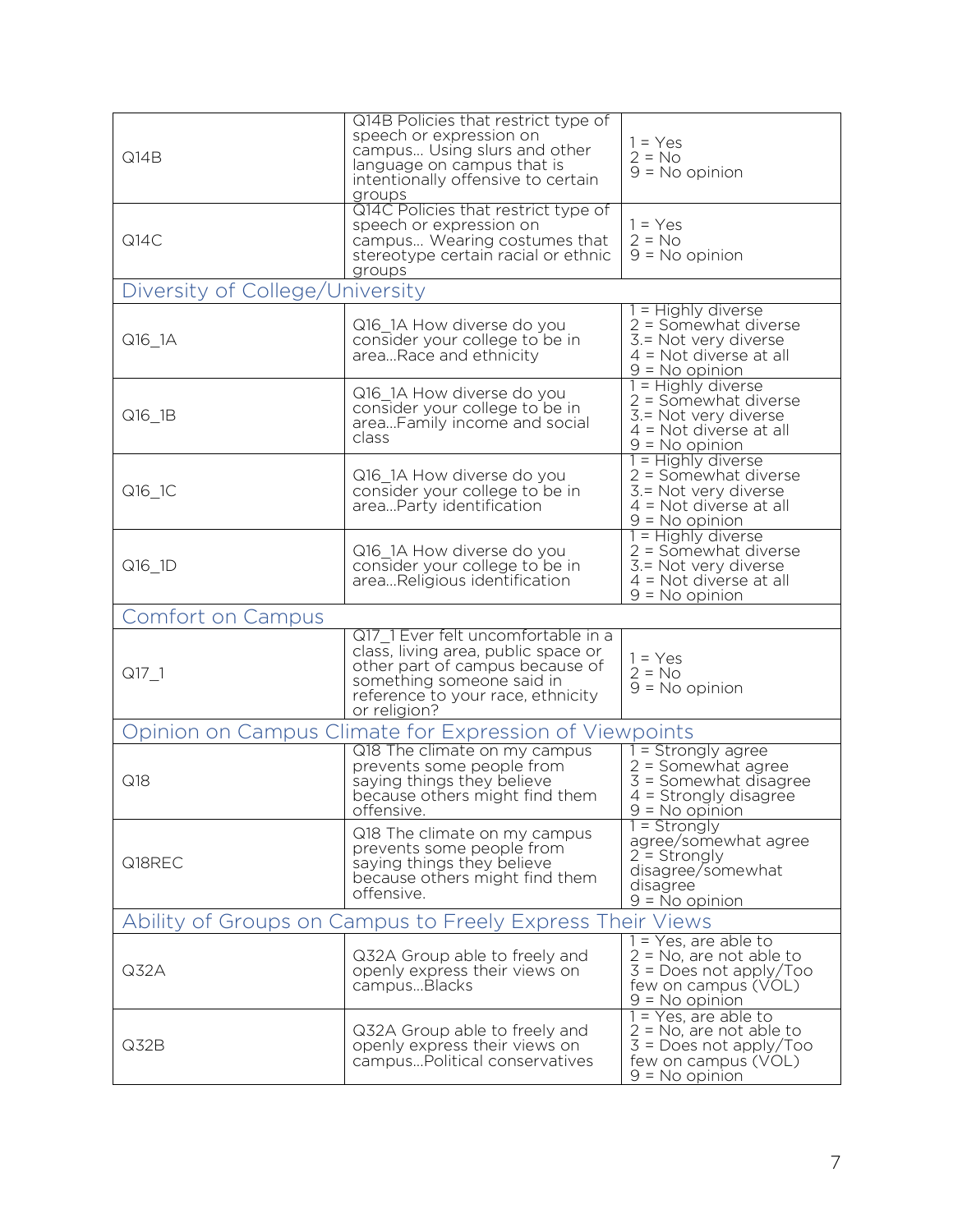|                                                     |                                                                 | $1 = Yes$ , are able to                               |
|-----------------------------------------------------|-----------------------------------------------------------------|-------------------------------------------------------|
|                                                     | Q32A Group able to freely and                                   | $2 = No$ , are not able to                            |
| Q32C                                                | openly express their views on<br>campusPolitical liberals       | $3 = Does not apply/ Too$<br>few on campus (VOL)      |
|                                                     |                                                                 | $9 = No$ opinion                                      |
|                                                     |                                                                 | 1 = Yes, are able to                                  |
|                                                     | Q32A Group able to freely and                                   | $2 = No$ , are not able to                            |
| Q32D                                                | openly express their views on                                   | $3 = Does not apply/ Too$                             |
|                                                     | campusWomen                                                     | few on campus $(VOL)9 =$<br>No opinion                |
|                                                     |                                                                 | 1 = Yes, are able to                                  |
|                                                     | Q32A Group able to freely and                                   | $2 = No$ , are not able to                            |
| Q32E                                                | openly express their views on                                   | $3 = Does not apply/ Too$                             |
|                                                     | campus Muslims                                                  | few on campus (VOL)                                   |
|                                                     |                                                                 | $9 = No$ opinion<br>$1 = Yes$ , are able to           |
|                                                     | Q32A Group able to freely and                                   | $2 = No$ , are not able to                            |
| Q32F                                                | openly express their views on<br>campus Lesbian, Gay, Bisexual  | $3 = Does not apply/ Too$                             |
|                                                     | or Transgender individuals                                      | few on campus (VOL)                                   |
|                                                     |                                                                 | $9 = No$ opinion<br>1 = Yes, are able to              |
|                                                     | Q32A Group able to freely and                                   | $2 = No$ , are not able to                            |
| Q32G                                                | openly express their views on                                   | $3 = Does not apply/ Too$                             |
|                                                     | campus Whites                                                   | few on campus (VOL)                                   |
|                                                     |                                                                 | $9 = N_0$ opinion                                     |
|                                                     | Q32A Group able to freely and                                   | $1 = Yes$ , are able to<br>$2 = No$ , are not able to |
| Q32H                                                | openly express their views on                                   | $3 = Does not apply/Too$                              |
|                                                     | campusHispanics or Latinos                                      | few on campus (VOL)                                   |
|                                                     |                                                                 | $9 = No$ opinion                                      |
|                                                     | Q32A Group able to freely and                                   | 1 = Yes, are able to<br>$2 = No$ , are not able to    |
| Q321                                                | openly express their views on                                   | $3 = Does not apply/ Too$                             |
|                                                     | campusMen                                                       | few on campus (VOL)                                   |
|                                                     |                                                                 | $9 = No$ opinion                                      |
|                                                     | Q32A Group able to freely and                                   | $1 = Yes$ , are able to<br>$2 = No$ , are not able to |
| Q32J                                                | openly express their views on                                   | $3 = Does not apply/ Too$                             |
|                                                     | campusStudents born outside<br>the U.S.                         | few on campus (VOL)                                   |
|                                                     |                                                                 | $9 = No$ opinion                                      |
| Personal Protest Behavior                           |                                                                 |                                                       |
|                                                     | Q21A Personally attended on                                     | $1 = Yes$                                             |
| Q21A                                                | your campus in past year<br>Demonstrations or protests          | $2 = No$                                              |
|                                                     | regarding free speech                                           | $9 = No$ opinion                                      |
|                                                     | Q21B Personally attended on your                                |                                                       |
|                                                     | campus in past year                                             | $1 = Yes$                                             |
| Q21B                                                | Demonstrations or protests<br>regarding issues of diversity and | $2 = No$<br>$9 = No$ opinion                          |
|                                                     | inclusion                                                       |                                                       |
|                                                     | Q21C Personally attended on your                                | $1 = Yes$                                             |
| Q21C                                                | campus in past year                                             | $2 = No$                                              |
|                                                     | Demonstrations or protests                                      | $9 = No$ opinion                                      |
|                                                     | against controversial speakers                                  |                                                       |
| <b>Location of Political and Social Discussions</b> |                                                                 |                                                       |
|                                                     | Q33 Where do you think most<br>expression and discussion of     | $=$ Face-to-face on<br>campus                         |
| Q33                                                 | political or social ideas among                                 | 2= Online through social                              |
|                                                     | students at your college takes                                  | media                                                 |
|                                                     | places these days?                                              | $9 = No$ opinion                                      |
| Support for Student Protest Behavior                |                                                                 |                                                       |
|                                                     | Q34A Possible action taken by                                   | 1 = Always acceptable                                 |
| Q34A                                                | college studentsShouting down                                   | $2 =$ Sometimes<br>acceptable                         |
|                                                     |                                                                 |                                                       |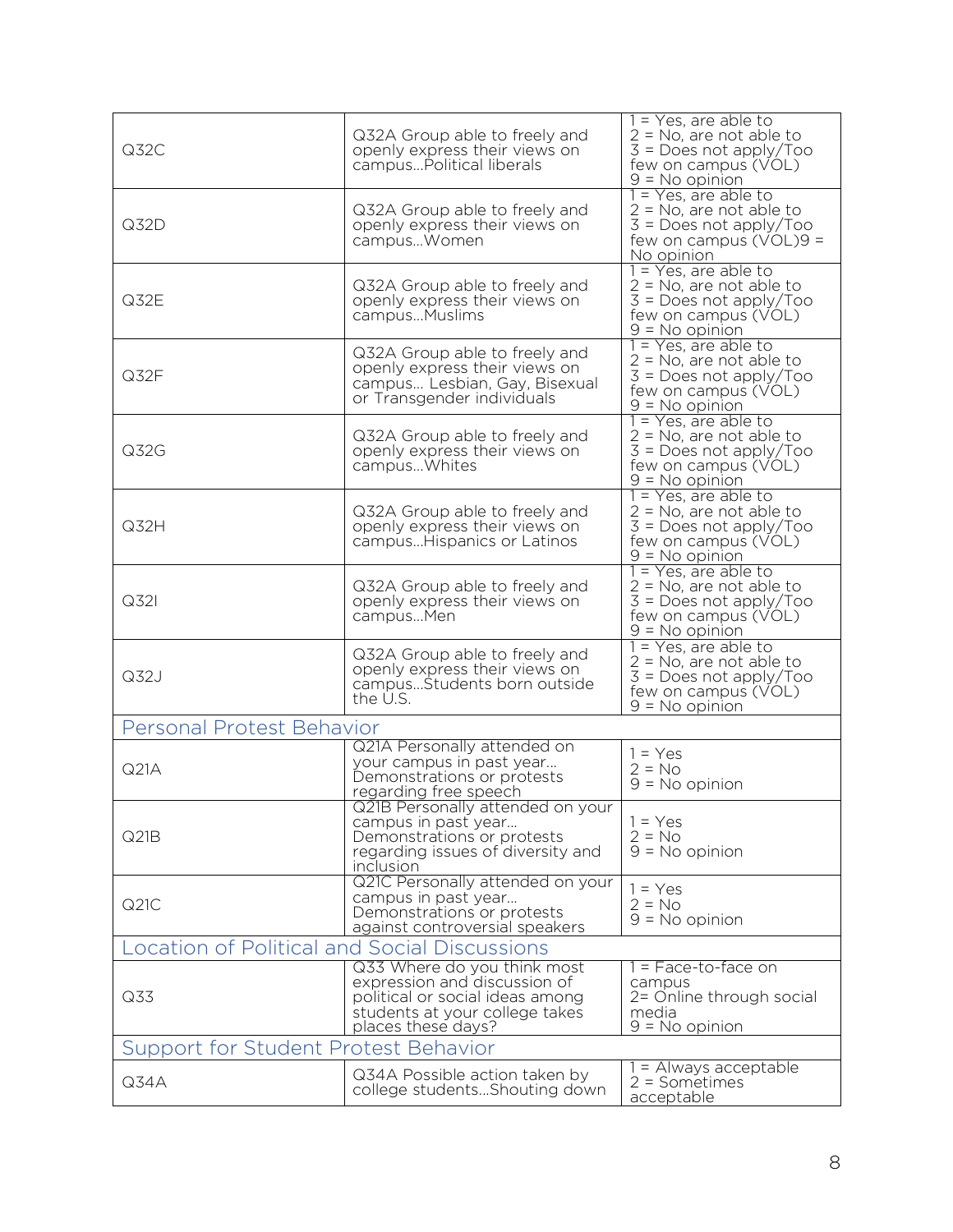|      | speakers or trying to prevent<br>them from talking                                                                                                                                      | $\overline{3}$ = Never acceptable<br>$9 = N_0$ opinion                                               |
|------|-----------------------------------------------------------------------------------------------------------------------------------------------------------------------------------------|------------------------------------------------------------------------------------------------------|
| Q34B | Q34B Possible action taken by<br>college students Engaging in<br>protests against speakers                                                                                              | 1 = Always acceptable<br>$2 =$ Sometimes<br>acceptable<br>$3$ = Never acceptable<br>$9 = No$ opinion |
| Q34C | Q34C Possible action taken by<br>college studentsUsing violence<br>to stop a speech, protest or rally                                                                                   | = Always acceptable<br>$2 =$ Sometimes<br>acceptable<br>$3 =$ Never acceptable<br>$9 = No$ opinion   |
| Q34D | Q34D Possible action taken by<br>college studentsDenying the<br>news media access to cover a<br>protest or rally on campus                                                              | 1 = Always acceptable<br>2 = Sometimes<br>acceptable<br>$3$ = Never acceptable<br>$9 = No$ opinion   |
| Q34E | Q34E Possible action taken by<br>college studentsDistributing<br>pamphlets or literature on<br>controversial issues                                                                     | = Always acceptable<br>$2 =$ Sometimes<br>acceptable<br>$3$ = Never acceptable<br>$9 = No$ opinion   |
| Q34F | Q34F Possible action taken by<br>college students Engaging in sit-<br>ins or similar attempts to disrupt<br>operations in campus buildings                                              | = Always acceptable<br>$2 =$ Sometimes<br>acceptable<br>$3$ = Never acceptable<br>$9 = No$ opinion   |
|      | Opinion on Speech Zones and Speech Codes                                                                                                                                                |                                                                                                      |
| Q35A | Q35A Favor or oppose<br>Establishing a free-speech zone,<br>a designated area of campus in<br>which protesting or distributing<br>literature is permitted, usually<br>with pre-approval | $1 = Favor$<br>$2 = Oppose$<br>$9 = No$ opinion                                                      |
| Q35B | Q35B Favor or oppose<br>Providing safe spaces, or areas of<br>campus students can go for<br>support if they feel upset or<br>threatened by things they see or<br>hear                   | $1 = Favor$<br>$2 = Oppose$<br>$9 = No$ opinion                                                      |
| Q35C | Q35C Favor or oppose<br>Instituting speech codes, or<br>codes of conduct that restrict<br>offensive or biased speech on<br>campus that would be permitted<br>in society more generally  | $1 = Favor$<br>$2 = Oppose$<br>$9 = No$ opinion                                                      |
| Q35D | Q35D Favor or oppose<br>Disinviting speakers because<br>some students are opposed to<br>the invitation                                                                                  | $1 = Favor$<br>$2 = Oppose$<br>$9 = No$ opinion                                                      |
| Q35E | Q35E Favor or oppose<br>Canceling planned speeches<br>because of concerns about the<br>possibility of violent protests                                                                  | $1 = Favor$<br>$2 = Oppose$<br>$9 = No$ opinion                                                      |
|      | Awareness of College Speech and Expression Policies                                                                                                                                     |                                                                                                      |
| Q36A | Q36A College hasA free-speech<br>zone                                                                                                                                                   | $= Yes$<br>$2 = No$<br>$3 =$ Unsure<br>$9 = No$ opinion                                              |
| Q36B | Q36B College hasSafe spaces                                                                                                                                                             | $= Yes$<br>$2 = No$<br>$3 =$ Unsure<br>$9 = No$ opinion                                              |
| Q36C | Q36C College hasA speech<br>code                                                                                                                                                        | $1 = Yes$<br>$2 = No$                                                                                |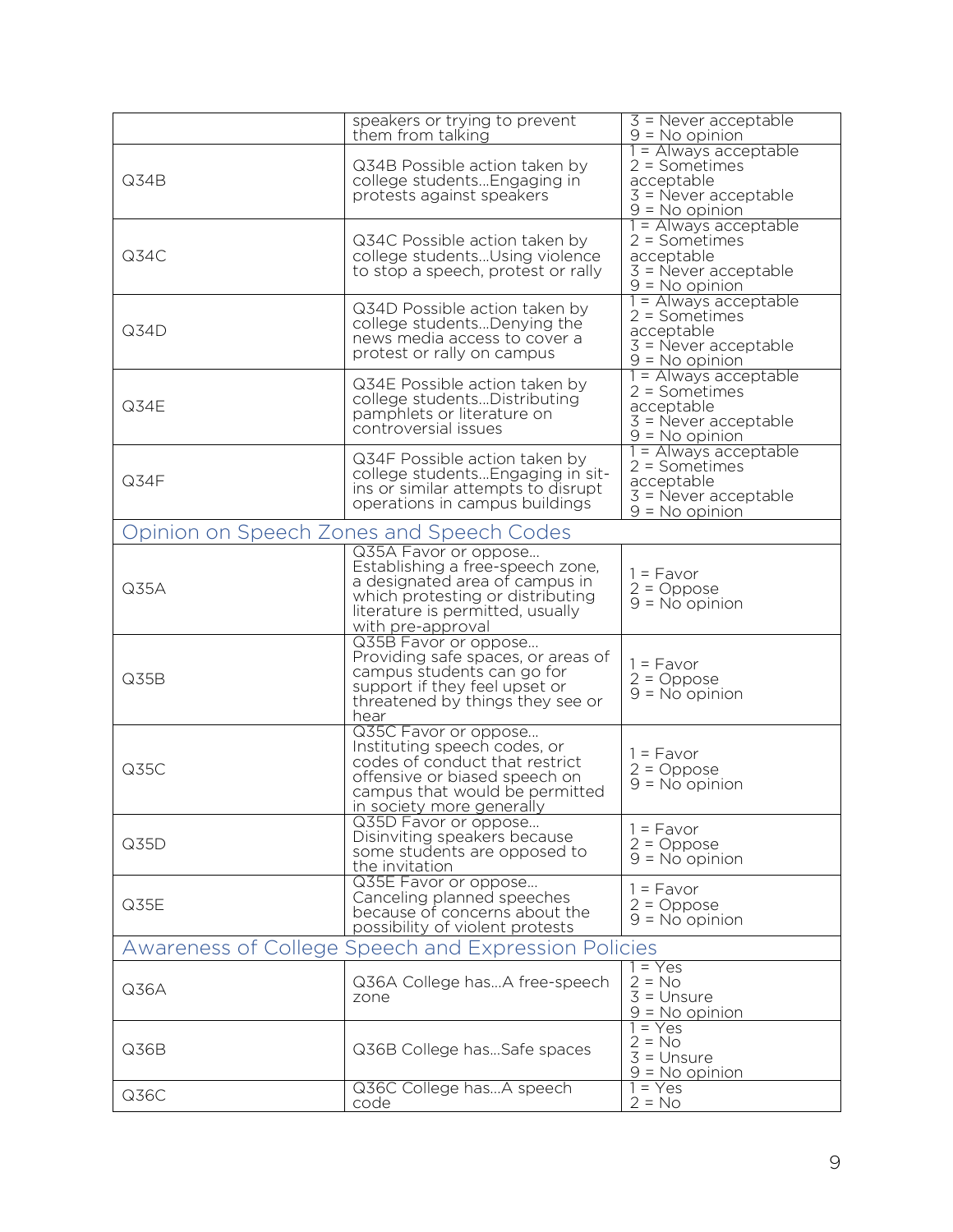|                                    |                                                                                                                  | $3 =$ Unsure                                                                                                        |
|------------------------------------|------------------------------------------------------------------------------------------------------------------|---------------------------------------------------------------------------------------------------------------------|
|                                    |                                                                                                                  | $9 = No$ opinion                                                                                                    |
| <b>Campus Disinvitations</b>       |                                                                                                                  |                                                                                                                     |
| Q37A                               | Q37A College hasDisinvited<br>speakers because some groups<br>of students were opposed to the<br>invitation      | 1 = Yes<br>$2 = No$<br>$3 =$ Unsure<br>$9 = No$ opinion                                                             |
| Q37B                               | Q37B College hasCanceled a<br>planned speech because of<br>concerns about the possibility of<br>violent protests | $= Yes$<br>$2 = No$<br>$3 = Unsure$<br>$9 = No$ opinion                                                             |
| q37ban                             | Campus Disinvite Speaker<br>(Opposition or Threat of<br>Violence)                                                | $1 = Yes$<br>$2 = No$<br>$9 =$ Unsure/no opinion                                                                    |
| Social Media Use and Activity      |                                                                                                                  |                                                                                                                     |
| Q38A                               | Q38A How often get newsOn a<br>mobile device, such as a<br>smartphone or tablet                                  | 1 = Often<br>$2 =$ Sometimes<br>$3 =$ Hardly ever<br>$4 =$ Never<br>$9 = No$ opinion                                |
| Q38B                               | Q38B How often get newsFrom<br>social media, such as Facebook®<br>or Twitter®                                    | $1 =$ Often<br>$2 =$ Sometimes<br>$3 =$ Hardly ever<br>$4 =$ Never<br>$9 = No$ opinion                              |
| Q38C                               | Q38C How often get newsFrom<br>a news website or app                                                             | $=$ Often<br>$2 =$ Sometimes<br>$3 =$ Hardly ever<br>$4 =$ Never<br>$9 = No$ opinion                                |
| Q38D                               | Q38D How often get newsFrom<br>a messaging app, such as<br>Snapchat®, Kik, or WhatsApp                           | $1 =$ Often<br>$2 =$ Sometimes<br>$3 =$ Hardly ever<br>$4 =$ Never<br>$9 = No$ opinion                              |
| Q39A                               | Q39A Do on social mediaPost<br>links to news stories                                                             | $=$ Often<br>$2 =$ Sometimes<br>$3 =$ Hardly ever<br>$4 =$ Never<br>$9 = No$ opinion                                |
| Q39B                               | Q39B Do on social<br>mediaDiscuss news with others<br>on that site                                               | 1 = Often<br>$2 =$ Sometimes<br>$3$ = Hardly ever<br>$4 =$ Never<br>$9 = No$ opinion                                |
| soc_med                            | Social Media Activity Scale                                                                                      | $3$ = Highest activity<br>$12$ = Lowest activity                                                                    |
| soc_med_rec                        | Social Media Activity: Recoded                                                                                   | $1 = High (3-6 on scale)$<br>$2 = Medium (7-8 on scale)$<br>$3 = Low (9-12)$ on scale)                              |
| Impact of Social Media on Dialogue |                                                                                                                  |                                                                                                                     |
| Q29A                               | Q29A The dialogue that occurs<br>on social media is usually civil                                                | = Strongly agree<br>$2 =$ Somewhat agree<br>3 = Somewhat disagree<br>$4 =$ Strongly disagree<br>$9 = No$ opinion    |
| Q29B                               | Q29B It is too easy for people to<br>say things anonymously on social<br>media                                   | = Strongly agree<br>$2 =$ Somewhat agree<br>$3 =$ Somewhat disagree<br>$4 =$ Strongly disagree<br>$9 = N_0$ opinion |
| Q29E                               | Q29E Social media stifles free<br>expression because too many                                                    | = Strongly agree<br>$2 =$ Somewhat agree<br>3 = Somewhat disagree                                                   |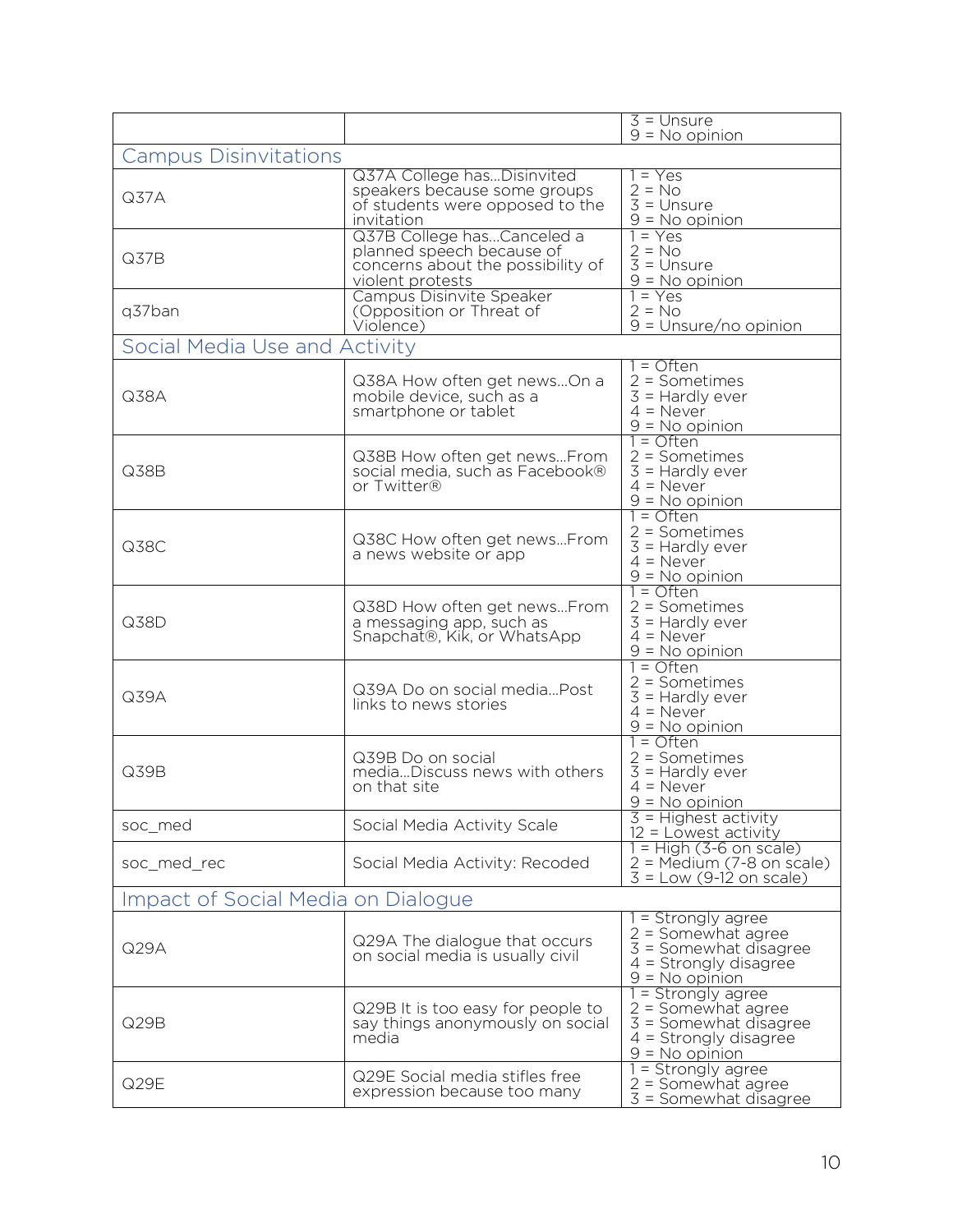|                                    | people block views they disagree<br>with                                                                                                    | $4 =$ Strongly disagree<br>$9 = No$ opinion                                                                                                          |
|------------------------------------|---------------------------------------------------------------------------------------------------------------------------------------------|------------------------------------------------------------------------------------------------------------------------------------------------------|
| Q29F                               | Q29F Social media stifles free<br>expression because people are<br>afraid of being attacked or<br>shamed by those who disagree<br>with them | $1 =$ Strongly agree<br>$2 =$ Somewhat agree<br>3 = Somewhat disagree<br>$4 =$ Strongly disagree<br>$9 = No$ opinion                                 |
| Q29G                               | Q29G Social media platforms, like<br>Facebook® and Twitter® should<br>be responsible for limiting hate<br>speech on their platforms         | 1 = Strongly<br>agree/somewhat agree<br>$2 =$ Strongly<br>disagree/somewhat<br>disagree<br>$9 = \overline{N}$ o opinion                              |
| Q29AREC                            | Q29A The dialogue that occurs<br>on social media is usually civil                                                                           | $1 =$ Strongly<br>agree/somewhat agree<br>$2 =$ Strongly<br>disagree/somewhat<br>disagree<br>$9 = No$ opinion                                        |
| Q29BREC                            | Q29B It is too easy for people to<br>say things anonymously on social<br>media                                                              | $1 =$ Strongly<br>agree/somewhat agree<br>$2 =$ Strongly<br>disagree/somewhat<br>disagree<br>$9 = No$ opinion                                        |
| Q29EREC                            | Q29E Social media stifles free<br>expression because too many<br>people block views they disagree<br>with                                   | $1 =$ Strongly<br>agree/somewhat agree<br>$2 =$ Strongly<br>disagree/somewhat<br>disagree<br>$9 = No$ opinion                                        |
| Q29FREC                            | Q29F Social media stifles free<br>expression because people are<br>afraid of being attacked or<br>shamed by those who disagree<br>with them | $1 =$ Strongly<br>agree/somewhat agree<br>$2 =$ Strongly<br>disagree/somewhat<br>disagree<br>$9 = No$ opinion                                        |
| Q29GREC                            | Q29G Social media platforms, like<br>Facebook® and Twitter® should<br>be responsible for limiting hate<br>speech on their platforms         | $1 =$ Strongly<br>agree/somewhat agree<br>$2 =$ Strongly<br>disagree/somewhat<br>disagree<br>$9 = No$ opinion                                        |
|                                    | Importance in a Democracy: Inclusive Society and Free Speech Rights                                                                         |                                                                                                                                                      |
| Q40A                               | Q40A Importance in<br>democracyPromoting an<br>inclusive society that is<br>welcoming to diverse groups                                     | 1 = Extremely important<br>$2 = \text{Very important}$<br>3 = Moderately important<br>$4 = Not that important$<br>$9 = No$ opinion                   |
| Q40B                               | Q40B Importance in<br>democracyProtecting citizens'<br>free speech rights                                                                   | 1 = Extremely important<br>$2 = Very$ important<br>$3$ = Moderately important<br>$4 = Not that important$<br>$9 = No$ opinion                        |
| Q <sub>41</sub>                    | Q41 More important                                                                                                                          | 1 = Promoting an inclusive<br>society that is welcoming<br>to diverse groups<br>$2$ = Protecting citizens'<br>free speech rights<br>$9 = No$ opinion |
| <b>Protests of National Anthem</b> |                                                                                                                                             |                                                                                                                                                      |
| Q42                                | Q42 Do you think professional<br>athletes have the First<br>Amendment right to protest                                                      | $1 = Yes$<br>$2 = No$<br>$9 = No$ opinion                                                                                                            |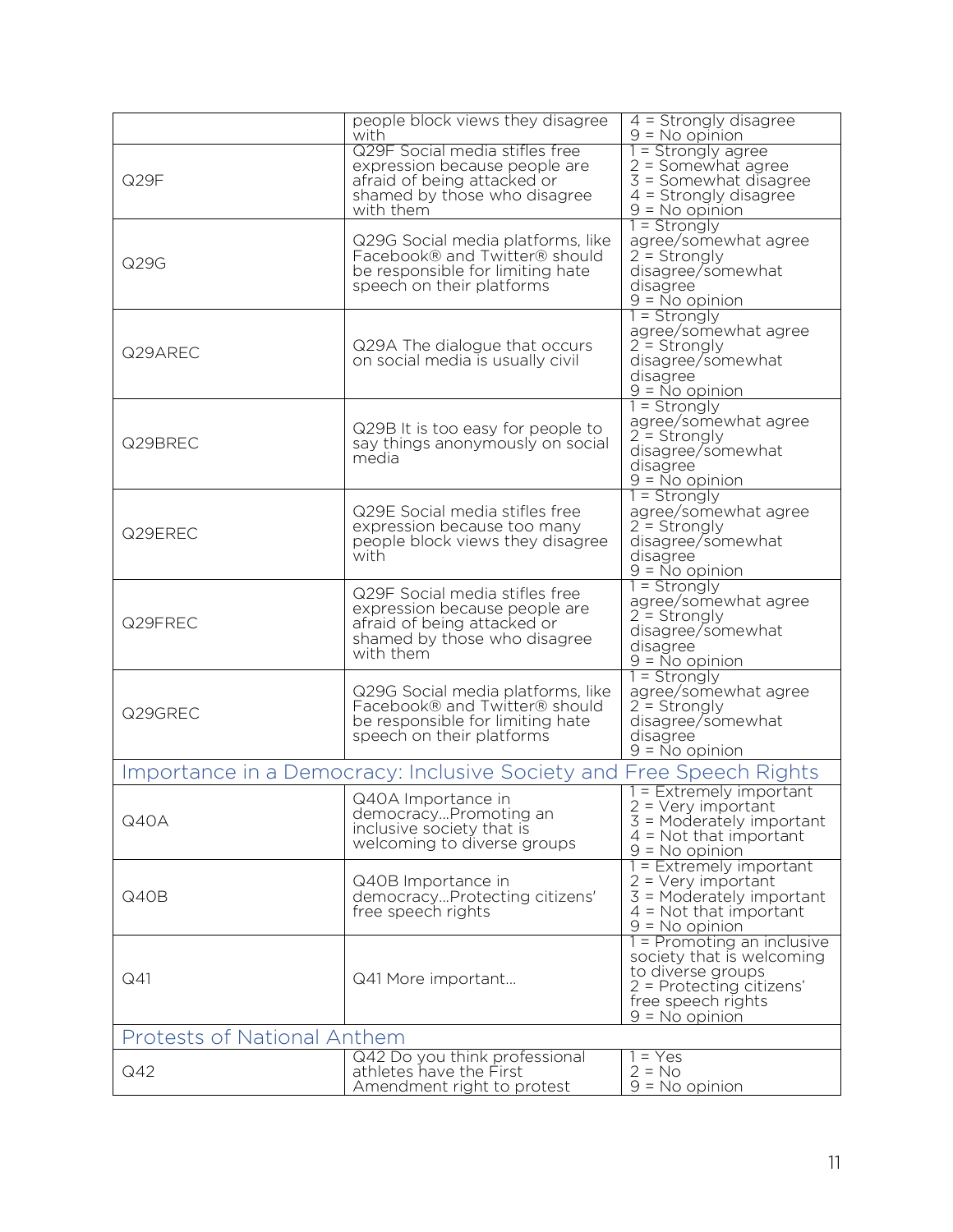|                | during the playing of the national<br>anthem, or not?                                                                        |                                                                                                                                                                                        |
|----------------|------------------------------------------------------------------------------------------------------------------------------|----------------------------------------------------------------------------------------------------------------------------------------------------------------------------------------|
|                | Hate Speech, the First Amendment, and the Internet                                                                           |                                                                                                                                                                                        |
| Q43            | Q43 Do you think hate speech is<br>a form of expression that should<br>or should not be protected by<br>the First Amendment? | $1 = Yes$<br>$2 = No$<br>$9 = No$ opinion                                                                                                                                              |
| Q44            | Q44 The Internet is responsible<br>for a significant increase in hate<br>speech.                                             | 1 = Strongly agree<br>$2 =$ Somewhat agree<br>$3 =$ Somewhat disagree<br>$4 =$ Strongly disagree<br>$9 = No$ opinion                                                                   |
| Q44REC         | Q44 The Internet is responsible<br>for a significant increase in hate<br>speech.                                             | $1 =$ Strongly<br>agree/somewhat agree<br>$2 =$ Strongly<br>disagree/somewhat<br>disagree<br>$9 = No$ opinion                                                                          |
| Demographics   |                                                                                                                              |                                                                                                                                                                                        |
| AGE            | Student Age                                                                                                                  |                                                                                                                                                                                        |
| ageban         | Age                                                                                                                          | $= 18$<br>$2 = 19$<br>$3 = 20$<br>$4 = 21$<br>$5 = 22+$                                                                                                                                |
| CLASS          | <b>Student Class</b>                                                                                                         | 1 = First Year/Freshman<br>$2 = Second Year/$<br>Sophomore<br>$3 =$ Third Year/Junior<br>$4$ = Fourth year or higher/<br>Senior                                                        |
| D <sub>1</sub> | D11 am required to ask, are you<br>male or female?                                                                           | $1 = Male$<br>$2$ = Female<br>$3 = Other$<br>$4 =$ Refused                                                                                                                             |
| D1A            | D1A GENDER (coded)                                                                                                           | $1 = Male$<br>$2$ = Female                                                                                                                                                             |
| genderban      | Gender                                                                                                                       | $1 = Male$<br>$2$ = Female<br>$3 = Other$<br>$4 =$ Refused                                                                                                                             |
| D <sub>2</sub> | D2 Are you of Hispanic, Latino, or<br>Spanish origin, such as Mexican,<br>Puerto Rican, Cuban, or other<br>Spanish origin?   | $1 = Yes$<br>$2 = No$<br>$3 = No$ opinion                                                                                                                                              |
| $D3_1$         | D3_1 Race (1st mention)                                                                                                      | = White<br>$2 = Black$ or African<br>American<br>$3 = Asian$<br>$4$ = American Indian or<br>Alaska Native<br>5 = Native Hawaiian or<br>Pacific Islander<br>$8 = DK$<br>$9$ = Refused   |
| $D3_2$         | D3_2 Race (2nd mention)                                                                                                      | 1 = White<br>$2 = Black$ or African<br>American<br>$3 = Asian$<br>$4$ = American Indian or<br>Alaska Native<br>5 = Native Hawaiian or<br>Pacific Islander<br>$8 = DK$<br>$9 = Refused$ |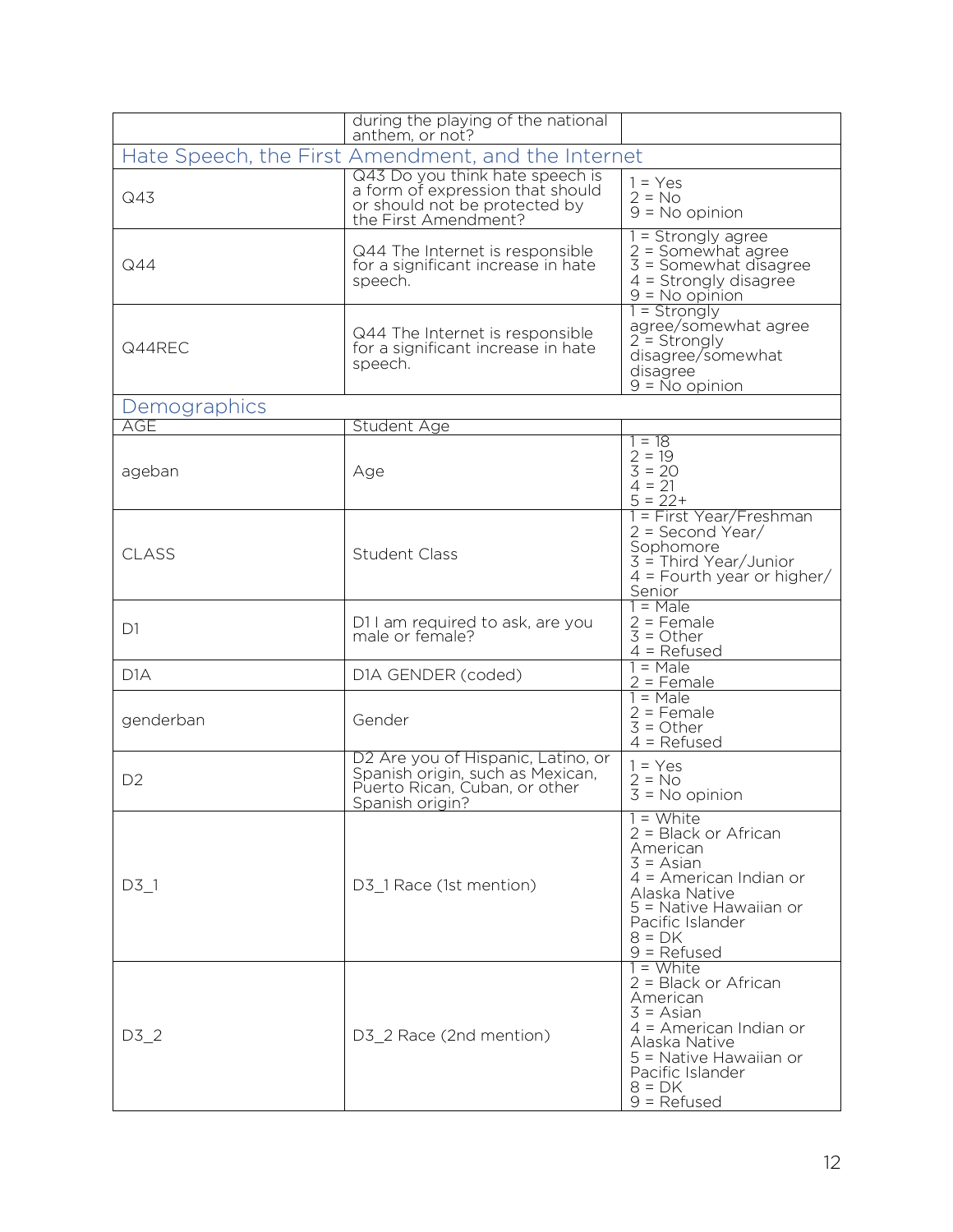| D3 <sub>3</sub> | D3_3 Race (3rd mention)                     | $1 =$ White<br>$2 = Black$ or African<br>American<br>$3 = Asian$<br>$4$ = American Indian or<br>Alaska Native<br>5 = Native Hawaiian or<br>Pacific Islander<br>$8 = DK$<br>$9 =$ Refused |
|-----------------|---------------------------------------------|------------------------------------------------------------------------------------------------------------------------------------------------------------------------------------------|
| $D3_4$          | D3 4 Race (4th mention)                     | $1 =$ White<br>$2 = Black$ or African<br>American<br>$3 = Asian$<br>$4$ = American Indian or<br>Alaska Native<br>5 = Native Hawaiian or<br>Pacific Islander<br>$8 = DK$<br>$9 =$ Refused |
| $D3-5$          | D3_5 Race (5th mention)                     | $1 =$ White<br>2 = Black or African<br>American<br>$3 = Asian$<br>$4$ = American Indian or<br>Alaska Native<br>5 = Native Hawaiian or<br>Pacific Islander<br>$8 = DK$<br>$9 =$ Refused   |
| racewh          | White summary                               | $1 = Yes$<br>$2 = No$<br>$9 = No$ opinion                                                                                                                                                |
| racebl          | Black summary                               | $1 = Yes$<br>$2 = No$<br>$9 = No$ opinion                                                                                                                                                |
| raceas          | Asian summary                               | $1 = Yes$<br>$2 = No$<br>$9 = No$ opinion                                                                                                                                                |
| raceai          | American Indian/Alaska Native<br>summary    | $1 = Yes$<br>$2 = No$<br>$9 = No$ opinion                                                                                                                                                |
| racenh          | Native Hawaiian/Pacific Islander<br>summary | $1 = Yes$<br>$2 = No$<br>$9 = No$ opinion                                                                                                                                                |
| raceban2        | Detailed Banner on<br>Race/Ethnicity        | $1 = Yes$<br>$2 = No$<br>$9 = No$ opinion                                                                                                                                                |
| hbcuban2        | Black Student/non-HBCU                      | $1 = Yes$<br>$2 = No$<br>$9 = No$ opinion                                                                                                                                                |
| D4              | D4 Party ID                                 | $1 = A$ Republican<br>$2 = A$ Democrat<br>$3 =$ Independent<br>$4$ = Libertarian Party<br>(VOLUNTEERED)<br>$\dot{5}$ = Other Party<br>(VOLUNTEERED)<br>$6 = No$ opinion                  |
| <b>PARTYL</b>   | D4/D5 Party ID/Lean                         | 1 = Democrat/lean<br>Democrat<br>$2 = Republican/lean$<br>Republican<br>$3$ = Libertarian<br>$4 =$ Independent/no lean<br>$5 = No$ opinion                                               |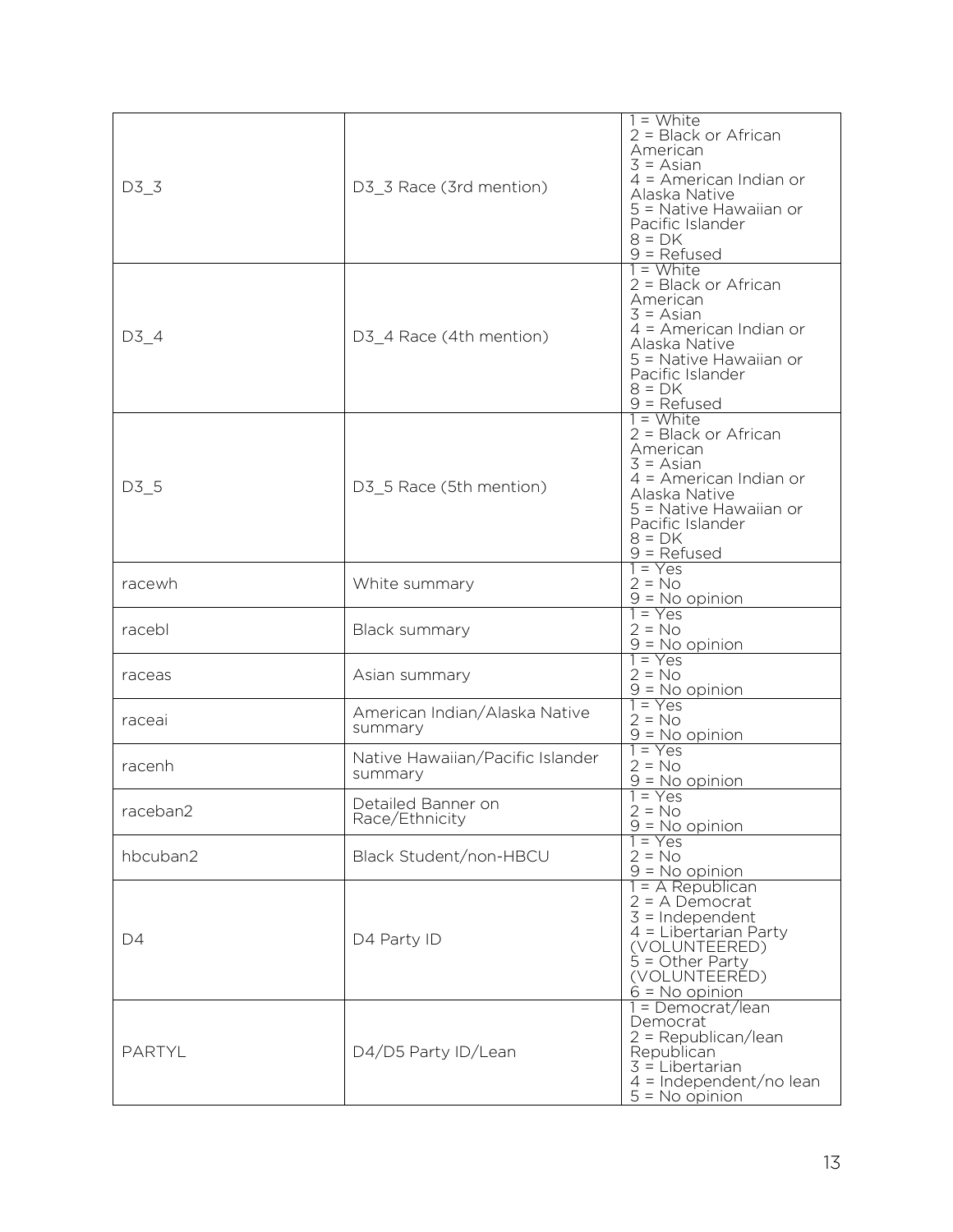| D <sub>6</sub>  | D6 Religion              | $=$ Other<br>$2 = DK$<br>$3 = REF$<br>$4 = None$<br>$6$ = Protestant<br>$7 =$ Catholic<br>$8 = Orthodox$<br>$9 = Mormon$<br>10 = Jehova's Witnesses<br>$11 =$ Adventists Church<br>12 = Christian Science<br>13 = Mennonite/Amish<br>14 = Salvation Army<br>15 = Other Christian<br>$16 =$ Buddhism<br>$17 = Hinduism$<br>$18 =$ Jewish<br>$19 =$ Muslim<br>20 = Other Non-Christian<br>$21 =$ Atheist<br>$22 =$ Agnostic |
|-----------------|--------------------------|---------------------------------------------------------------------------------------------------------------------------------------------------------------------------------------------------------------------------------------------------------------------------------------------------------------------------------------------------------------------------------------------------------------------------|
| D6              | <b>Religion Verbatim</b> |                                                                                                                                                                                                                                                                                                                                                                                                                           |
| relban          | Religion                 | 1 = Protestant/Christian<br>$2 =$ Catholic<br>$3 =$ Jewish<br>$4 = \text{Mormon/Latter Day}$<br>Saints<br>5 = No religion<br>$6 =$ Other religions<br>$9 = No$ opinion                                                                                                                                                                                                                                                    |
| D <sub>8</sub>  | D8 Social class          | $=$ Upper class<br>2 = Upper-middle class<br>3 = Middle class<br>$4 = Working class$<br>$5 =$ Lower class<br>$6 = No$ opinion                                                                                                                                                                                                                                                                                             |
| soc_classrec    | Social Class ID          | 1 = Upper/Upper Middle<br>$2 = Middie$<br>$3 = Working/Lower$<br>$9 = No$ opinion                                                                                                                                                                                                                                                                                                                                         |
| D <sub>9</sub>  | D9 Area live in          | $1 = Big city$<br>$2 =$ Small city<br>$3 =$ Suburb of a big city<br>$4 =$ Suburb of a small city<br>$5 = Town$<br>$6$ = Rural area<br>$\ell$ = No opinion                                                                                                                                                                                                                                                                 |
| arearec         | Area Grew Up             | $=$ City<br>$2 =$ Suburb<br>$3 = Town/Rural$<br>$9 = No$ opinion                                                                                                                                                                                                                                                                                                                                                          |
| D <sub>10</sub> | D10 Ideology             | 1 = Very conservative<br>$2 =$ Conservative<br>$3 =$ Moderate<br>$4 =$ Liberal<br>$5 = \text{Very liberal}$<br>$6 = No$ opinion                                                                                                                                                                                                                                                                                           |
| ideolrec        | Ideology Recoded         | 1 = Liberal<br>$2 =$ Moderate<br>$3 =$ Conservative<br>$6 = DK$<br>$7 = REF$                                                                                                                                                                                                                                                                                                                                              |
| <b>HBCU</b>     | <b>HBCU</b>              | 1 = HBCU<br>$2 = Non-HBCU$                                                                                                                                                                                                                                                                                                                                                                                                |
| region          | Region of College        | 1 = East<br>$2 = Midwest$<br>$3 =$ South                                                                                                                                                                                                                                                                                                                                                                                  |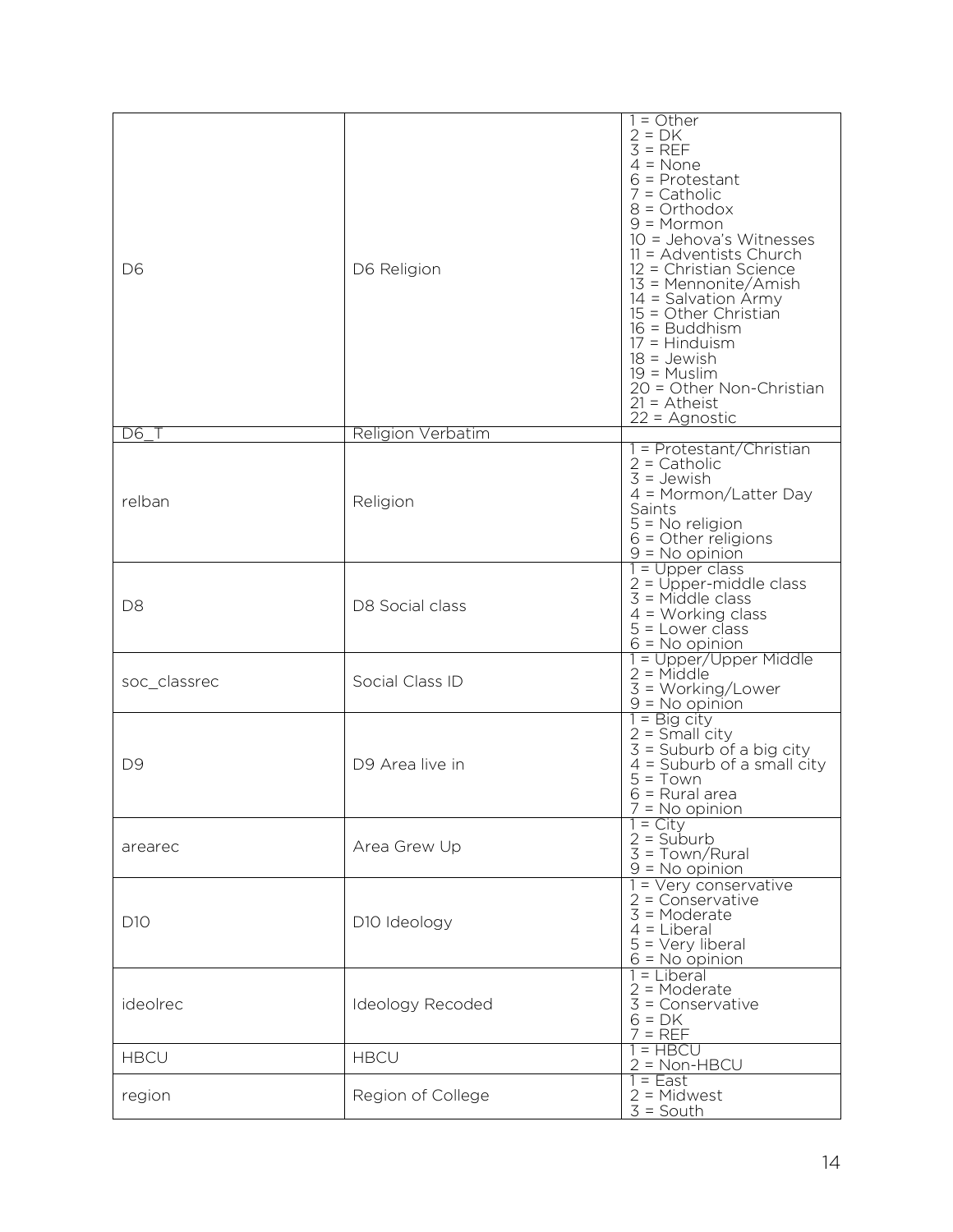|             |                                                   | $4 = West$                                                                                                                                                                                                                                                                                                                                                                                                                                                 |
|-------------|---------------------------------------------------|------------------------------------------------------------------------------------------------------------------------------------------------------------------------------------------------------------------------------------------------------------------------------------------------------------------------------------------------------------------------------------------------------------------------------------------------------------|
| obereg      | Bureau of Economic Analysis<br>(BEA) regions      | $0 = US$ Service schools<br>1 = New England CT ME<br>MA NH RI VT<br>2 = Mid East DE DC MD<br>NJ NY PA<br>3 = Great Lakes IL IN MI<br>OH WI<br>4 = Plains IA KS MN MO<br>NE ND SD<br>5 = Southeast AL AR FL<br>GA KY LA MS NC SC TN<br>VA WV<br>$6 =$ Southwest AZ NM OK<br><b>TX</b><br>7 = Rocky Mountains CO<br>ID MT UT WY<br>8 = Far West AK CA HI<br>NV OR WA<br>$9 =$ Outlying areas AS FM<br>GU MH MP PR PW VI                                      |
| locale      | Degree of urbanization (Urban-<br>centric locale) | $-3 = \{Not available\}$<br>$11 = \text{City: Large}$<br>12 = City: Midsize<br>$13 = City: Small$<br>21 = Suburb: Large<br>22 = Suburb: Midsize<br>23 = Suburb: Small<br>31 = Town: Fringe<br>32 = Town: Distant<br>33 = Town: Remote<br>41 = Rural: Fringe<br>42 = Rural: Distant<br>43 = Rural: Remote                                                                                                                                                   |
| control     | Institution Type                                  | $1 =$ Public<br>2 = Private non-profit                                                                                                                                                                                                                                                                                                                                                                                                                     |
| sector      | Sector of institution                             | $O =$ Administrative unit<br>$1 =$ Public, 4-year or<br>above<br>2 = Private not-for-profit,<br>4-year or above<br>$3$ = Private for-profit, 4-<br>year or above<br>$4 =$ Public, 2-year<br>5 = Private not-for-profit,<br>2-year<br>$6$ = Private for profit, 2-<br>year<br>$7$ = Public, less-than 2-<br>year<br>$8$ = Private not-for-profit,<br>less than 2-year<br>9 = Private for-profit, less<br>than 2-year<br>99 = Sector unknown (not<br>active) |
| inst size 1 | Institution size category                         | $-2$ = Not applicable<br>$-1$ = Not reported<br>$1 =$ Under 1,000<br>$2 = 1,000$ to 4,999<br>$\overline{3} = 5,000$ to 9,999<br>$4 = 10,000$ to $19,999$<br>$5 = 20,000$ and above                                                                                                                                                                                                                                                                         |
| inst_size_2 | Institution Size -- 2 category                    | $1 = Small/medium, less$<br>than 10,000<br>$2$ = Large, more than<br>10,000                                                                                                                                                                                                                                                                                                                                                                                |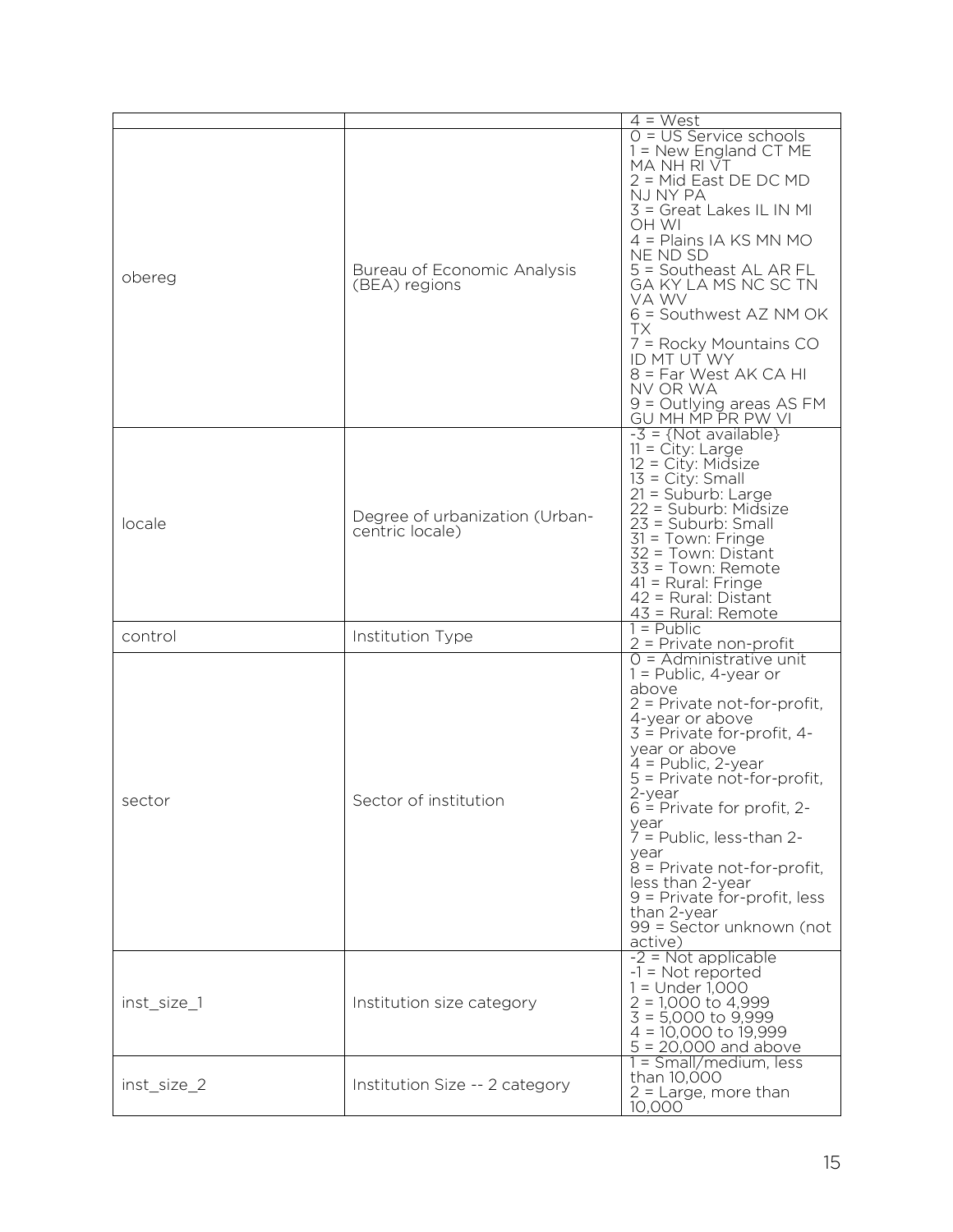| iclevel  | Level of institution.                  | $-3$ = Not available<br>1 = Four or more years<br>$2 = at least 2, but less$<br>than 4 years<br>$3 =$ Less than 2 years<br>(below associates)                                                                                                                                                                                                             |
|----------|----------------------------------------|-----------------------------------------------------------------------------------------------------------------------------------------------------------------------------------------------------------------------------------------------------------------------------------------------------------------------------------------------------------|
| hloffer  | Highest level of offering              | $-3$ = Not available<br>1 = Less than 1 academic<br>year<br>$2 = At least 1, but less$<br>than 2 academic years<br>$3 =$ Associates degree<br>$4 = At least 2, but less$<br>than 4 academic years<br>$5 =$ Bachelors degree<br>$6$ = Post baccalaureate<br>certificate<br>7 = Masters degree<br>$8 =$ Post masters<br>certificate<br>$9 =$ Doctors degree |
| c15basic | Carnegie Classification 2015:<br>Basic |                                                                                                                                                                                                                                                                                                                                                           |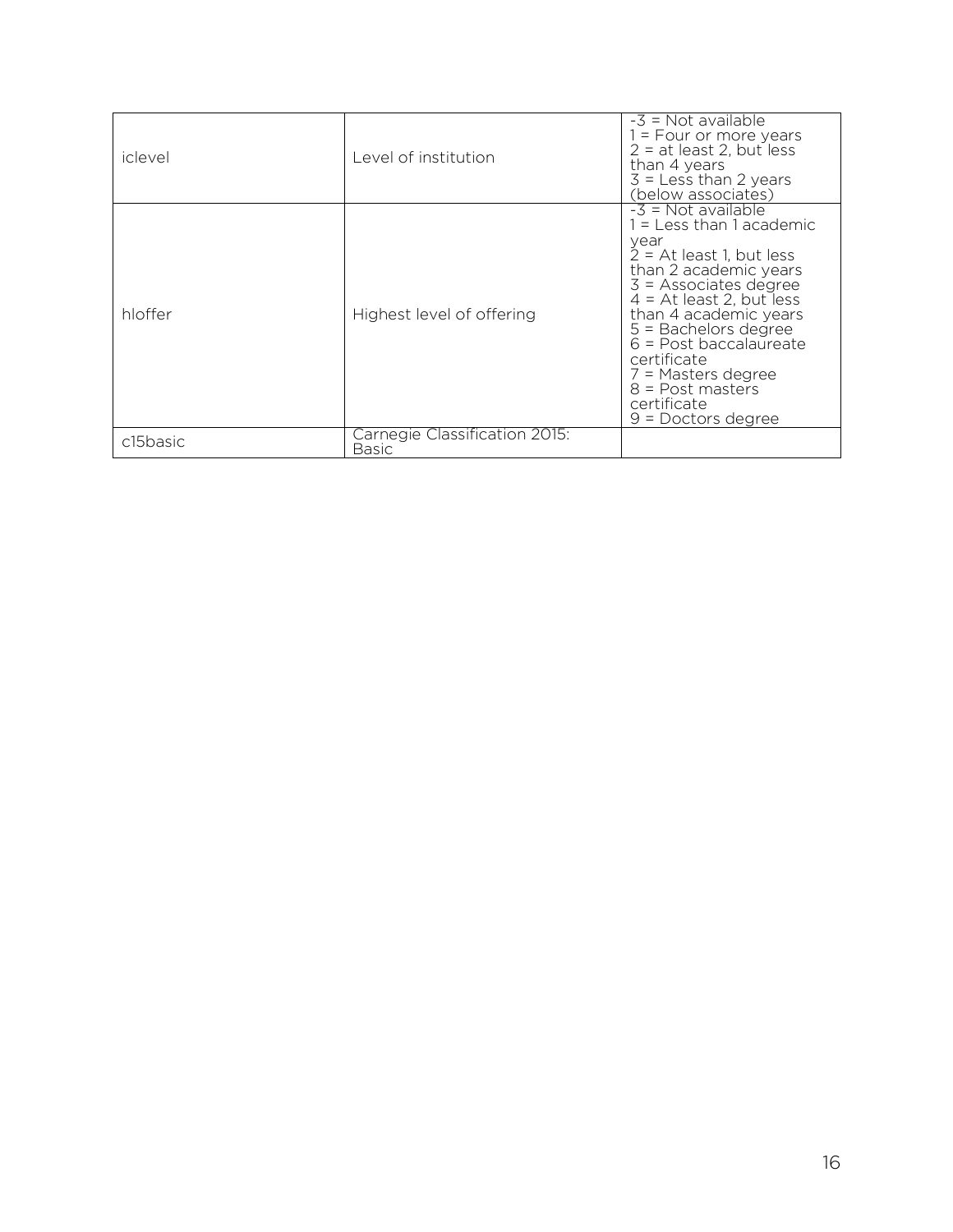### Table 2. Recoding Demographic Variables into Dummy Variables

| Original Variable | Dummy Variable(s) Created                   | Coding if True            | Coding if False<br>0 = No |
|-------------------|---------------------------------------------|---------------------------|---------------------------|
|                   | Age_18                                      | $1 = Yes$                 |                           |
|                   | Age_19                                      | $1 = Yes$                 | $0 = No$                  |
| AGE               | Age_20                                      | $1 = Yes$                 | $O = No$                  |
|                   | Age_21                                      | $1 = Yes$                 | $0 = No$                  |
|                   | <u>Age 22+</u>                              | $1 = Yes$<br>$1 = Yes$    | $\frac{O = No}{O = No}$   |
|                   | Class FirstYr Freshman                      |                           |                           |
| CLASS             | Class_SecondYr_Sophomore                    | $1 = Yes$                 | $O = No$                  |
|                   | Class_ThirdYr_Junior                        | $1 = Yes$                 | $O = No$                  |
|                   | Class_FourthYr_Senior<br>Gender_Female      | $1 = Yes$<br>$1 = Yes$    | $\frac{O = No}{O = No}$   |
|                   |                                             |                           |                           |
| D <sub>1</sub>    | Gender_Male                                 | $1 = Yes$                 | $0 = No$                  |
|                   | Gender_Other                                | $1 = Yes$                 | $0 = No$                  |
|                   | Gender_Refused                              | $1 = Yes$<br>$1 = Yes$    | $\frac{O = No}{O = No}$   |
|                   | Gender_Female                               |                           |                           |
| D <sub>1</sub> A  |                                             |                           |                           |
|                   | Gender_Male<br>Gender_Female                | $1 = Yes$<br>$1 = Yes$    | $\frac{O = No}{O = No}$   |
| genderban         | Gender_Male                                 | $1 = Yes$                 | $0 = No$                  |
|                   | Gender_Other                                | $1 = Yes$                 | $0 = No$                  |
| D2                | Hispanic_Latino_Spanish<br>Race_White       | $=$ Yes<br>$1 = Yes$      | $0 = No$<br>$0 = No$      |
|                   | Race_Black                                  | $1 = Yes$                 | $0 = No$                  |
| raceban2          | Race_Hispanic                               | $1 = Yes$                 | $0 = No$                  |
|                   | Race_Asian                                  | $1 = Yes$                 | $0 = No$                  |
|                   | Race_Other <sup>1</sup><br>Party_Republican | <u>1 = Yes</u><br>1 = Yes | $\frac{O = No}{O = No}$   |
|                   |                                             |                           |                           |
|                   | Party_Democrat                              | $1 = Yes$                 | $0 = No$                  |
| D4                | Party_Independent                           | $1 = Yes$                 | $O = No$                  |
|                   | Party Libertarian<br>Party_Other            | $=$ Yes<br>$1 = Yes$      | $O = No$<br>$O = No$      |
|                   | Party No Opinion                            | $=$ Yes                   |                           |
|                   | PartyLean Democrat                          | $= Yes$                   | $\frac{O = No}{O = No}$   |
|                   | PartyLean Republican                        | $1 = Yes$                 | $0 = No$                  |
| <b>PARTYL</b>     | PartyLean_Libertarian                       | $1 = Yes$                 | $0 = No$                  |
|                   | PartyLean_Independent                       | $1 = Yes$                 | $0 = No$                  |
|                   | PartyLean_No_Opinion                        | $=$ Yes                   | $\frac{O = No}{O = No}$   |
| relban            | Religion Christian                          | $=$ Yes                   |                           |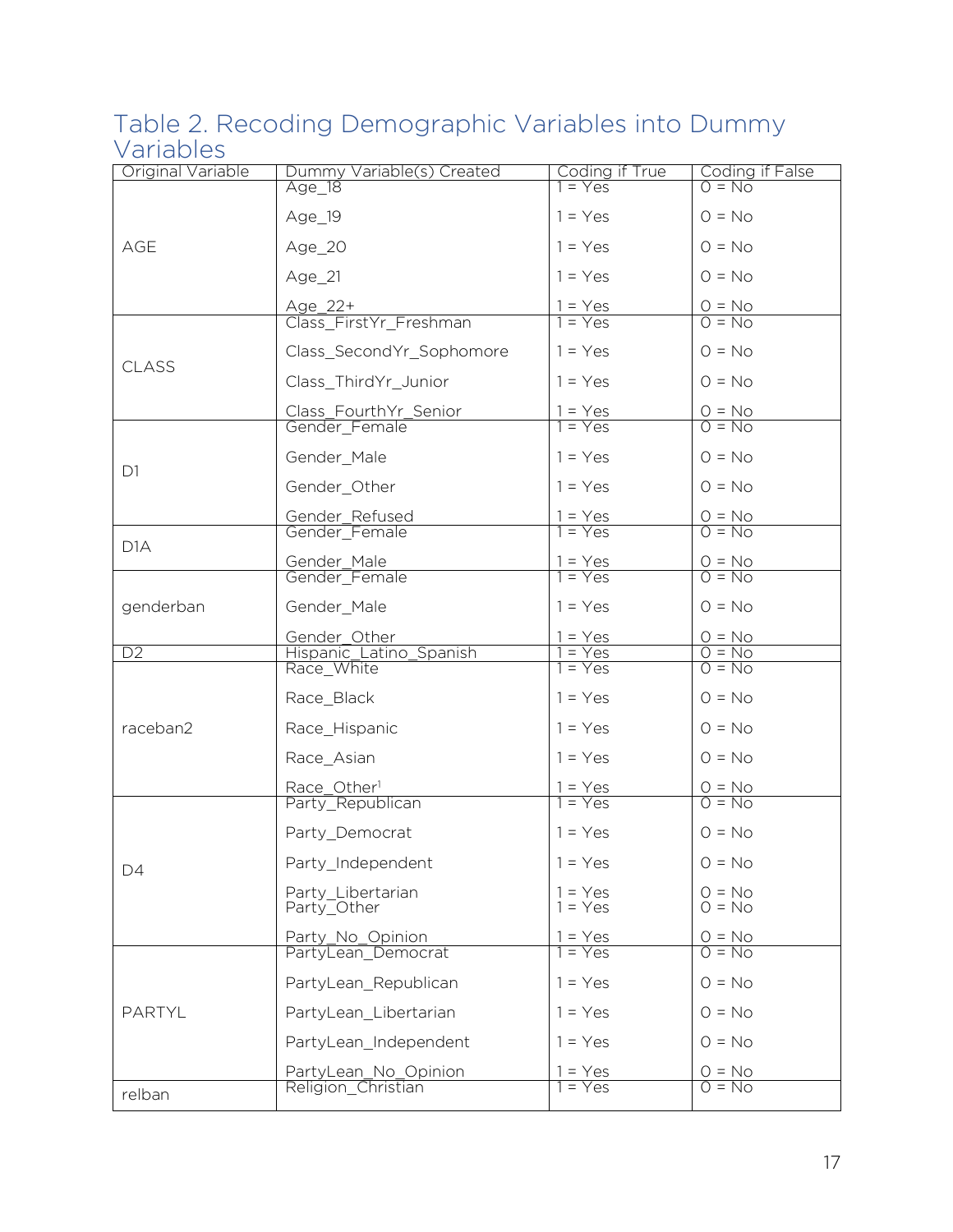|                | Religion_Catholic                             | $1 = Yes$              | $0 = No$                |
|----------------|-----------------------------------------------|------------------------|-------------------------|
|                | Religion_Jewish                               | $1 = Yes$              | $0 = No$                |
|                | Religion_Mormon                               | $1 = Yes$              | $0 = No$                |
|                | Religion_None                                 | $1 = Yes$              | $0 = No$                |
|                | Religion_Other                                | $1 = Yes$<br>$1 = Yes$ | $\frac{O = No}{O = No}$ |
|                | SES_Upper                                     |                        |                         |
|                | SES_UpperMiddle                               | $1 = Yes$              | $0 = No$                |
| D <sub>8</sub> | SES_Middle                                    | $1 = Yes$              | $0 = No$                |
|                | SES_Working                                   | $1 = Yes$              | $0 = No$                |
|                | SES_Lower                                     | $1 = Yes$              | $O = No$                |
|                | SES_No_Opinion                                | $1 = Yes$<br>$1 = Yes$ | $\frac{O = No}{O = No}$ |
|                | SocialClass_Upper                             |                        |                         |
| soc_classrec   | SocialClass_Middle                            | $1 = Yes$              | $0 = No$                |
|                | SocialClass_Working                           | $1 = Yes$              | $O = No$                |
|                | SocialClass_No_Opinion                        | $1 = Yes$<br>$1 = Yes$ | $\frac{O = No}{O = No}$ |
|                | Area_BigCity                                  |                        |                         |
|                | Area_SmallCity                                | $1 = Yes$              | $0 = No$                |
|                | Area_SuburbBigCity                            | $1 = Yes$              | $0 = No$                |
| D <sub>9</sub> | Area_SuburbSmallCity                          | $1 = Yes$              | $O = No$                |
|                | Area_Town                                     | $1 = Yes$              | $0 = No$                |
|                | Area_Rural                                    | $1 = Yes$              | $0 = No$                |
|                | Area_No_Opinion                               | $1 = Yes$<br>$1 = Yes$ | $\frac{O = No}{O = No}$ |
|                | Area <sub>2_City</sub>                        |                        |                         |
| arearec        | Area2_Suburb                                  | $1 = Yes$              | $0 = No$                |
|                | Area2_Town_Rural                              | $1 = Yes$              | $0 = No$                |
|                | Area2_No_Opinion<br>Ideology_VeryConservative | $1 = Yes$              | $\frac{O = No}{O = No}$ |
|                |                                               | $1 = Yes$              |                         |
|                | Ideology_Conservative                         | $1 = Yes$              | $0 = No$                |
| D10            | Ideology_Moderate                             | $1 = Yes$              | $0 = No$                |
|                | Ideology_Liberal                              | $1 = Yes$              | $0 = No$                |
|                | Ideology_VeryLiberal                          | $1 = Yes$              | $0 = No$                |
|                | Ideology_No_Opinion                           | $1 = Yes$              | $\frac{O = No}{O = No}$ |
|                | Ideology2_Liberal                             | $=$ Yes                |                         |
|                | Ideology2_Moderate                            | $1 = Yes$              | $O = No$                |
| ideolrec       | Ideology2_Conservative                        | $1 = Yes$              | $0 = No$                |
|                | Ideology2_DontKnow                            | $1 = Yes$              | $0 = No$                |
|                | Ideology <sub>2_REF</sub>                     | $1 = Yes$              | $0 = No$                |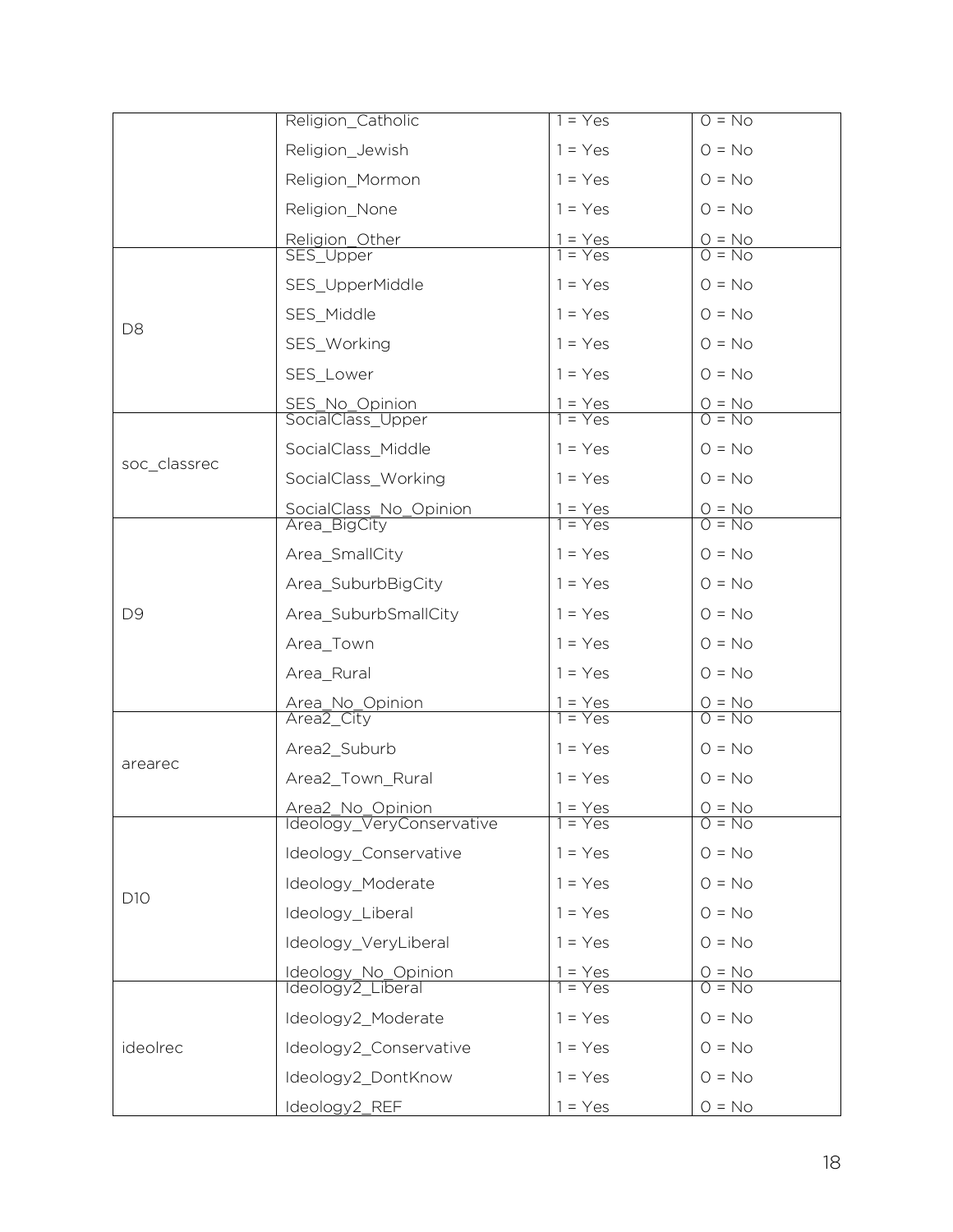| <b>HBCU</b> | <u>HBCU_recode</u>                    | $=$ Yes                |                         |
|-------------|---------------------------------------|------------------------|-------------------------|
|             | Region_East                           | $=$ Yes                | $\frac{O = No}{O = No}$ |
| region      | Region_MidWest                        | $1 = Yes$              | $0 = No$                |
|             | Region South                          | $1 = Yes$              | $0 = No$                |
|             | Region_West                           | $1 = Yes$<br>$= Yes$   | $\frac{O = No}{O = No}$ |
|             | <b>BEA_Service</b>                    |                        |                         |
|             | BEA_NewEngland                        | $1 = Yes$              | $0 = No$                |
|             | <b>BEA MidEast</b>                    | $1 = Yes$              | $O = No$                |
|             | BEA_GreatLakes                        | $1 = Yes$              | $O = No$                |
| obereg      | <b>BEA_Plains</b>                     | $1 = Yes$              | $O = No$                |
|             | BEA_Southeast                         | $1 = Yes$              | $0 = No$                |
|             | <b>BEA</b> Southwest                  | $1 = Yes$              | $O = No$                |
|             | <b>BEA_Rockies</b>                    | $1 = Yes$              | $0 = No$                |
|             | BEA_FarWest                           | $1 = Yes$              | $O = No$                |
|             | BEA_Territories                       | $1 = Yes$              | $\frac{O = No}{O = No}$ |
|             | Locale NA                             | $1 = Yes$              |                         |
|             | Locale_LargeCity                      | $1 = Yes$              | $O = No$                |
|             | Locale_MidsizeCity                    | $1 = Yes$              | $O = No$                |
|             | Locale_SmallCity                      | $1 = Yes$              | $0 = No$                |
|             | Locale_LargeSuburb                    | $1 = Yes$              | $O = No$                |
|             | Locale_MidsizeSuburb                  | $1 = Yes$              | $0 = No$                |
| locale      | Locale_SmallSuburb                    | $1 = Yes$              | $O = No$                |
|             | Locale_FringeTown                     | $1 = Yes$              | $O = No$                |
|             | Locale_DistantTown                    | $1 = Yes$              | $0 = No$                |
|             | Locale_RemoteTown                     | $1 = Yes$              | $0 = No$                |
|             | Locale_FringeRural                    | $1 = Yes$              | $0 = No$                |
|             | Locale_DistantRural                   | $1 = Yes$              | $0 = No$                |
|             | Locale_RemoteRural                    | $1 = Yes$              | $O = No$                |
| control     | Institution Public                    | $1 = Yes$              | $0 = No$                |
|             | Institution_PrivateNP<br>Sector Admin | $1 = Yes$<br>$1 = Yes$ | $0 = No$<br>$0 = No$    |
|             | Sector Public4yr                      | $1 = Yes$              | $0 = No$                |
|             | Sector_PrivateNFP4yr                  | $1 = Yes$              | $O = No$                |
| sector      | Sector_PrivateFP4yr                   | $1 = Yes$              | $O = No$                |
|             | Sector_Public2yr                      | $1 = Yes$              | $O = No$                |
|             | Sector_PrivateNFP2yr                  | $1 = Yes$              | $O = No$                |
|             |                                       |                        |                         |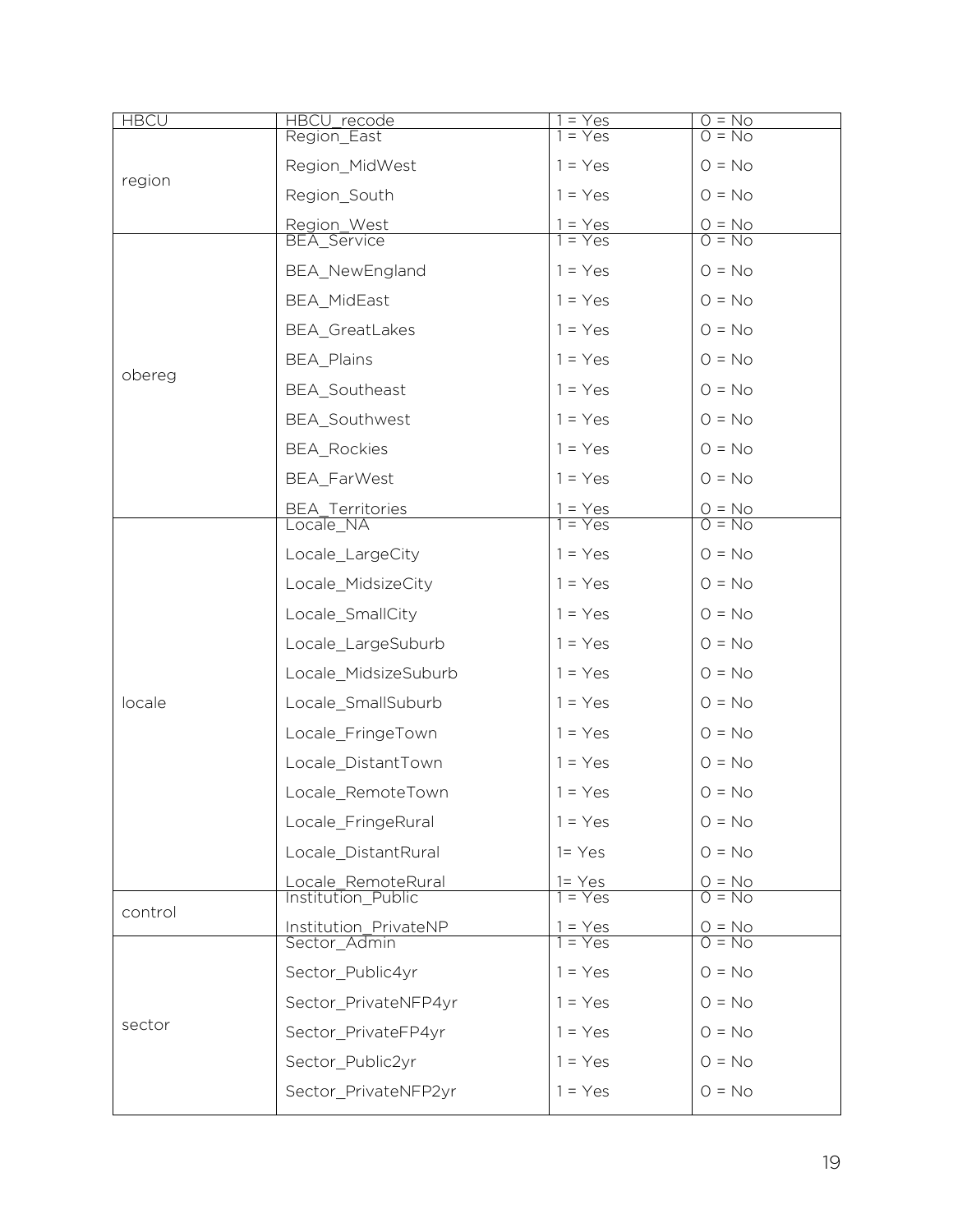|             | Sector_PrivateFP2yr       | $1 = Yes$              | $0 = No$                |
|-------------|---------------------------|------------------------|-------------------------|
|             | Sector_Public1yr          | $1 = Yes$              | $0 = No$                |
|             | Sector_PrivateNFP1yr      | $1 = Yes$              | $0 = No$                |
|             | Sector_PrivateFP1yr       | $1 = Yes$              | $0 = No$                |
|             | Sector_Unknown            | $1 = Yes$              | $0 = No$                |
|             | Inst_NA                   | $1 = Yes$              | $0 = No$                |
|             | Inst_NotReported          | $1 = Yes$              | $0 = No$                |
|             | Inst_Under1000            | $1 = Yes$              | $0 = No$                |
| Inst_size_1 | Inst_1000                 | $1 = Yes$              | $0 = No$                |
|             | Inst_5000                 | $1 = Yes$              | $0 = No$                |
|             | Inst_10000                | $1 = Yes$              | $O = No$                |
|             | Inst_20000<br>Inst2_Small | $1 = Yes$<br>$1 = Yes$ | $\frac{O = No}{O = No}$ |
| inst_size_2 |                           |                        |                         |
|             | Inst2_Large               | $1 = Yes$<br>$1 = Yes$ | $\frac{O = No}{O = No}$ |
| iclevel     | <b>Iclevel_NA</b>         |                        |                         |
|             | Iclevel_4yrs              | $1 = Yes$              | $0 = No$                |
|             | Iclevel_2yrs              | $1 = Yes$              | $0 = No$                |
|             | Iclevel_1yr               | $1 = Yes$              | $0 = No$                |
|             |                           |                        |                         |
|             | Hloffer_NA                | $1 = Yes$              | $0 = No$                |
|             | Hloffer_1yr               | $1 = Yes$              | $0 = No$                |
|             | Hloffer_2yrs              | $1 = Yes$              | $0 = No$                |
|             | Hloffer_Associates        | $1 = Yes$              | $0 = No$                |
| hloffer     | Hloffer_3yrs              | $1 = Yes$              | $0 = No$                |
|             | Hloffer_Bachelors         | $1 = Yes$              | $0 = No$                |
|             | Hloffer_PostBacc          | $1 = Yes$              | $0 = No$                |
|             | Hloffer_Masters           | $1 = Yes$              | $0 = No$                |
|             | Hloffer_PostMasters       | $1 = Yes$              | $0 = No$                |
|             | Hloffer_Doctor            | $1 = Yes$              | $0 = No$                |
|             |                           |                        |                         |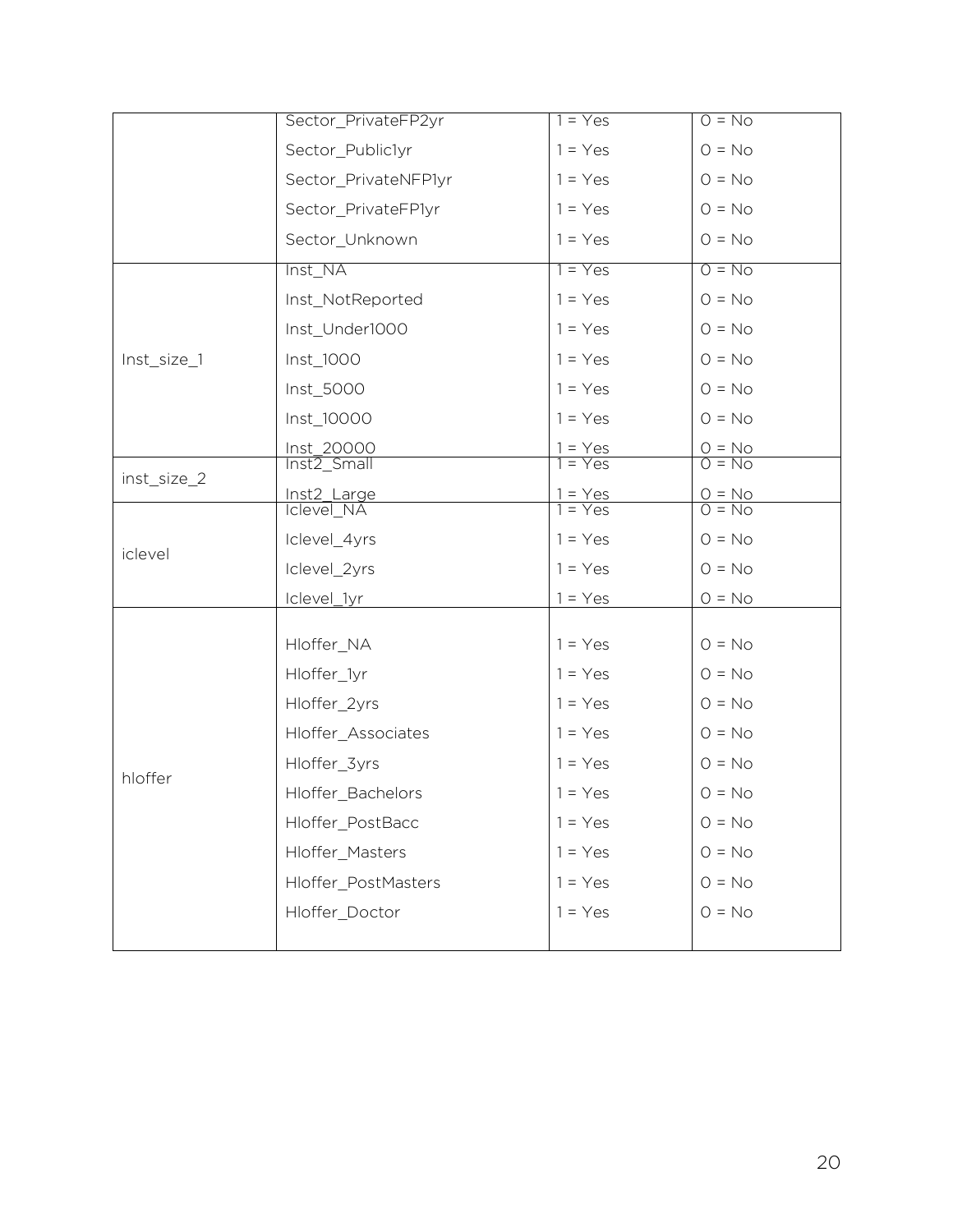| Table 3. Recoding Binary Variables into Dummy Variables |  |  |  |  |
|---------------------------------------------------------|--|--|--|--|
|---------------------------------------------------------|--|--|--|--|

| Original<br>Variable | Label                                                                                                                                                                                                                                                                            | Original Values                                                                                                                             | Variable(s) Created                  | Coding<br>if true                   | Coding<br>if false               |
|----------------------|----------------------------------------------------------------------------------------------------------------------------------------------------------------------------------------------------------------------------------------------------------------------------------|---------------------------------------------------------------------------------------------------------------------------------------------|--------------------------------------|-------------------------------------|----------------------------------|
|                      | <b>Preferred Learning Environment</b>                                                                                                                                                                                                                                            |                                                                                                                                             |                                      |                                     |                                  |
|                      | If you had to choose,<br>do think it is more<br>important for<br>colleges to:<br>Protect students by<br>prohibiting speech<br>they may find                                                                                                                                      | $1 = Positive$<br>learning<br>environment                                                                                                   | R_Q4_PositiveEnv                     | $1 = Yes$                           | $Q = No$                         |
| Q4                   | offensive or biased.<br>or                                                                                                                                                                                                                                                       | $2 =$ Open<br>learning                                                                                                                      | R_Q4_OpenEnv                         | $1 = Yes$                           | $O = No$                         |
|                      | Allow students to be<br>exposed to all types<br>of speech even if<br>they may find it<br>offensive or biased                                                                                                                                                                     | environment<br>$9 = No$ opinion                                                                                                             | R Q4 NoOpinion                       | $1 = Yes$                           | $O = No$                         |
|                      | If you had to choose,<br>do think it is more<br>important for<br>colleges to:                                                                                                                                                                                                    | $1 =$ Prohibit                                                                                                                              |                                      |                                     |                                  |
|                      | Allow students to be<br>exposed to all types<br>of speech even if<br>they may find it<br>offensive or biased.<br>$\alpha$ r                                                                                                                                                      | offensive<br>speech                                                                                                                         | R_Q4A_Prohibit                       | $1 = Yes$                           | $Q = No$                         |
| Q4A                  |                                                                                                                                                                                                                                                                                  | $2 =$ Allow all                                                                                                                             | R Q4A Allow                          | $1 = Yes$                           | $O = No$                         |
|                      |                                                                                                                                                                                                                                                                                  | types of<br>speech                                                                                                                          | R Q4A NoOpinion                      | $1 = Yes$                           | $O = No$                         |
|                      | Protect students by<br>prohibiting speech <sup>1</sup><br>they may find<br>offensive or biased                                                                                                                                                                                   | $9 = No$ opinion                                                                                                                            |                                      |                                     |                                  |
|                      | Opinion on College Policies Restricting Speech and Expression                                                                                                                                                                                                                    |                                                                                                                                             |                                      |                                     |                                  |
| Q14A                 | Do you think<br>colleges should or<br>should not be able<br>to establish policies<br>that restrict each of<br>the following types<br>of speech or<br>expression on<br>campus? How about<br><b>Expressing political</b><br>views that are<br>upsetting or<br>offensive to certain | $1 = Yes$ ,<br>colleges<br>should be able<br>to restrict<br>$2 = No$ .<br>colleges<br>should not be<br>able to restrict<br>$9 = No$ opinion | R_Q14A_Yes<br>R_Q14A_No<br>R_Q14A_NA | $1 = Yes$<br>$1 = Yes$<br>$1 = Yes$ | $O = No$<br>$Q = No$<br>$O = No$ |
|                      | groups.<br>Do you think                                                                                                                                                                                                                                                          | $1 = Yes$ ,                                                                                                                                 |                                      |                                     |                                  |
|                      | colleges should or<br>should not be able<br>to establish policies<br>that restrict each of                                                                                                                                                                                       | colleges<br>should be able<br>to restrict                                                                                                   | R_Q14B_Yes                           | $1 = Yes$                           | $O = No$                         |
| Q14B                 | the following types<br>of speech or                                                                                                                                                                                                                                              | $2 = No$ ,<br>colleges                                                                                                                      | R_Q14B_No                            | $1 = Yes$                           | $O = No$                         |
|                      | expression on<br>campus? How about                                                                                                                                                                                                                                               | should not be<br>able to restrict                                                                                                           | R_Q14B_NA                            | $1 = Yes$                           | $O = No$                         |
|                      |                                                                                                                                                                                                                                                                                  | $9 = No$ opinion                                                                                                                            |                                      |                                     |                                  |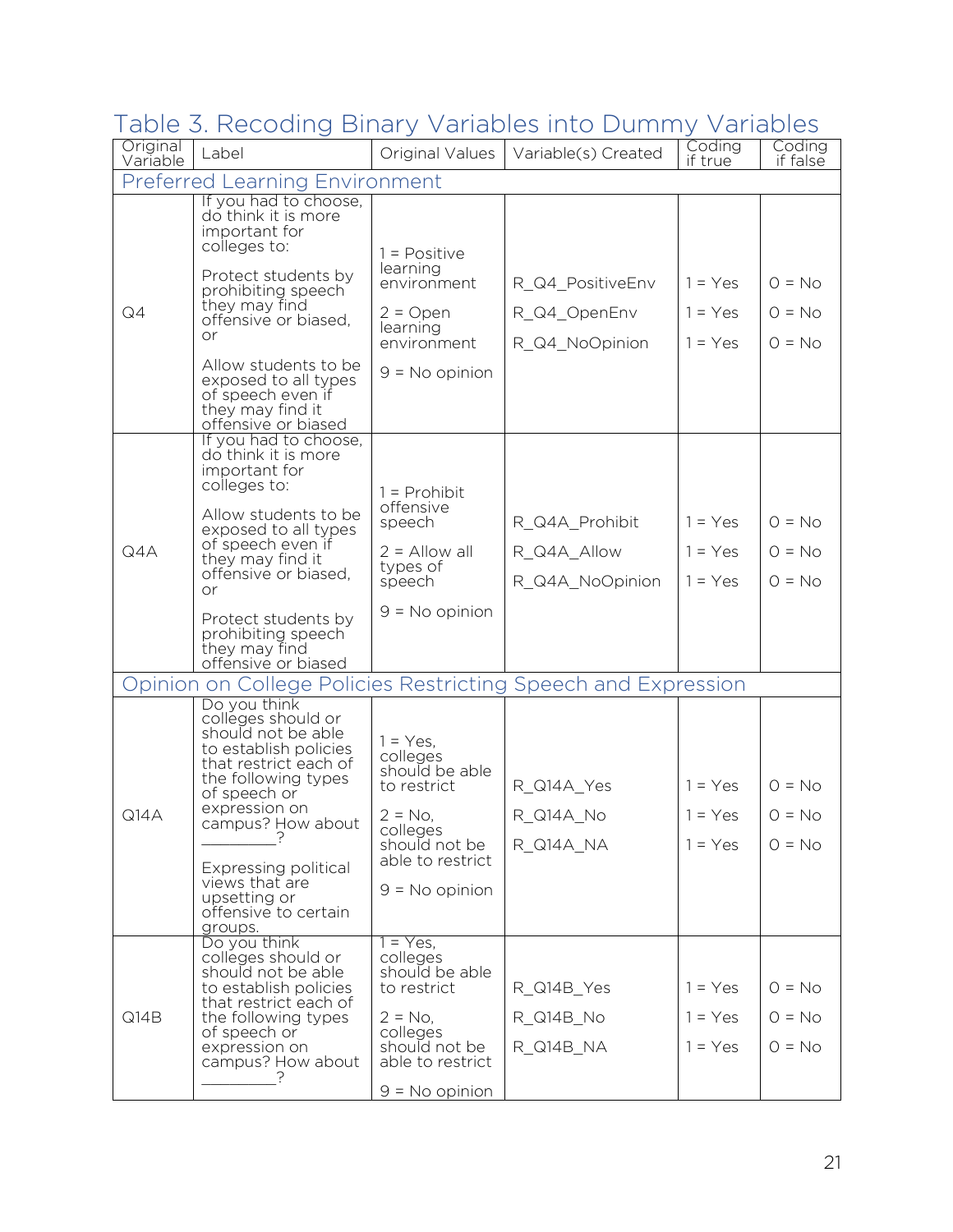|         | Using slurs and<br>other language on<br>campus that is<br>intentionally<br>offensive to certain<br>groups.                                                                                                                          |                                                                                                                                             |                                      |                                     |                                  |
|---------|-------------------------------------------------------------------------------------------------------------------------------------------------------------------------------------------------------------------------------------|---------------------------------------------------------------------------------------------------------------------------------------------|--------------------------------------|-------------------------------------|----------------------------------|
|         | Do you think                                                                                                                                                                                                                        |                                                                                                                                             |                                      |                                     |                                  |
| Q14C    | colleges should or<br>should not be able<br>to establish policies<br>that restrict each of<br>the following types<br>of speech or<br>expression on<br>campus? How about<br>Wearing costumes<br>that stereotype<br>certain racial or | $1 = Yes$ ,<br>colleges<br>should be able<br>to restrict<br>$2 = No$ ,<br>colleges<br>should not be<br>able to restrict<br>$9 = No$ opinion | R_Q14C_Yes<br>R_Q14C_No<br>R_Q14C_NA | $1 = Yes$<br>$1 = Yes$<br>$1 = Yes$ | $O = No$<br>$O = No$<br>$O = No$ |
|         | ethnic groups.                                                                                                                                                                                                                      |                                                                                                                                             |                                      |                                     |                                  |
|         | <b>Comfort on Campus</b>                                                                                                                                                                                                            |                                                                                                                                             |                                      |                                     |                                  |
|         | Have you,<br>personally, ever felt<br>uncomfortable in<br>class, living area,                                                                                                                                                       |                                                                                                                                             |                                      |                                     |                                  |
|         | public space, or<br>other part of<br>campus because of<br>something someone                                                                                                                                                         | $1 = Yes$                                                                                                                                   | R_Q17_1_Yes                          | $1 = Yes$                           | $O = No$                         |
| $Q17_1$ |                                                                                                                                                                                                                                     | $2 = No$                                                                                                                                    | R_Q17_1_No                           | $1 = Yes$                           | $O = No$                         |
|         | said in reference to<br>you race, ethnicity,<br>or religion, whether<br>or not it was                                                                                                                                               | $9 = No$ opinion                                                                                                                            | R_Q17_1_NoOpinion                    | $1 = Yes$                           | $O = No$                         |
|         | directed at you?                                                                                                                                                                                                                    |                                                                                                                                             |                                      |                                     |                                  |
|         | Ability of Groups on Campus to Freely Express Viewpoints<br>On your college's                                                                                                                                                       | 1 = Yes, are                                                                                                                                |                                      |                                     |                                  |
|         | campus, do you                                                                                                                                                                                                                      | able to                                                                                                                                     |                                      |                                     |                                  |
|         | think members of<br>each of the<br>following groups<br>are, or are not, able                                                                                                                                                        | $2 = No$ , are not                                                                                                                          | R_Q32A_Yes                           | $1 = Yes$                           | $O = No$                         |
|         |                                                                                                                                                                                                                                     | able to                                                                                                                                     | R_Q32A_No                            | $1 = Yes$                           | $O = No$                         |
| Q32A    | to freely and openly<br>express their views?                                                                                                                                                                                        | $3 = Does not$<br>apply/Too few                                                                                                             | R_Q32A_NA                            | $1 = Yes$                           | $O = No$                         |
|         | How about<br>?                                                                                                                                                                                                                      | on campus<br>(volunteered)                                                                                                                  | $R_{Q}32A_{N}00$ pinion   1 = Yes    |                                     | $O = No$                         |
|         | <b>Blacks</b>                                                                                                                                                                                                                       | $9 = No$ opinion                                                                                                                            |                                      |                                     |                                  |
|         | On your college's<br>campus, do you<br>think members of                                                                                                                                                                             | $1 = Yes$ , are<br>able to                                                                                                                  |                                      |                                     |                                  |
|         | each of the<br>following groups                                                                                                                                                                                                     | $2 = No$ , are not                                                                                                                          | R_Q32B_Yes                           | $1 = Yes$                           | $Q = No$                         |
| Q32B    | are, or are not, able                                                                                                                                                                                                               | able to                                                                                                                                     | R Q32B No                            | $1 = Yes$                           | $O = No$                         |
|         | to freely and openly<br>express their views?<br>How about                                                                                                                                                                           | $3 = Does not$<br>apply/Too few                                                                                                             | R_Q32B_NA                            | $1 = Yes$                           | $O = No$                         |
|         |                                                                                                                                                                                                                                     | on campus<br>(volunteered)                                                                                                                  | R_Q32B_NoOpinion                     | $1 = Yes$                           | $O = No$                         |
|         | Political<br>conservatives                                                                                                                                                                                                          | $9 = No$ opinion                                                                                                                            |                                      |                                     |                                  |
|         | On your college's                                                                                                                                                                                                                   | $1 = Yes$ , are<br>able to                                                                                                                  | R_Q32C_Yes                           | $= Yes$                             | $0 = No$                         |
| Q32C    | campus, do you<br>think members of<br>each of the                                                                                                                                                                                   | $2 = No$ , are not                                                                                                                          | R_Q32C_No                            | $1 = Yes$                           | $O = No$                         |
|         | following groups                                                                                                                                                                                                                    | able to                                                                                                                                     | R_Q32C_NA                            | $1 = Yes$                           | $O = No$                         |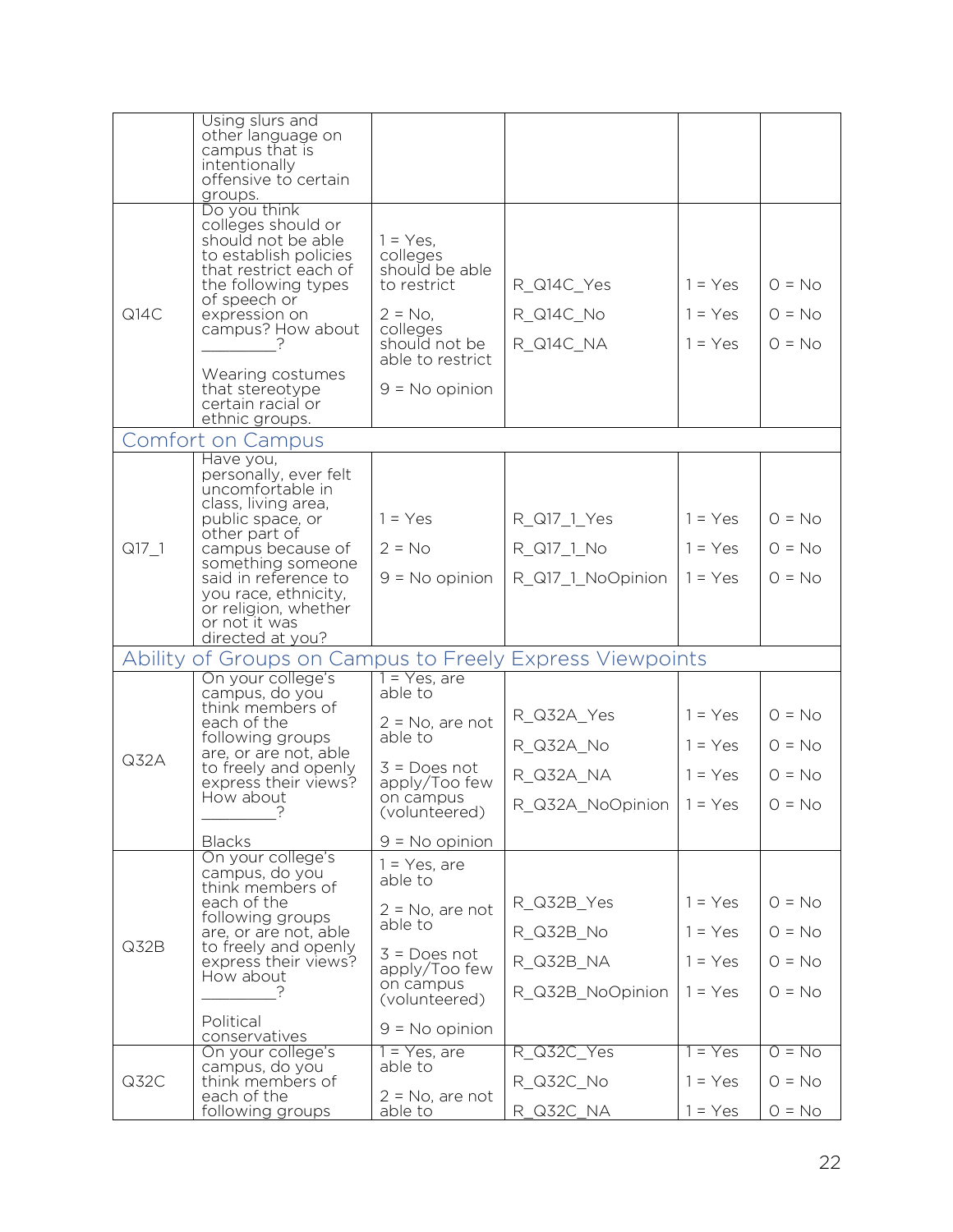|      | are, or are not, able<br>to freely and openly<br>express their views?<br>How about                                                                                                                                                              | $3 = Does not$<br>apply/Too few<br>on campus<br>(volunteered)                                                                                    | R_Q32C_NoOpinion                                         | $1 = Yes$                                        | $O = No$                                     |
|------|-------------------------------------------------------------------------------------------------------------------------------------------------------------------------------------------------------------------------------------------------|--------------------------------------------------------------------------------------------------------------------------------------------------|----------------------------------------------------------|--------------------------------------------------|----------------------------------------------|
|      | Political liberals                                                                                                                                                                                                                              | $9 = No$ opinion                                                                                                                                 |                                                          |                                                  |                                              |
| Q32D | On your college's<br>campus, do you<br>think members of<br>each of the<br>following groups<br>are, or are not, able<br>to freely and openly<br>express their views?<br>How about<br>Women                                                       | 1 = Yes, are<br>able to<br>$2 = No$ , are not<br>able to<br>$3 = Does not$<br>apply/Too few<br>on campus<br>(volunteered)<br>$9 = No$ opinion    | R_Q32D_Yes<br>R_Q32D_No<br>R_Q32D_NA<br>R_Q32D_NoOpinion | $1 = Yes$<br>$1 = Yes$<br>$1 = Yes$<br>$1 = Yes$ | $O = No$<br>$O = No$<br>$O = No$<br>$O = No$ |
| Q32E | On your college's<br>campus, do you<br>think members of<br>each of the<br>following groups<br>are, or are not, able<br>to freely and openly<br>express their views?<br>How about<br><b>Muslims</b>                                              | 1 = Yes, are<br>able to<br>$2 = No$ , are not<br>able to<br>$3 = Does not$<br>apply/Too few<br>on campus<br>(volunteered)<br>$9 = No$ opinion    | R_Q32E_Yes<br>R Q32E No<br>R_Q32E_NA<br>R_Q32E_NoOpinion | $1 = Yes$<br>$1 = Yes$<br>$1 = Yes$<br>$1 = Yes$ | $O = No$<br>$Q = No$<br>$O = No$<br>$O = No$ |
| Q32F | On your college's<br>campus, do you<br>think members of<br>each of the<br>following groups<br>are, or are not, able<br>to freely and openly<br>express their views?<br>How about<br>Lesbian, Gay,<br>Bisexual, or<br>Transgender<br>individuals | $1 = Yes$ , are<br>able to<br>$2 = No$ , are not<br>able to<br>$3 = Does not$<br>apply/Too few<br>on campus<br>(volunteered)<br>$9 = No$ opinion | R_Q32F_Yes<br>R_Q32F_No<br>R_Q32F_NA<br>R_Q32F_NoOpinion | $1 = Yes$<br>$1 = Yes$<br>$1 = Yes$<br>$1 = Yes$ | $Q = No$<br>$O = No$<br>$O = No$<br>$O = No$ |
| Q32G | On your college's<br>campus, do you<br>think members of<br>each of the<br>following groups<br>are, or are not, able<br>to freely and openly<br>express their views?<br>How about<br>Whites                                                      | $1 = Yes$ , are<br>able to<br>$2 = No$ , are not<br>able to<br>$3 = Does not$<br>apply/Too few<br>on campus<br>(volunteered)<br>$9 = No$ opinion | R_Q32G_Yes<br>R Q32G No<br>R_Q32G_NA<br>R Q32G NoOpinion | $1 = Yes$<br>$1 = Yes$<br>$1 = Yes$<br>$1 = Yes$ | $O = No$<br>$O = No$<br>$O = No$<br>$O = No$ |
| Q32H | On your college's<br>campus, do you<br>think members of<br>each of the<br>following groups<br>are, or are not, able<br>to freely and openly<br>express their views?                                                                             | $1 = Yes$ , are<br>able to<br>$2 = No$ , are not<br>able to<br>$3 = Does not$<br>apply/Too few                                                   | R_Q32H_Yes<br>R_Q32H_No<br>R_Q32H_NA<br>R_Q32H_NoOpinion | $1 = Yes$<br>$1 = Yes$<br>$1 = Yes$<br>$1 = Yes$ | $O = No$<br>$O = No$<br>$O = No$<br>$O = No$ |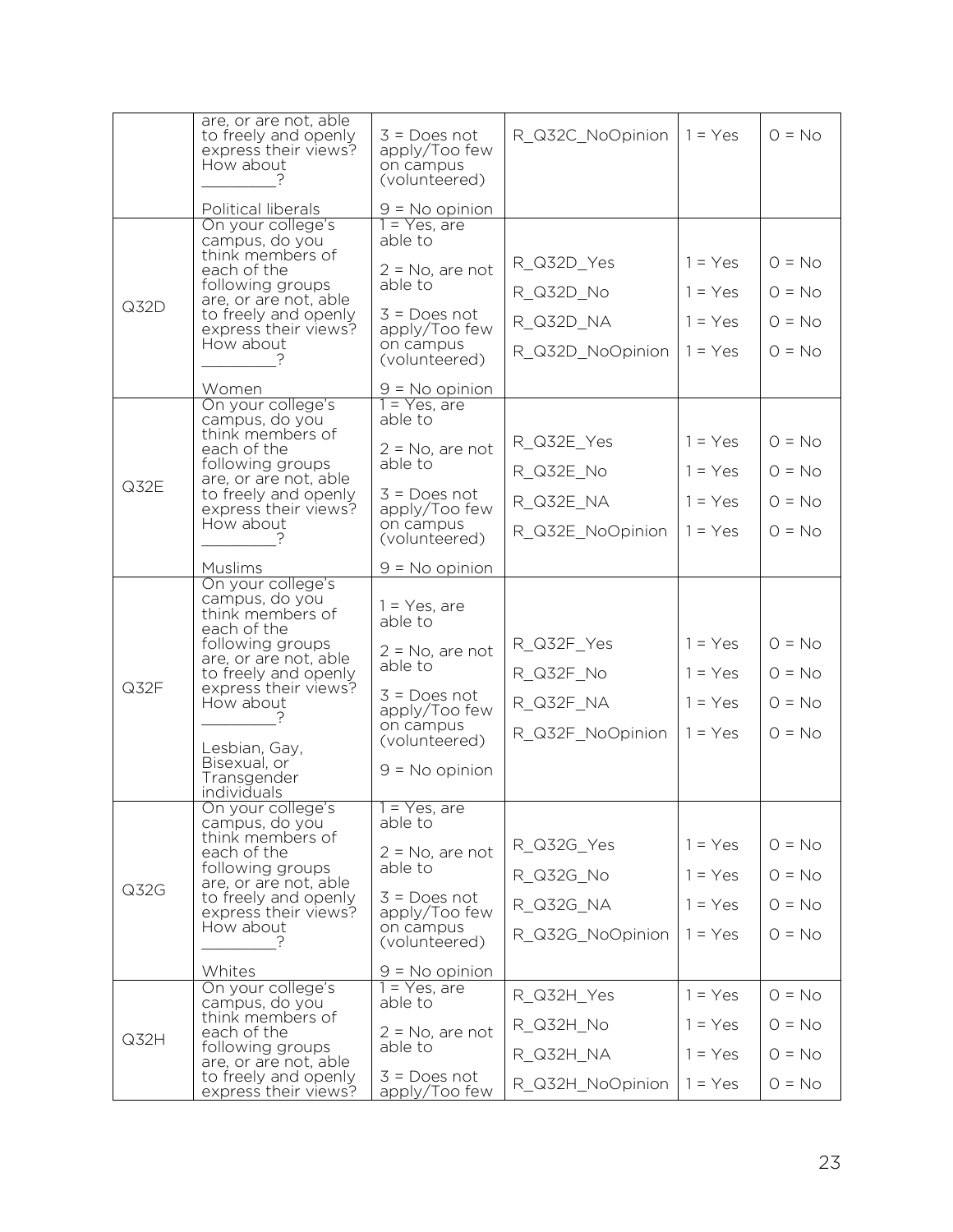|      | How about                                        | on campus<br>(volunteered)      |                  |           |          |
|------|--------------------------------------------------|---------------------------------|------------------|-----------|----------|
|      | Hispanics or Latinos                             | $9 = No$ opinion                |                  |           |          |
|      | On your college's<br>campus, do you              | $1 = Yes$ , are<br>able to      |                  |           |          |
|      | think members of                                 |                                 | R_Q32I_Yes       | $1 = Yes$ | $O = No$ |
|      | each of the<br>following groups                  | $2 = No$ , are not<br>able to   | R_Q32I_No        | $1 = Yes$ | $O = No$ |
| Q32I | are, or are not, able<br>to freely and openly    | $3 = Does not$                  | R Q32I NA        | $1 = Yes$ | $O = No$ |
|      | express their views?<br>How about                | apply/Too few<br>on campus      |                  |           |          |
|      |                                                  | (volunteered)                   | R Q32I NoOpinion | $1 = Yes$ | $O = No$ |
|      | Men                                              | $9 = No$ opinion                |                  |           |          |
|      | On your college's<br>campus, do you              | $1 = Yes$ , are<br>able to      |                  |           |          |
|      | think members of<br>each of the                  | $2 = No$ , are not              | R_Q32J_Yes       | $1 = Yes$ | $Q = No$ |
|      | following groups<br>are, or are not, able        | able to                         | R_Q32J_No        | $1 = Yes$ | $O = No$ |
| Q32J | to freely and openly<br>express their views?     | $3 = Does not$<br>apply/Too few | R_Q32A_NA        | $1 = Yes$ | $O = No$ |
|      | How about                                        | on campus<br>(volunteered)      | R_Q32A_NoOpinion | $1 = Yes$ | $O = No$ |
|      | Students born                                    |                                 |                  |           |          |
|      | outside the U.S.                                 | $9 = No$ opinion                |                  |           |          |
|      | Personal Protest Behavior                        |                                 |                  |           |          |
|      | In the past year,<br>have personally<br>attended |                                 |                  |           |          |
|      | demonstrations or<br>protests on your            | $1 = Yes$                       | R_Q21A_Yes       | $1 = Yes$ | $O = No$ |
| Q21A | campus for each of<br>the following, or          | $2 = No$                        | R_Q21A_No        | $1 = Yes$ | $O = No$ |
|      | not?                                             | $9 = No$ opinion                | R_Q21A_NoOpinion | $1 = Yes$ | $O = No$ |
|      | Demonstrations or<br>protests regarding          |                                 |                  |           |          |
|      | free speech                                      |                                 |                  |           |          |
|      | In the past year,<br>have personally             |                                 |                  |           |          |
|      | attended<br>demonstrations or                    |                                 |                  |           |          |
|      | protests on your<br>campus for each of           | $1 = Yes$                       | R_Q21B_Yes       | $1 = Yes$ | $O = No$ |
| Q21B | the following, or<br>not?                        | $2 = No$                        | R_Q21B_No        | $1 = Yes$ | $O = No$ |
|      |                                                  | $9 = No$ opinion                | R_Q21B_NoOpinion | $1 = Yes$ | $O = No$ |
|      | Demonstrations or<br>protests regarding          |                                 |                  |           |          |
|      | issues of diversity<br>and inclusion             |                                 |                  |           |          |
|      | In the past year,<br>have personally             |                                 |                  |           |          |
|      | attended<br>demonstrations or                    | $1 = Yes$                       | R_Q21C_Yes       | $1 = Yes$ | $O = No$ |
| Q21C | protests on your<br>campus for each of           | $2 = No$                        | R_Q21C_No        | $1 = Yes$ | $O = No$ |
|      | the following, or                                |                                 |                  |           |          |
|      | not?                                             | $9 = No$ opinion                | R_Q21C_NoOpinion | $1 = Yes$ | $O = No$ |
|      | Demonstrations or<br>protests against            |                                 |                  |           |          |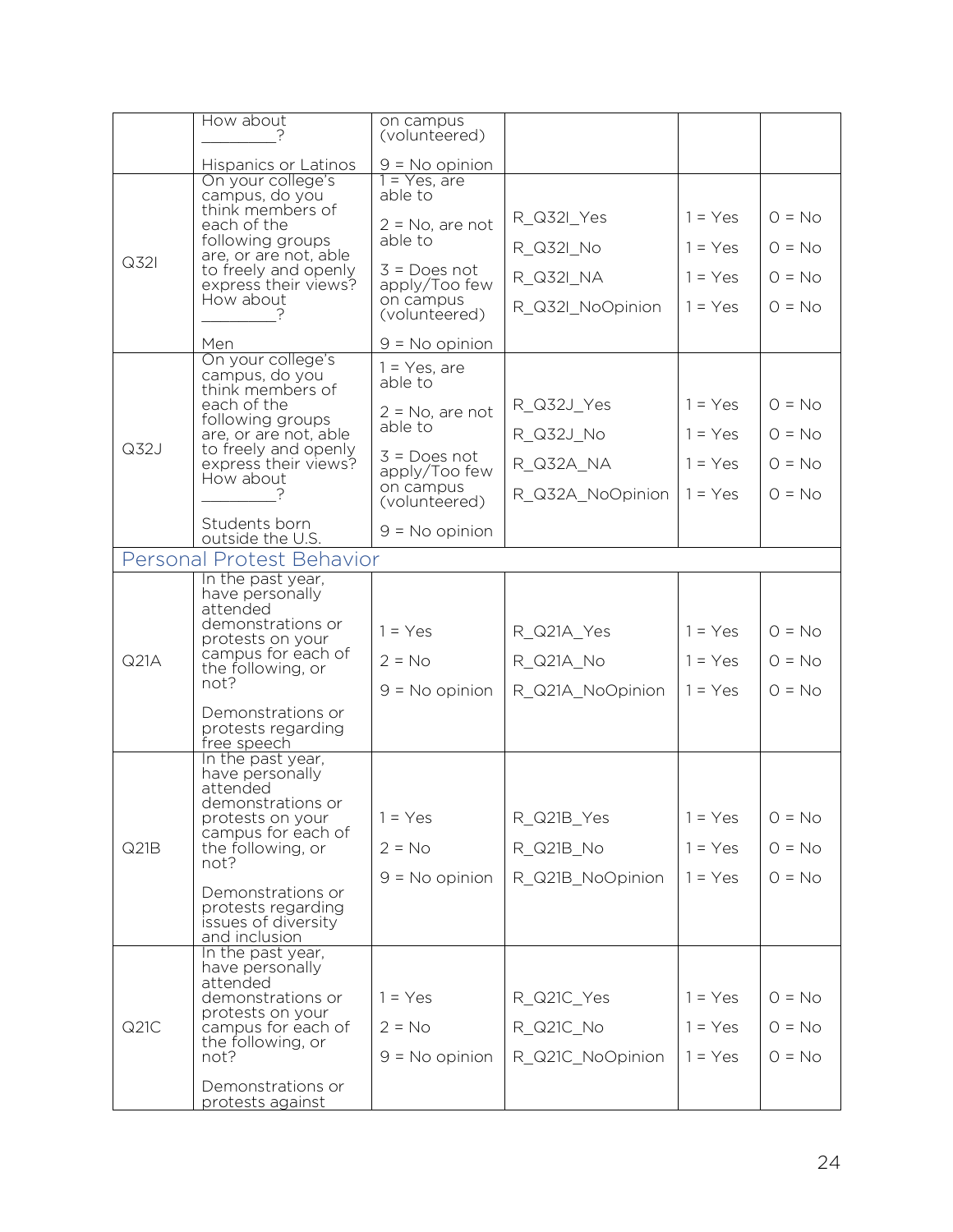|      | controversial<br>speakers                                                                                 |                    |                  |           |          |
|------|-----------------------------------------------------------------------------------------------------------|--------------------|------------------|-----------|----------|
|      | Opinion on Campus Speech Codes and Speech Zones                                                           |                    |                  |           |          |
|      | Next, please say<br>whether you favor<br>or oppose each of<br>the following actions<br>taken by colleges. |                    |                  |           |          |
|      | Establishing a free-                                                                                      | $1 = \text{Favor}$ | R_Q35A_Favor     | $1 = Yes$ | $O = No$ |
| Q35A | speech zone, a<br>designated area of                                                                      | $2 = Oppose$       | R_Q35A_Oppose    | $1 = Yes$ | $O = No$ |
|      | campus in which                                                                                           | $9 = No$ opinion   | R_Q35A_NoOpinion | $1 = Yes$ | $O = No$ |
|      | protesting or<br>distributing<br>literature is<br>permitted, usually<br>with pre-approval.                |                    |                  |           |          |
|      | Next, please say<br>whether you favor                                                                     |                    |                  |           |          |
|      | or oppose each of<br>the following actions                                                                |                    |                  |           |          |
|      | taken by colleges.                                                                                        | $1 = Favor$        | R_Q35B_Favor     | $1 = Yes$ | $O = No$ |
| Q35B | Providing safe                                                                                            | $2 = Oppose$       | R_Q35B_Oppose    | $1 = Yes$ | $O = No$ |
|      | spaces, or areas of<br>campus students                                                                    | $9 = No$ opinion   | R Q35B NoOpinion | $1 = Yes$ | $O = No$ |
|      | can go for support if<br>they feel upset or<br>threatened by things<br>they see or hear.                  |                    |                  |           |          |
|      | Next, please say<br>whether you favor<br>or oppose each of<br>the following actions<br>taken by colleges. | $1 = \text{Favor}$ | R_Q35C_Favor     | $1 = Yes$ | $O = No$ |
| Q35C | Instituting speech                                                                                        | $2 = Oppose$       | R_Q35C_Oppose    | $1 = Yes$ | $O = No$ |
|      | codes, or codes of<br>conduct that restrict                                                               | $9 = No$ opinion   | R_Q35C_NoOpinion | $1 = Yes$ | $O = No$ |
|      | offensive or biased<br>speech on campus<br>that would be<br>permitted in society<br>more generally.       |                    |                  |           |          |
|      | Next, please say<br>whether you favor                                                                     |                    |                  |           |          |
|      | or oppose each of<br>the following actions                                                                | $1 = Favor$        | R_Q35D_Favor     | $1 = Yes$ | $Q = No$ |
| Q35D | taken by colleges.                                                                                        | $2 = Oppose$       | R_Q35D_Oppose    | $1 = Yes$ | $O = No$ |
|      | Disinviting speakers<br>because some                                                                      | $9 = No$ opinion   | R_Q35D_NoOpinion | $1 = Yes$ | $O = No$ |
|      | students are<br>opposed to the                                                                            |                    |                  |           |          |
|      | invitation.<br>Next, please say                                                                           |                    |                  |           |          |
|      | whether you favor<br>or oppose each of                                                                    | $1 = \text{Favor}$ | R_Q35E_Favor     | $1 = Yes$ | $O = No$ |
| Q35E | the following actions<br>taken by colleges.                                                               | $2 = Oppose$       | R_Q35E_Oppose    | $1 = Yes$ | $O = No$ |
|      | Canceling planned                                                                                         | $9 = No$ opinion   | R_Q35E_NoOpinion | $1 = Yes$ | $O = No$ |
|      | speeches because of<br>concerns about the                                                                 |                    |                  |           |          |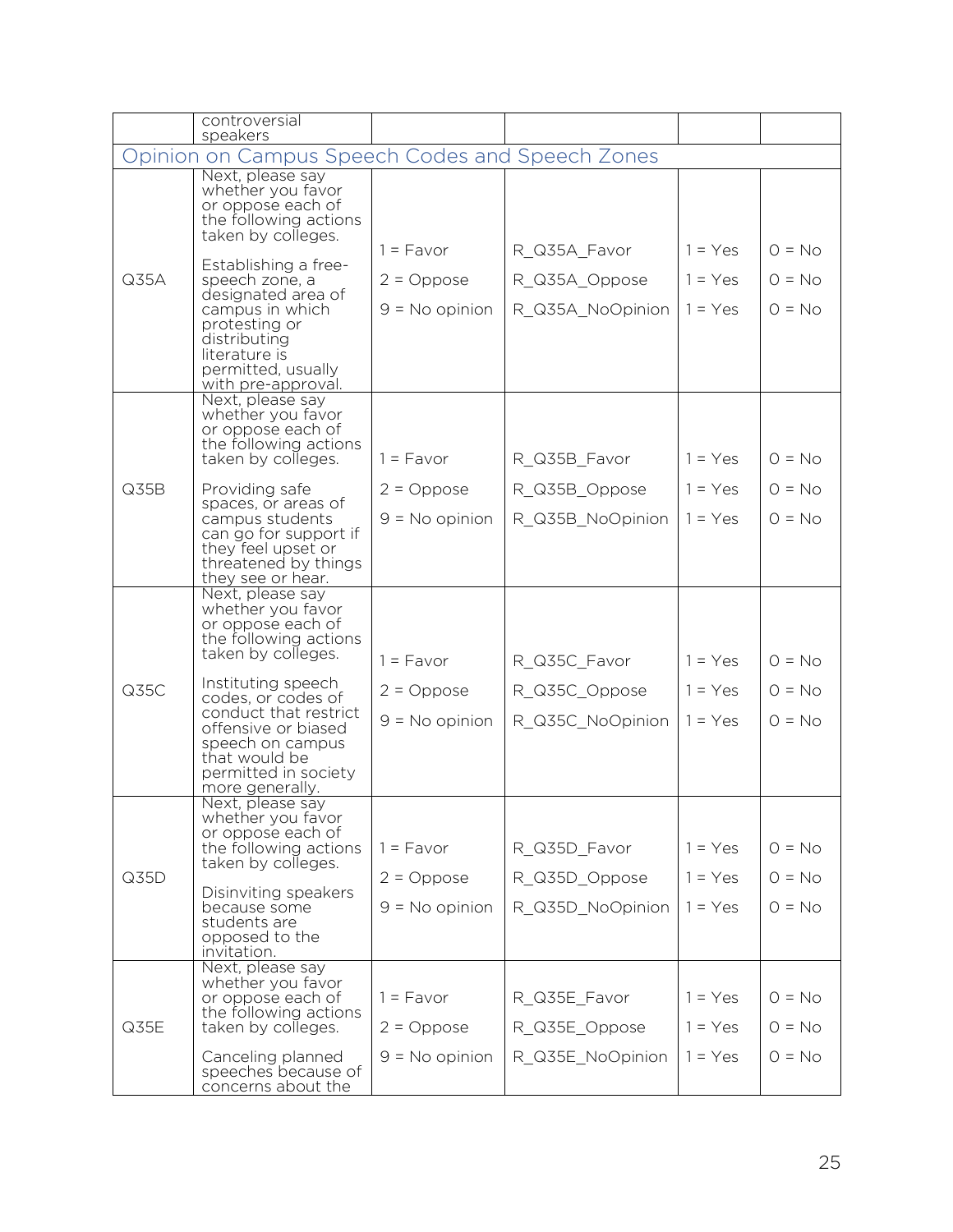|      | possibility of violent<br>protests.                                                                     |                                    |                  |           |          |
|------|---------------------------------------------------------------------------------------------------------|------------------------------------|------------------|-----------|----------|
|      | Awareness of Campus Speech and Expression Policies                                                      |                                    |                  |           |          |
|      | As far as you know,                                                                                     | 1 = Yes, has                       | R_Q36A_Yes       | $1 = Yes$ | $O = No$ |
| Q36A | does your college<br>have any of the<br>following, or are you                                           | $2 = No$ , does<br>not have        | R_Q36A_No        | $1 = Yes$ | $O = No$ |
|      | unsure?                                                                                                 | $3 =$ Unsure                       | R_Q36A_Unsure    | $1 = Yes$ | $O = No$ |
|      | A free-speech zone                                                                                      | $9 = No$ opinion                   | R_Q36A_NA        | $1 = Yes$ | $O = No$ |
|      | As far as you know,                                                                                     | $1 = Yes, has$                     | R_Q36B_Yes       | $1 = Yes$ | $O = No$ |
| Q36B | does your college<br>have any of the<br>following, or are you                                           | $2 = No$ , does<br>not have        | R Q36B No        | $1 = Yes$ | $O = No$ |
|      | unsure?                                                                                                 | $3 =$ Unsure                       | R_Q36B_Unsure    | $1 = Yes$ | $O = No$ |
|      | Safe spaces                                                                                             | $9 = No$ opinion                   | R_Q36B_NA        | $1 = Yes$ | $O = No$ |
|      | As far as you know,                                                                                     | $1 = Yes$ , has                    | R_Q36C_Yes       | $1 = Yes$ | $O = No$ |
| Q36C | does your college<br>have any of the                                                                    | $2 = No$ , does<br>not have        | R_Q36C_No        | $1 = Yes$ | $O = No$ |
|      | following, or are you<br>unsure?                                                                        | $3 =$ Unsure                       | R_Q36C_Unsure    | $1 = Yes$ | $O = No$ |
|      | A speech code                                                                                           | $9 = No$ opinion                   | R_Q36C_NA        | $1 = Yes$ | $O = No$ |
|      | <b>Campus Disinvitations</b>                                                                            |                                    |                  |           |          |
|      | As far as you know,<br>in the past year has<br>your college<br>$\frac{1}{\sqrt{1-\frac{1}{2}}}\$ or are |                                    |                  |           |          |
|      |                                                                                                         | $1 = Yes$ , has                    | R_Q37A_Yes       | $1 = Yes$ | $O = No$ |
| Q37A | you unsure?                                                                                             | $2 = No$ , has not                 | R_Q37A_No        | $1 = Yes$ | $O = No$ |
|      | Disinvited speakers                                                                                     | $3 =$ Unsure                       | R_Q37A_Unsure    | $1 = Yes$ | $O = No$ |
|      | because some<br>groups of students<br>were opposed to the<br>invitation.                                | $9 = No$ opinion                   | R_Q37A_NA        | $1 = Yes$ | $O = No$ |
|      | As far as you know,<br>in the past year has                                                             |                                    |                  |           |          |
|      | your college                                                                                            | $1 = Yes$ , has                    | R_Q37A_Yes       | $1 = Yes$ | $O = No$ |
| Q37B | , or are<br>you unsure?                                                                                 | $2 = No$ , has not                 | R_Q37A_No        | $1 = Yes$ | $O = No$ |
|      | Canceled a planned                                                                                      | $3 =$ Unsure                       | R_Q37A_Unsure    | $1 = Yes$ | $0 = No$ |
|      | speech because of<br>the possibility of<br>violent protests.                                            | $9 = No$ opinion                   | R_Q37A_NA        | $1 = Yes$ | $O = No$ |
|      | Importance in a Democracy: Inclusive Society and Free Speech Rights                                     |                                    |                  |           |          |
|      | If you had to choose,                                                                                   | 1 = Promoting<br>an inclusive      |                  |           |          |
|      | which do you think<br>is more important?                                                                | society that is<br>welcoming to    | R_Q41_Inclusive  | $1 = Yes$ | $O = No$ |
| Q41  | Promoting an                                                                                            | diverse groups                     | R_Q41_FreeSpeech | $1 = Yes$ | $Q = No$ |
|      | inclusive society that<br>is welcoming to                                                               | $2$ = Protecting<br>citizens' free | R Q41 NoOpinion  | $1 = Yes$ | $O = No$ |
|      | diverse groups, or<br>protecting citizens'<br>free speech rights.                                       | speech rights                      |                  |           |          |
|      |                                                                                                         | $9 = No$ opinion                   |                  |           |          |
|      | pinion on Anthem Protests<br>Do you think                                                               | $1 = Yes$ , have                   | R Q42 Yes        | $1 = Yes$ | $O = No$ |
| Q42  | professional athletes                                                                                   | the right                          |                  |           |          |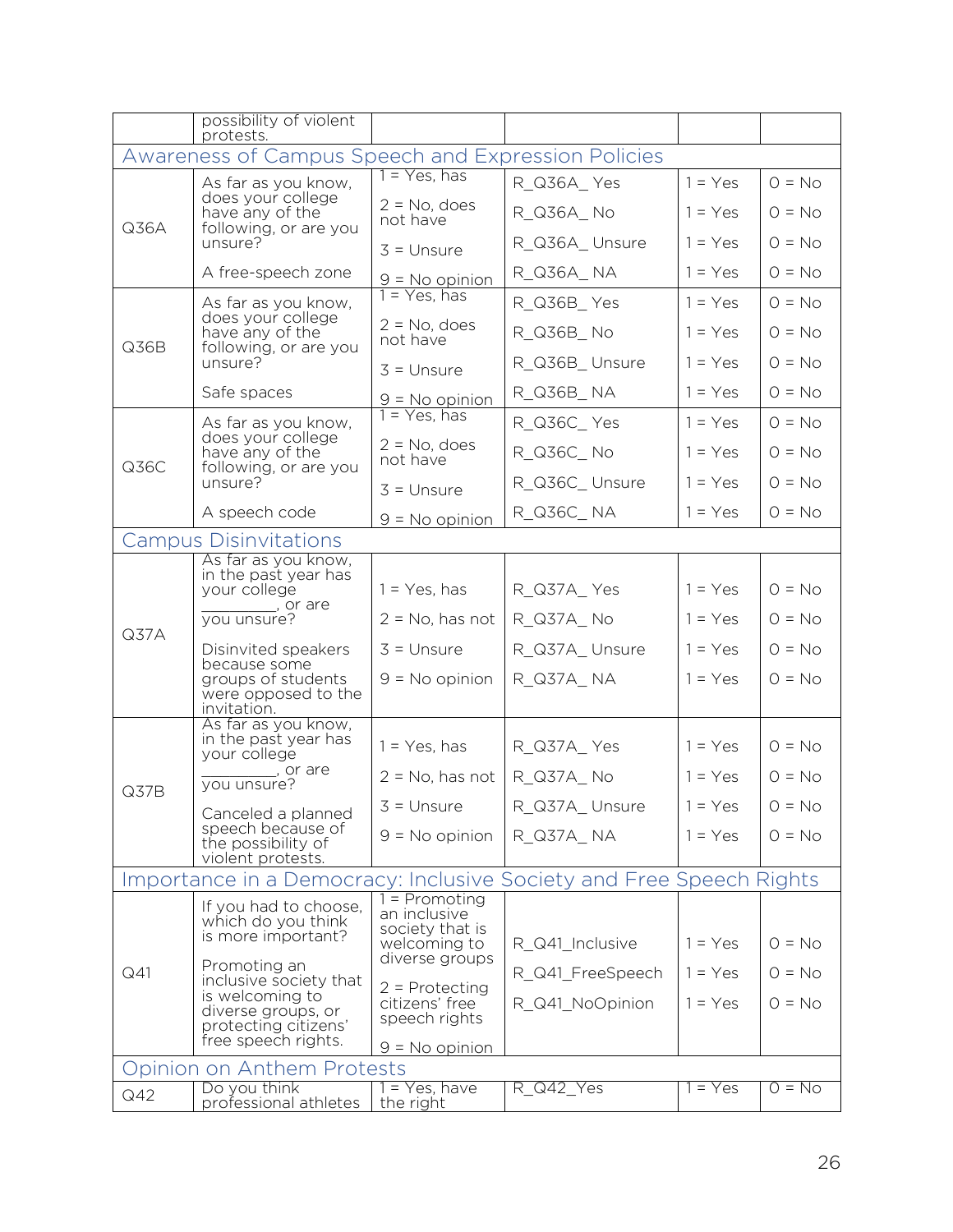|     | have the First                                        |                                     | R Q42 No        | $1 = Yes$ | $O = No$ |
|-----|-------------------------------------------------------|-------------------------------------|-----------------|-----------|----------|
|     | Amendment right to<br>protest during the              | $2 = No$ , do not<br>have the right | R_Q42_NoOpinion | $1 = Yes$ | $O = No$ |
|     | playing of the<br>national anthem, or<br>not?         | $9 = No$ opinion                    |                 |           |          |
|     | Hate Speech and the First Amendment                   |                                     |                 |           |          |
|     | Do you think that<br>hate speech is a                 | $1 = Yes$ , should<br>be protected  | R_Q43_Yes       | $1 = Yes$ | $Q = No$ |
| Q43 | form of expression<br>that should or<br>should not be | $2 = No$ , should<br>not be         | R Q43 No        | $1 = Yes$ | $Q = No$ |
|     | protected by the                                      | protected                           | R Q43 NoOpinion | $1 = Yes$ | $O = No$ |
|     | First Amendment?                                      | $9 = No$ opinion                    |                 |           |          |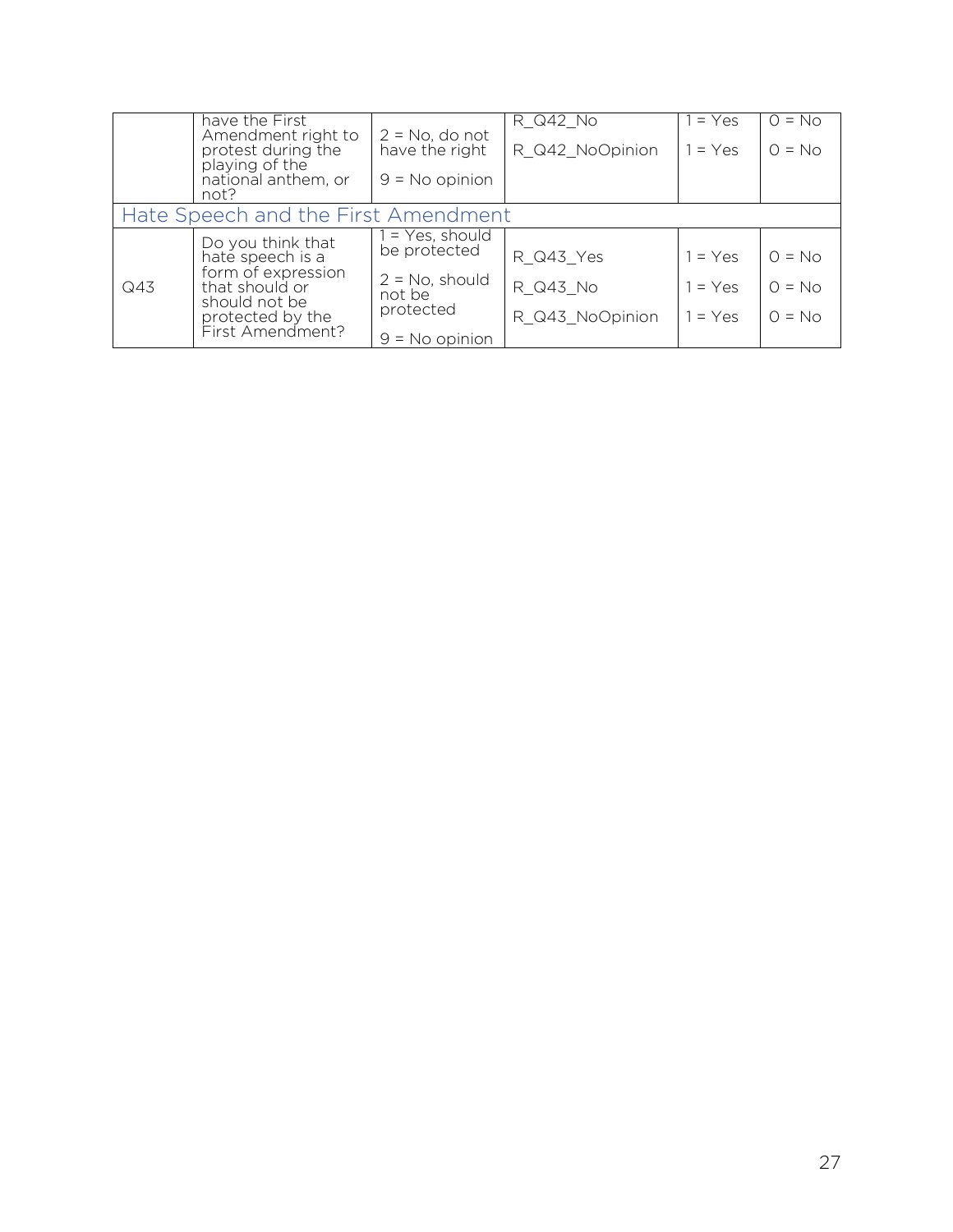## Table 4. Recoding Variables to Facilitate Interpretation

| Original<br>Variable | Label                                                                                                                                     | Original<br>Values               | Variable(s)<br>Created | Recoded<br>Values                  |
|----------------------|-------------------------------------------------------------------------------------------------------------------------------------------|----------------------------------|------------------------|------------------------------------|
|                      | Strength of the First Amendment                                                                                                           |                                  |                        |                                    |
|                      |                                                                                                                                           | $1 = \sqrt{e^{2}}$<br>secure     |                        | $1 = \text{Very}$<br>threatened    |
|                      | Do you think each of the following<br>rights is very secure, secure,<br>threatened, or very threatened in<br>the country today? How about | $2 =$ Secure<br>$3 =$            |                        | $2 =$<br>Threatened                |
| Q1A                  |                                                                                                                                           | Threatened<br>$4 = \text{V}$ ery | $R_Q$ Q1A              | $3 =$ Secure<br>$4 = \text{V}$ ery |
|                      | Freedom of speech?                                                                                                                        | threatened                       |                        | secure                             |
|                      |                                                                                                                                           | $9 = No$<br>opinion              |                        | $99 = No$<br>opinion               |
|                      |                                                                                                                                           | $1 = \text{Very}$<br>secure      |                        | $1 = \sqrt{e^{r}}$<br>threatened   |
|                      | Do you think each of the following<br>rights is very secure, secure,                                                                      | $2 =$ Secure                     |                        | $2 =$<br>Threatened                |
| Q1B                  | threatened, or very threatened in<br>the country today? How about                                                                         | $3 =$<br>Threatened              | R Q1B                  | $3 =$ Secure                       |
|                      | Freedom of the press?                                                                                                                     | $4 = \text{Very}$<br>threatened  |                        | $4 = \text{V}$ ery<br>secure       |
|                      |                                                                                                                                           | $9 = No$<br>opinion              |                        | $99 = No$<br>opinion               |
|                      |                                                                                                                                           | $1 = \sqrt{e^{2}}$<br>secure     |                        | $1 = \text{Very}$<br>threatened    |
|                      | Do you think each of the following<br>rights is very secure, secure,<br>threatened, or very threatened in<br>the country today? How about | $2 =$ Secure                     |                        | $2 =$<br>Threatened                |
| Q <sub>1</sub> C     |                                                                                                                                           | $3 =$<br>Threatened              | $R_Q1C$                | $3 =$ Secure                       |
|                      | Freedom for people to assemble<br>peacefully?                                                                                             | $4 = \text{Very}$<br>threatened  |                        | $4 = \text{V}$ ery<br>secure       |
|                      |                                                                                                                                           | $9 = No$<br>opinion              |                        | $99 = No$<br>opinion               |
|                      |                                                                                                                                           | $1 = \text{Very}$<br>secure      |                        | $1 = \text{Very}$<br>threatened    |
|                      | Do you think each of the following<br>rights is very secure, secure,                                                                      | $2 =$ Secure                     |                        | $2 =$<br>Threatened                |
| Q1D                  | threatened, or very threatened in<br>the country today? How about                                                                         | $3 =$<br>Threatened              | $R_Q1D$                | $3 =$ Secure                       |
|                      | Freedom of religion?                                                                                                                      | $4 = \text{Very}$<br>threatened  |                        | $4 = \text{V}$ ery<br>secure       |
|                      |                                                                                                                                           | $9 = No$<br>opinion              |                        | $99 = No$<br>opinion               |
|                      | Do you think each of the following<br>rights is very secure, secure,<br>threatened, or very threatened in                                 | $1 = \text{Very}$<br>secure      |                        | $1 = \text{Very}$<br>threatened    |
| Q1E                  | the country today? How about                                                                                                              | $2 =$ Secure                     | R_Q1E                  | $2 =$<br>Threatened                |
|                      | Freedom to petition the<br>government, meaning presenting<br>requests to the government<br>without fear of punishment?                    | $3 =$<br>Threatened              |                        | $3 =$ Secure                       |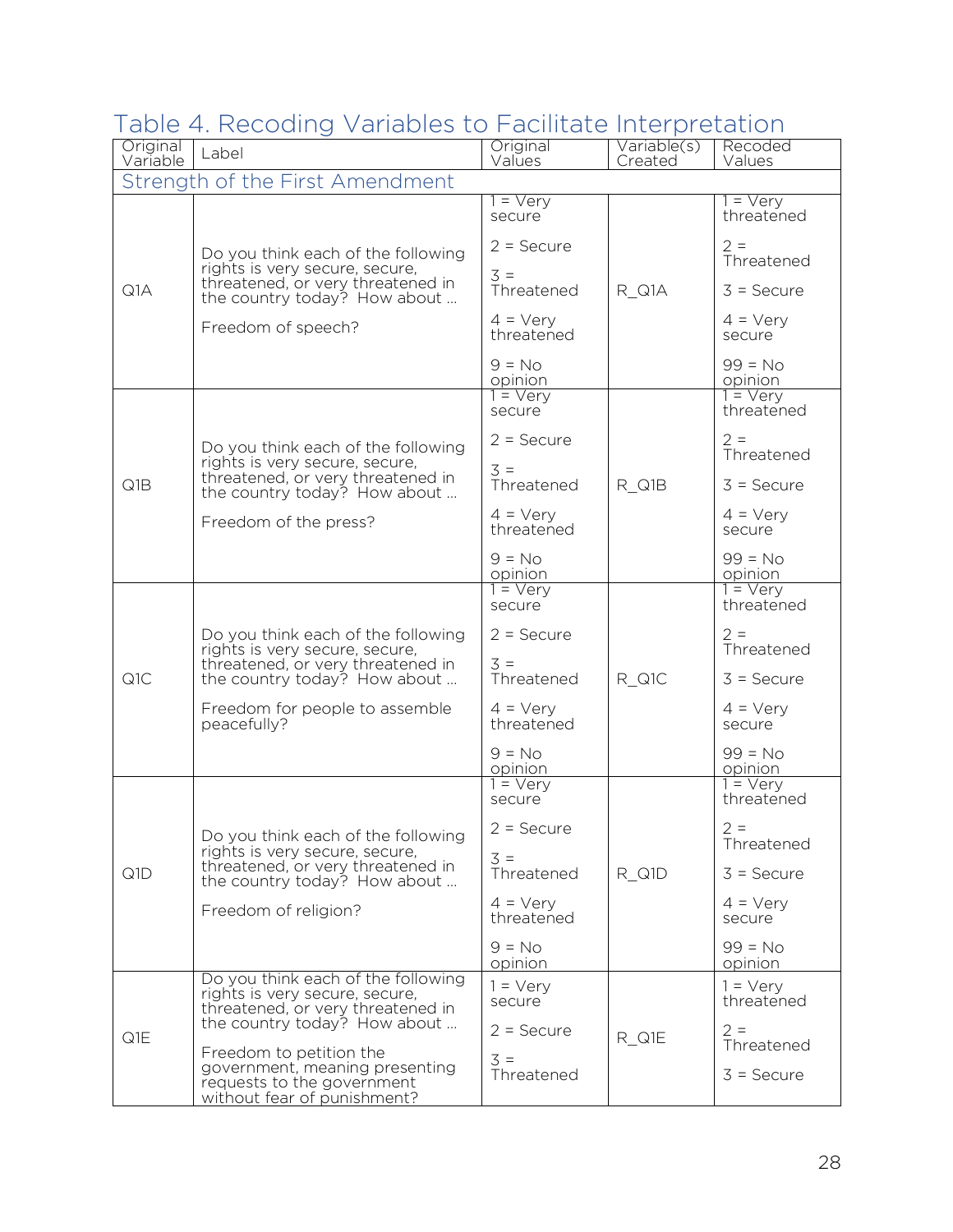|                     |                                                                                                                                                                                        | $4 = \sqrt{e}ry$<br>threatened |         | $\overline{4} = \overline{\text{Vey}}$<br>secure |
|---------------------|----------------------------------------------------------------------------------------------------------------------------------------------------------------------------------------|--------------------------------|---------|--------------------------------------------------|
|                     |                                                                                                                                                                                        | $9 = No$<br>opinion            |         | $99 = No$<br>opinion                             |
|                     | <b>Exposure to Diverse Viewpoints</b>                                                                                                                                                  |                                |         |                                                  |
|                     |                                                                                                                                                                                        | $1 = Very good$                |         | 1 = Very poor                                    |
|                     | How would you rate the job                                                                                                                                                             | $2 = Good$                     |         | $2 = Poor$                                       |
|                     | do at seeking out and<br>listening to differing viewpoints                                                                                                                             | $3 = Fair$                     |         | $3 = Fair$                                       |
| $Q5_lA$             | from their own - very good, good,<br>fair, poor, or very poor?                                                                                                                         | $4 = Poor$                     | R_Q5_1A | $4 = Good$                                       |
|                     | Americans                                                                                                                                                                              | $5 = \text{Very poor}$         |         | $5 = \text{Very}$<br>good                        |
|                     |                                                                                                                                                                                        | $9 = No$<br>opinion            |         | $99 = No$<br>opinion                             |
|                     |                                                                                                                                                                                        | $1 = Very good$                |         | $1 = \sqrt{e}$ ry poor                           |
|                     |                                                                                                                                                                                        | $2 = Good$                     |         | $2 = Poor$                                       |
|                     | How would you rate the job<br>do at seeking out and<br>listening to differing viewpoints<br>from their own - very good, good,<br>fair, poor, or very poor?<br>Students at your college | $3 = Fair$                     |         | $3 = Fair$                                       |
| $Q5$ <sup>1B</sup>  |                                                                                                                                                                                        | $4 = Poor$                     | R_Q5_1B | $4 = Good$                                       |
|                     |                                                                                                                                                                                        | $5 = Very poor$                |         | $5 = \text{Verv}$<br>good                        |
|                     |                                                                                                                                                                                        | $9 = No$<br>opinion            |         | $99 = No$<br><u>opinion</u>                      |
|                     | How would you rate the job<br>do at seeking out and<br>listening to differing viewpoints<br>from their own - very good, good,<br>fair, poor, or very poor?<br>Your friends             | $1 = Very good$                | R_Q5_1C | $1 = \text{Very poor}$                           |
|                     |                                                                                                                                                                                        | $2 = Good$                     |         | $2 = Poor$                                       |
|                     |                                                                                                                                                                                        | $3 = Fair$                     |         | $3 = Fair$                                       |
| $Q5$ <sup>1</sup> C |                                                                                                                                                                                        | $4 = Poor$                     |         | $4 = Good$                                       |
|                     |                                                                                                                                                                                        | $5 = Very poor$                |         | $5 = \text{Very}$<br>good                        |
|                     |                                                                                                                                                                                        | $9 = No$<br>opinion            |         | $99 = No$<br>opinion                             |
|                     |                                                                                                                                                                                        | = Very good                    |         | $1 = \sqrt{e}ry$ poor                            |
|                     | How would you rate the job                                                                                                                                                             | $2 = Good$                     |         | $2 = Poor$                                       |
|                     | do at seeking out and<br>listening to differing viewpoints                                                                                                                             | $3 = Fair$                     |         | $3 = Fair$                                       |
| $Q5$ <sup>1D</sup>  | from their own - very good, good,<br>fair, poor, or very poor?                                                                                                                         | $4 = Poor$                     | R_Q5_1D | $4 = Good$                                       |
|                     | You, yourself                                                                                                                                                                          | $5 = \text{Very poor}$         |         | $5 = \text{Very}$<br>good                        |
|                     |                                                                                                                                                                                        | $9 = No$<br>opinion            |         | $99 = No$<br>opinion                             |
|                     | <b>Trust in News Media</b>                                                                                                                                                             |                                |         |                                                  |
|                     | How much do you trust the news                                                                                                                                                         | = A great<br>deal              |         | 1 = Not at all                                   |
| Q11                 | media to report the news<br>accurately and fairly - a great deal,                                                                                                                      | $2 = A$ fair                   | R Q11   | $2 = Not much$                                   |
|                     | a fair amount, not much, or not at<br>all?                                                                                                                                             | amount                         |         | $3 = A$ fair<br>amount                           |
|                     |                                                                                                                                                                                        | $3 = Not much$                 |         |                                                  |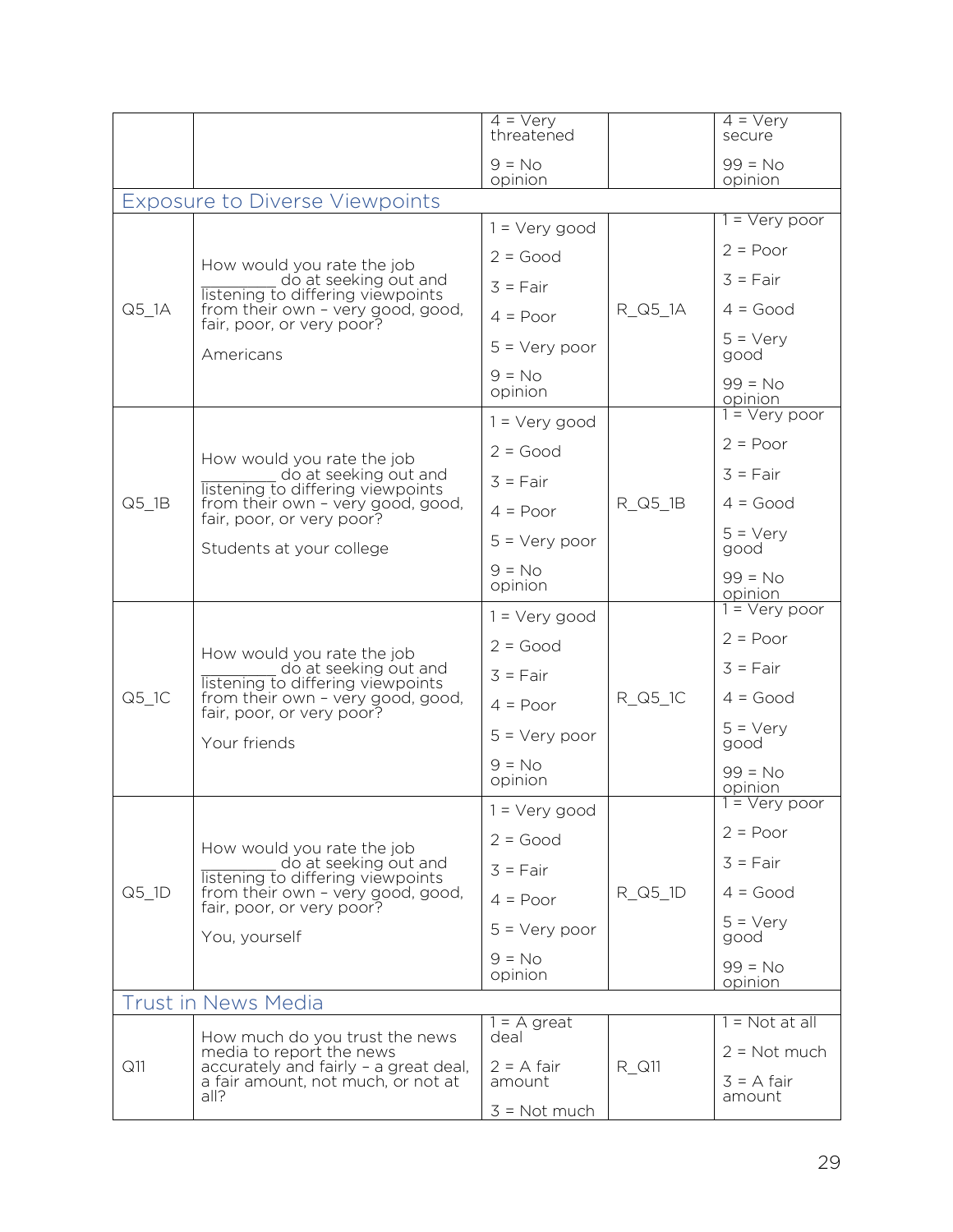|        |                                                                                                       | $4 = Not at all$             |          | $4 = A$ great<br>deal                   |
|--------|-------------------------------------------------------------------------------------------------------|------------------------------|----------|-----------------------------------------|
|        |                                                                                                       | $9 = No$<br>opinion          |          | $99 = No$<br>opinion                    |
|        | Diversity of College/University                                                                       |                              |          |                                         |
|        |                                                                                                       | 1 = Highly<br>diverse        |          | $1 = Not$<br>diverse at all             |
|        | How diverse do you consider your<br>college to be in each of the<br>following areas - highly diverse, | $2 =$<br>Somewhat<br>diverse |          | $2 = Not very$<br>diverse               |
| Q16_1A | somewhat diverse, not very<br>diverse, or not diverse at all? How<br>about in terms of students' -    | $3 = Not very$<br>diverse    | R_Q16_1A | $3 =$<br>Somewhat<br>diverse            |
|        | Race and ethnicity                                                                                    | $4 = Not$<br>diverse at all  |          | $4 =$ Highly<br>diverse                 |
|        |                                                                                                       | $9 = No$<br>opinion          |          | $99 = No$<br>opinion                    |
|        |                                                                                                       | $1 =$ Highly<br>diverse      |          | $1 = Not$<br>diverse at all             |
|        | How diverse do you consider your<br>college to be in each of the<br>following areas - highly diverse, | $2 =$<br>Somewhat<br>diverse |          | $2 = Not very$<br>diverse               |
| Q16 1B | somewhat diverse, not very<br>diverse, or not diverse at all? How<br>about in terms of students' -    | $3 = Not very$<br>diverse    | R_Q16_1B | $3 =$<br>Somewhat<br>diverse            |
|        | Family income and social class                                                                        | $4 = Not$<br>diverse at all  |          | $4 =$ Highly<br>diverse                 |
|        |                                                                                                       | $9 = No$<br>opinion          |          | $99 = No$<br>opinion                    |
|        |                                                                                                       | $1 =$ Highly<br>diverse      |          | $1 = Not$<br>diverse at all             |
|        | How diverse do you consider your<br>college to be in each of the<br>following areas - highly diverse, | $2 =$<br>Somewhat<br>diverse |          | $2 = Not very$<br>diverse               |
| Q16_1C | somewhat diverse, not very<br>diverse, or not diverse at all? How<br>about in terms of students' -    | $3 = Not very$<br>diverse    | R_Q16_1C | $\overline{3}$ =<br>Somewhat<br>diverse |
|        | Party identification                                                                                  | $4 = Not$<br>diverse at all  |          | $4 =$ Highly<br>diverse                 |
|        |                                                                                                       | $9 = No$<br>opinion          |          | $99 = No$<br>opinion                    |
|        |                                                                                                       | $1 = Highly$<br>diverse      |          | $1 = Not$<br>diverse at all             |
|        | How diverse do you consider your<br>college to be in each of the<br>following areas - highly diverse, | $2 =$<br>Somewhat<br>diverse |          | $2 = Not very$<br>diverse               |
| Q16_1D | somewhat diverse, not very<br>diverse, or not diverse at all? How<br>about in terms of students' -    | $3 = Not very$<br>diverse    | R_Q16_1D | $3 =$<br>Somewhat<br>diverse            |
|        | Religious identification                                                                              | $4 = Not$<br>diverse at all  |          | $4 =$ Highly<br>diverse                 |
|        |                                                                                                       | $9 = No$<br>opinion          |          | $99 = No$<br>opinion                    |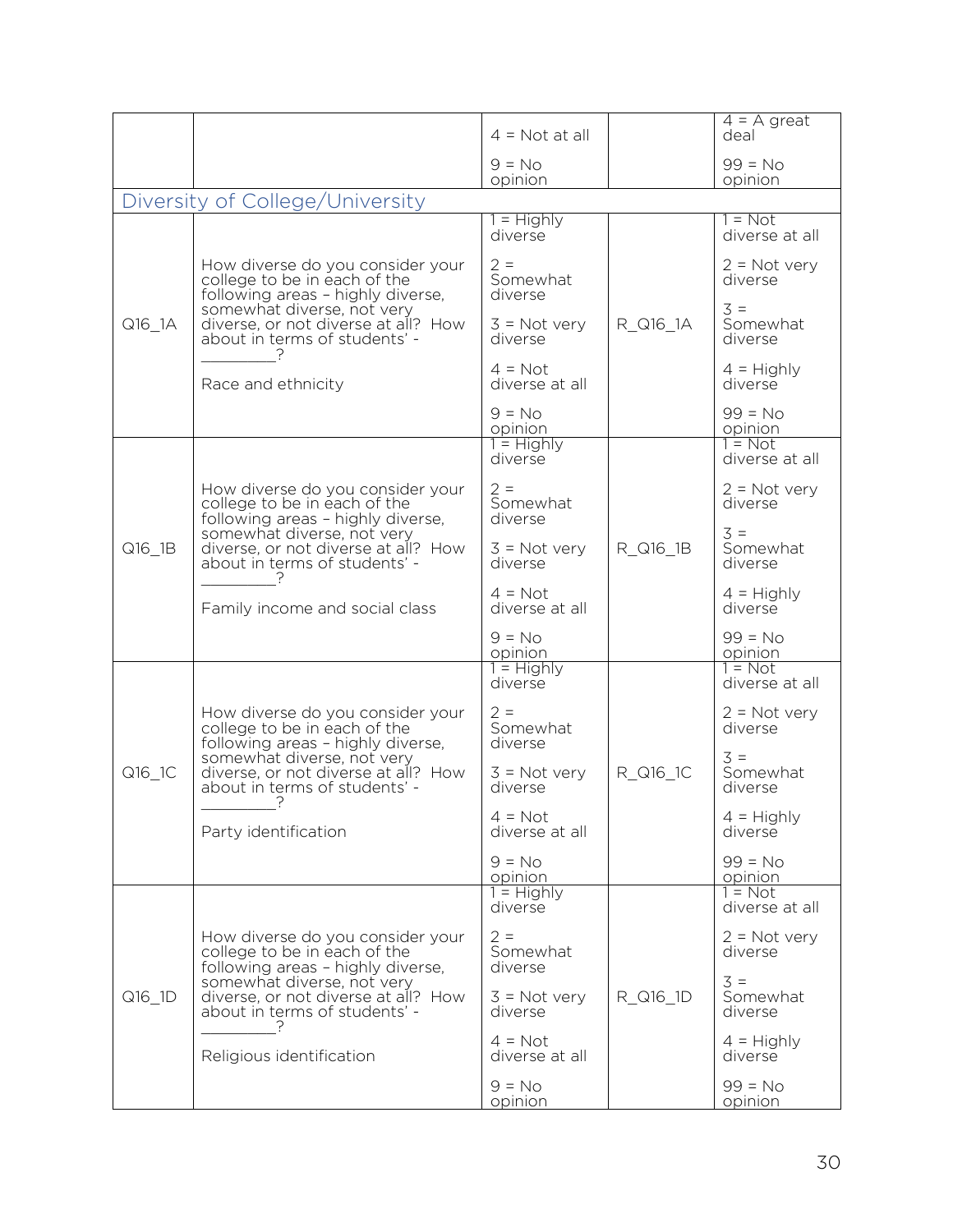|      | Opinion on Campus Climate for Expression of Viewpoints                                                                                                                                                        |                                   |               |                                      |  |
|------|---------------------------------------------------------------------------------------------------------------------------------------------------------------------------------------------------------------|-----------------------------------|---------------|--------------------------------------|--|
|      |                                                                                                                                                                                                               | 1 = Strongly<br>agree             |               | $=$ Strongly<br>disagree             |  |
|      | Do you strongly agree, somewhat<br>agree, somewhat disagree, or<br>strongly disagree with the<br>following statement: the climate on<br>my campus prevents some people<br>from saying the things they believe | $2 =$<br>Somewhat<br>agree        |               | $2 =$<br>Somewhat<br>disagree        |  |
| Q18  |                                                                                                                                                                                                               | $3 =$<br>Somewhat<br>disagree     | R_Q18         | $3 =$<br>Somewhat<br>agree           |  |
|      | because others might find them<br>offensive.                                                                                                                                                                  | $4 =$ Strongly<br>disagree        |               | $4 =$ Strongly<br>agree              |  |
|      |                                                                                                                                                                                                               | $9 = No$<br>opinion               |               | $99 = No$<br>opinion                 |  |
|      | Opinion on Student Protest Behavior                                                                                                                                                                           |                                   |               |                                      |  |
|      | Do you think each of the following<br>actions that could be taken by                                                                                                                                          | 1 = Always<br>acceptable<br>$2 =$ |               | l = Never<br>acceptable<br>$2 =$     |  |
| Q34A | college students are always<br>acceptable, sometimes acceptable,<br>or never acceptable? How about                                                                                                            | Sometimes<br>acceptable           | R Q34A        | Sometimes<br>acceptable              |  |
|      | Shouting down speakers or trying<br>to prevent them from talking.                                                                                                                                             | $3 =$ Never<br>acceptable         |               | $3 =$ Always<br>acceptable           |  |
|      |                                                                                                                                                                                                               | $9 = No$<br>opinion               |               | $99 = No$<br>opinion                 |  |
|      | Do you think each of the following<br>actions that could be taken by<br>college students are always<br>acceptable, sometimes acceptable,<br>or never acceptable? How about                                    | $1 =$ Always<br>acceptable        |               | $\overline{1}$ = Never<br>acceptable |  |
| Q34B |                                                                                                                                                                                                               | $2 =$<br>Sometimes<br>acceptable  | <b>R_Q34B</b> | $2 =$<br>Sometimes<br>acceptable     |  |
|      | Engaging in protests against<br>speakers.                                                                                                                                                                     | $3 =$ Never<br>acceptable         |               | $3 =$ Always<br>acceptable           |  |
|      |                                                                                                                                                                                                               | $9 = No$<br>opinion               |               | $99 = No$<br>opinion                 |  |
|      | Do you think each of the following                                                                                                                                                                            | $1 =$ Always<br>acceptable        |               | $1 =$ Never<br>acceptable            |  |
| Q34C | actions that could be taken by<br>college students are always<br>acceptable, sometimes acceptable,<br>or never acceptable? How about                                                                          | $2 =$<br>Sometimes<br>acceptable  | R Q34C        | $2 =$<br>Sometimes<br>acceptable     |  |
|      | Using violence to stop a speech,<br>protest, or rally.                                                                                                                                                        | $3 =$ Never<br>acceptable         |               | $3 =$ Always<br>acceptable           |  |
|      |                                                                                                                                                                                                               | $9 = No$<br>opinion               |               | $99 = No$<br>opinion                 |  |
|      | Do you think each of the following                                                                                                                                                                            | $1 =$ Always<br>acceptable        |               | $1 =$ Never<br>acceptable            |  |
| Q34D | actions that could be taken by<br>college students are always<br>acceptable, sometimes acceptable,<br>or never acceptable? How about                                                                          | $2 =$<br>Sometimes<br>acceptable  | R Q34D        | $2 =$<br>Sometimes<br>acceptable     |  |
|      | Denying the news access to cover                                                                                                                                                                              | $3 =$ Never<br>acceptable         |               | $3 =$ Always<br>acceptable           |  |
|      | a protest or rally on campus.                                                                                                                                                                                 | $9 = No$<br>opinion               |               | $99 = No$<br>opinion                 |  |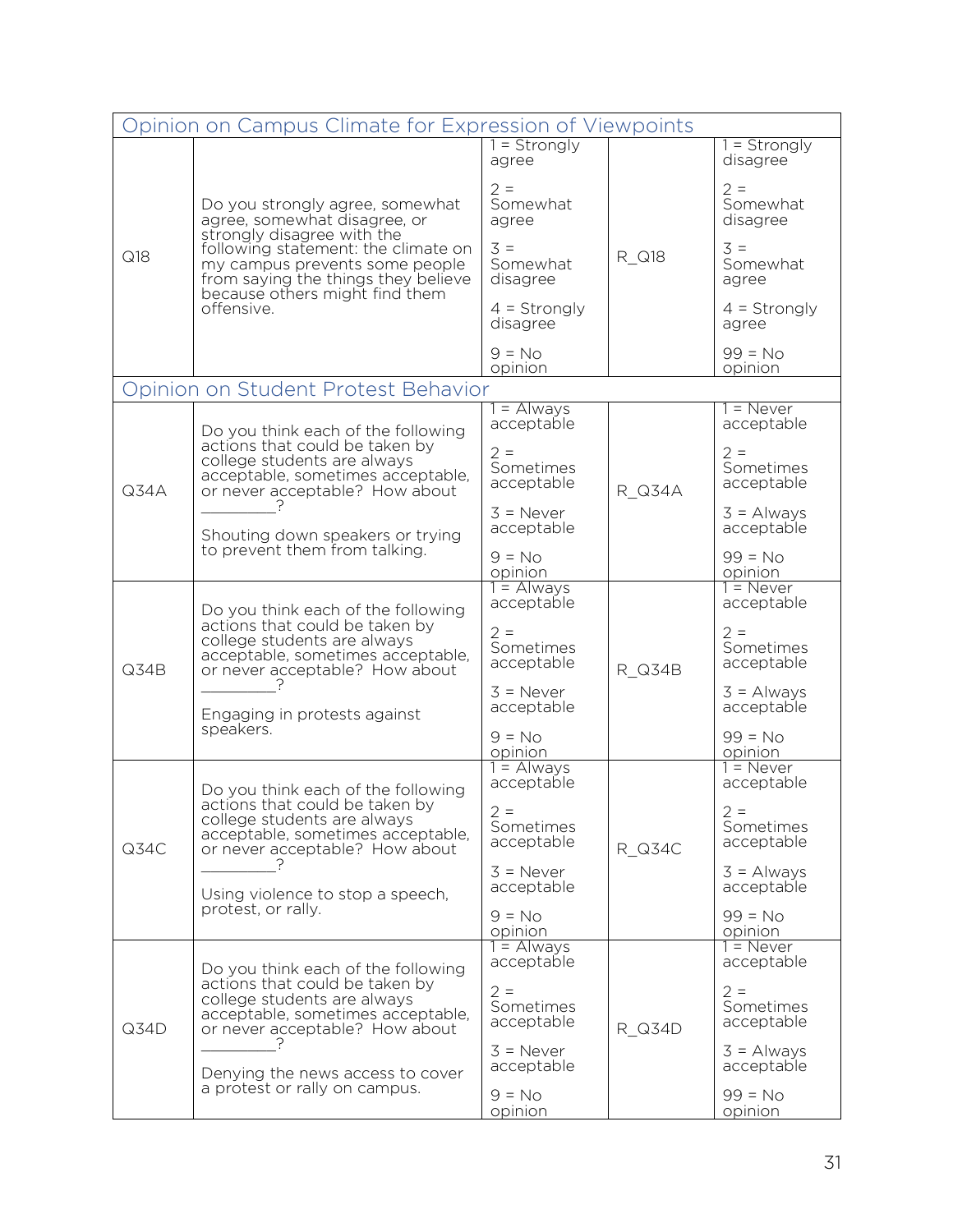|      |                                                                        | $1 =$ Always              |        | $1 =$ Never                |
|------|------------------------------------------------------------------------|---------------------------|--------|----------------------------|
|      | Do you think each of the following                                     | acceptable                |        | acceptable                 |
|      | actions that could be taken by                                         | $2 =$                     |        | $2 =$                      |
|      | college students are always                                            | Sometimes                 |        | Sometimes                  |
| Q34E | acceptable, sometimes acceptable,<br>or never acceptable? How about    | acceptable                | R Q34E | acceptable                 |
|      |                                                                        |                           |        |                            |
|      |                                                                        | $3 =$ Never<br>acceptable |        | $3 =$ Always<br>acceptable |
|      | Distributing pamphlets or literature<br>on controversial issues.       |                           |        |                            |
|      |                                                                        | $9 = No$                  |        | $99 = No$                  |
|      |                                                                        | opinion<br>$1 =$ Always   |        | opinion<br>$1 =$ Never     |
|      | Do you think each of the following                                     | acceptable                |        | acceptable                 |
|      | actions that could be taken by                                         |                           |        |                            |
|      | college students are always                                            | $2 =$                     |        | $2 =$                      |
|      | acceptable, sometimes acceptable,<br>or never acceptable? How about    | Sometimes<br>acceptable   |        | Sometimes<br>acceptable    |
| Q34F |                                                                        |                           | R Q34F |                            |
|      |                                                                        | $3 =$ Never               |        | $3 =$ Always               |
|      | Engaging in sit-ins or similar<br>attempts to disrupt operations in    | acceptable                |        | acceptable                 |
|      | campus buildings.                                                      | $9 = No$                  |        | $99 = No$                  |
|      |                                                                        | opinion                   |        | opinion                    |
|      | Social Media Use and Activity                                          |                           |        |                            |
|      |                                                                        | 1 = Often                 |        | $1 =$ Never                |
|      | How often do you get news in the<br>following ways - often, sometimes, | $2 =$                     |        | $2 =$ Hardly               |
|      |                                                                        | Sometimes                 |        | ever                       |
|      |                                                                        |                           |        |                            |
| Q38A | hardly ever, or never?                                                 | $3 =$ Hardly<br>ever      | R Q38A | $3 =$<br>Sometimes         |
|      | On a mobile device, such as a                                          |                           |        |                            |
|      | smartphone or a tablet.                                                | $4 =$ Never               |        | $4 =$ Often                |
|      |                                                                        | $9 = No$                  |        | $99 = No$                  |
|      |                                                                        | Opinion                   |        | opinion                    |
|      |                                                                        | $1 =$ Often               |        | $1 =$ Never                |
|      |                                                                        | $2 =$                     |        | $2 =$ Hardly               |
|      | How often do you get news in the                                       | Sometimes                 |        | ever                       |
|      | following ways - often, sometimes,<br>hardly ever, or never?           |                           |        | $3 =$                      |
| Q38B |                                                                        | $3 =$ Hardly<br>ever      | R Q38B | Sometimes                  |
|      | From social media, such as                                             |                           |        |                            |
|      | Facebook or Twitter.                                                   | $4 =$ Never               |        | $4 =$ Often                |
|      |                                                                        | $9 = No$                  |        | $99 = No$                  |
|      |                                                                        | Opinion<br>$1 =$ Often    |        | opinion<br>$1 =$ Never     |
|      |                                                                        |                           |        |                            |
|      |                                                                        | $2 =$                     |        | $2 =$ Hardly               |
|      | How often do you get news in the                                       | Sometimes                 |        | ever                       |
|      | following ways - often, sometimes,                                     | $3 =$ Hardly              |        | $3 =$                      |
| Q38C | hardly ever, or never?                                                 | ever                      | R Q38C | Sometimes                  |
|      | From a news website or app.                                            | $4 =$ Never               |        | $4 =$ Often                |
|      |                                                                        |                           |        |                            |
|      |                                                                        | $9 = No$                  |        | $99 = No$                  |
|      |                                                                        | Opinion<br>$1 =$ Often    |        | opinion<br>$1 =$ Never     |
|      | How often do you get news in the<br>following ways - often, sometimes, |                           |        |                            |
| Q38D | hardly ever, or never?                                                 | $2 =$                     | R Q38D | $2 =$ Hardly               |
|      |                                                                        | Sometimes                 |        | ever                       |
|      |                                                                        |                           |        |                            |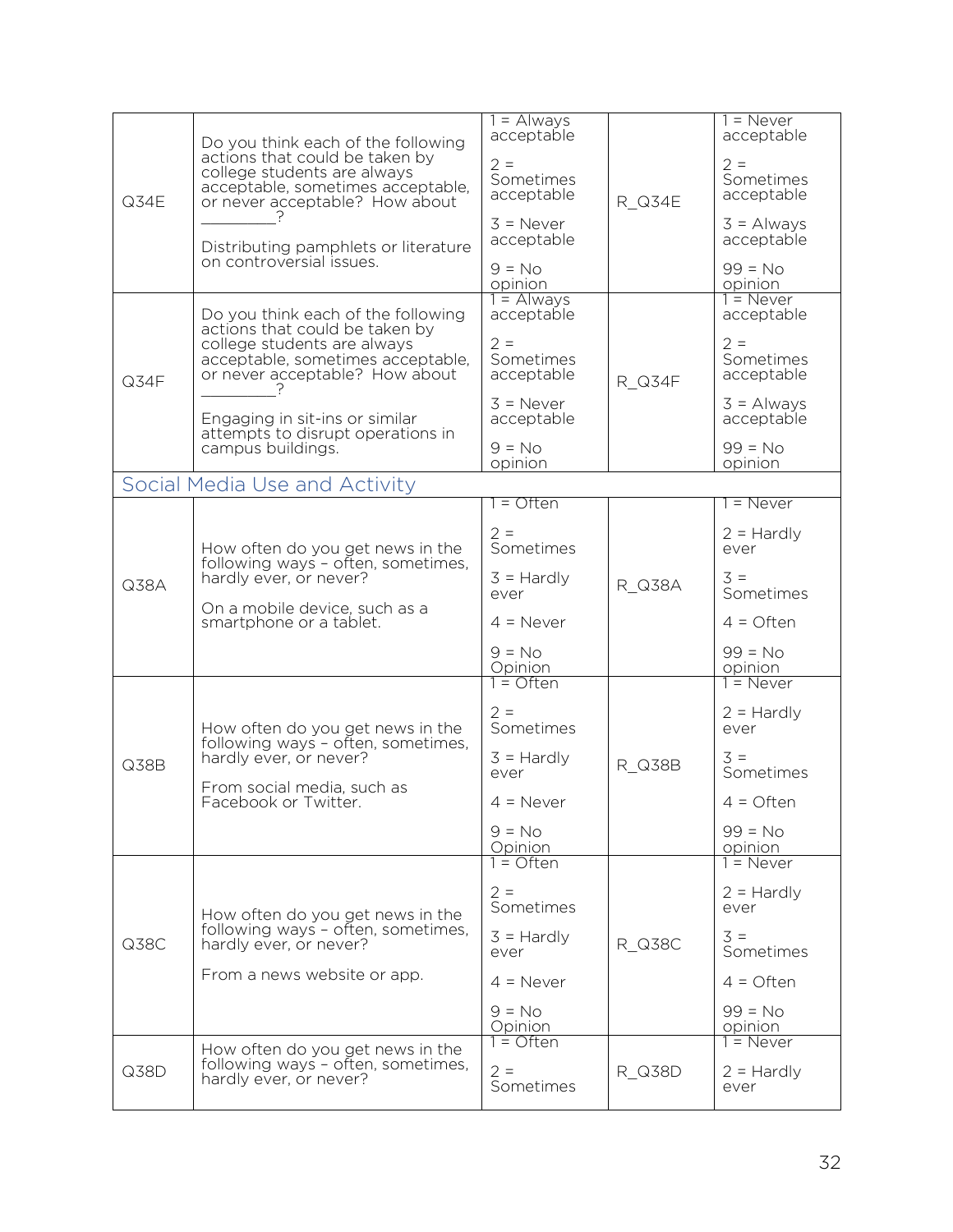|      | From a messaging app, such as<br>Snapchat, Kik, or WhatsApp.                                                                        | $3 =$ Hardly<br>ever                  |               | $3 =$<br>Sometimes            |
|------|-------------------------------------------------------------------------------------------------------------------------------------|---------------------------------------|---------------|-------------------------------|
|      |                                                                                                                                     | $4 =$ Never                           |               | $4 =$ Often                   |
|      |                                                                                                                                     | $9 = No$<br>Opinion                   |               | $99 = No$<br>opinion          |
|      |                                                                                                                                     | $1 =$ Often                           |               | $1 =$ Never                   |
|      | How often do you each of the<br>following on social media, including                                                                | $2 =$<br>Sometimes                    |               | $2 =$ Hardly<br>ever          |
| Q39A | Facebook and Twitter - often,<br>sometimes, hardly ever, or never?                                                                  | $3 =$ Hardly<br>ever                  | R Q39A        | $3 =$<br>Sometimes            |
|      | Post links to news stories.                                                                                                         | $4 =$ Never                           |               | $4 =$ Often                   |
|      |                                                                                                                                     | $9 = No$<br>Opinion                   |               | $99 = No$<br>opinion          |
|      |                                                                                                                                     | $1 =$ Often                           |               | $1 =$ Never                   |
|      | How often do you each of the<br>following on social media, including                                                                | $2 =$<br>Sometimes                    |               | $2 =$ Hardly<br>ever          |
| Q39B | Facebook and Twitter - often,<br>sometimes, hardly ever, or never?                                                                  | $3 =$ Hardly<br>ever                  | R Q39B        | $3 =$<br>Sometimes            |
|      | Discuss news with others on that<br>site.                                                                                           | $4 =$ Never                           |               | $4 =$ Often                   |
|      |                                                                                                                                     | $9 = No$<br>Opinion                   |               | $99 = No$<br>opinion          |
|      | Impact of Social Media on Dialogue                                                                                                  |                                       |               |                               |
|      |                                                                                                                                     | 1 = Strongly<br>agree                 |               | 1 = Strongly<br>disagree      |
|      | Thinking generally about how<br>people interact on social media, do<br>you strongly agree, somewhat<br>agree, somewhat disagree, or | $2 =$<br>Somewhat<br>agree            |               | $2 =$<br>Somewhat<br>disagree |
| Q29A | strongly disagree with each of the<br>following statements. How about                                                               | $3 =$<br>Somewhat<br>disagree         | R Q29A        | $3 =$<br>Somewhat<br>agree    |
|      | The dialogue that occurs on social<br>media is usually civil.                                                                       | $4 =$ Strongly<br>disagree            |               | $4 =$ Strongly<br>agree       |
|      |                                                                                                                                     | $9 = No$<br>opinion<br>$1 =$ Strongly |               | $99 = No$<br>opinion          |
|      |                                                                                                                                     | agree                                 |               | $1 =$ Strongly<br>disagree    |
|      | Thinking generally about how<br>people interact on social media, do<br>you strongly agree, somewhat<br>agree, somewhat disagree, or | $2 =$<br>Somewhat<br>agree            |               | $2 =$<br>Somewhat<br>disagree |
| Q29B | strongly disagree with each of the<br>following statements. How about                                                               | $3 =$<br>Somewhat<br>disagree         | R Q29B        | $3 =$<br>Somewhat<br>agree    |
|      | It is too easy for people to say<br>things anonymously on social<br>media.                                                          | $4 =$ Strongly<br>disagree            |               | $4 =$ Strongly<br>agree       |
|      |                                                                                                                                     | $9 = No$<br>opinion                   |               | $99 = No$<br>opinion          |
| Q29E | Thinking generally about how<br>people interact on social media, do                                                                 | $1 =$ Strongly<br>agree               | <b>R_Q29E</b> | $1 =$ Strongly<br>disagree    |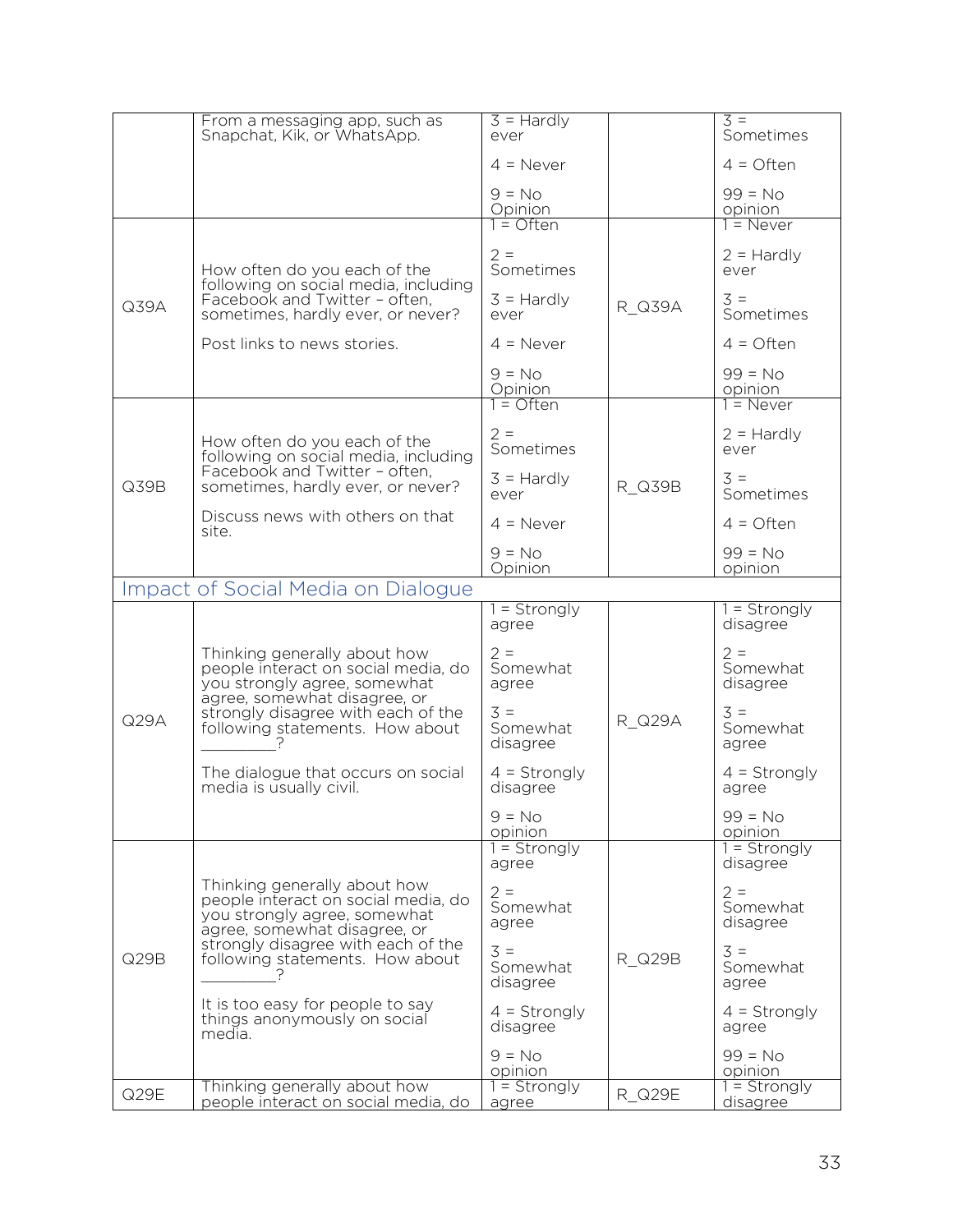|      | you strongly agree, somewhat<br>agree, somewhat disagree, or<br>strongly disagree with each of the<br>following statements. How about                                        | $2 =$<br>Somewhat<br>agree       |               | $2 =$<br>Somewhat<br>disagree    |
|------|------------------------------------------------------------------------------------------------------------------------------------------------------------------------------|----------------------------------|---------------|----------------------------------|
|      | Social media stifles free expression<br>because too many people block                                                                                                        | $3 =$<br>Somewhat<br>disagree    |               | $3 =$<br>Somewhat<br>agree       |
|      | views they disagree with.                                                                                                                                                    | $4 =$ Strongly<br>disagree       |               | $4 =$ Strongly<br>agree          |
|      |                                                                                                                                                                              | $9 = No$<br>opinion              |               | $99 = No$<br>opinion             |
|      | Thinking generally about how                                                                                                                                                 | $1 =$ Strongly<br>agree          |               | $1 =$ Strongly<br>disagree       |
|      | people interact on social media, do<br>you strongly agree, somewhat<br>agree, somewhat disagree, or                                                                          | $2 =$<br>Somewhat<br>agree       |               | $2 =$<br>Somewhat<br>disagree    |
| Q29F | strongly disagree with each of the<br>following statements. How about                                                                                                        | $3 =$<br>Somewhat<br>disagree    | R Q29F        | $3 =$<br>Somewhat<br>agree       |
|      | Social media stifles free expression<br>because people are afraid of being<br>attacked or shamed by those who<br>disagree with them.                                         | $4 =$ Strongly<br>disagree       |               | $4 =$ Strongly<br>agree          |
|      |                                                                                                                                                                              | $9 = No$<br>opinion              |               | $99 = No$<br>opinion             |
|      | Thinking generally about how                                                                                                                                                 | $1 =$ Strongly<br>agree          |               | $1 =$ Strongly<br>disagree       |
|      | people interact on social media, do<br>you strongly agree, somewhat<br>agree, somewhat disagree, or<br>strongly disagree with each of the<br>following statements. How about | $2 =$<br>Somewhat<br>agree       |               | $2 =$<br>Somewhat<br>disagree    |
| Q29G |                                                                                                                                                                              | $3 =$<br>Somewhat<br>disagree    | R Q29G        | $3 =$<br>Somewhat<br>agree       |
|      | Social media platforms, like<br>Facebook and Twitter, should be<br>responsible for limiting hate<br>speech on their platforms.                                               | $4 =$ Strongly<br>disagree       |               | $4 =$ Strongly<br>agree          |
|      |                                                                                                                                                                              | $9 = No$<br>opinion              |               | $99 = No$<br>opinion             |
|      | Importance in a Democracy: Inclusive Society and Free Speech Rights                                                                                                          |                                  |               |                                  |
|      |                                                                                                                                                                              | $1 =$ Extremely<br>important     |               | $1 = Not that$<br>important      |
|      | How important do you consider<br>each of the following to be in our<br>democracy - extremely important,                                                                      | $2 = \text{Very}$<br>important   |               | $2 =$<br>Moderately<br>important |
| Q40A | very important, moderately<br>important, or not that important.<br>How about<br>- ?                                                                                          | $3 =$<br>Moderately<br>important | R Q40A        | $3 = \text{Very}$<br>important   |
|      | Promoting an inclusive society that<br>is welcoming to diverse groups.                                                                                                       | $4 = Not that$<br>important      |               | $4$ = Extremely<br>important     |
|      |                                                                                                                                                                              | $9 = No$<br>opinion              |               | $99 = No$<br>opinion             |
| Q40B | How important do you consider<br>each of the following to be in our<br>democracy - extremely important,<br>very important, moderately                                        | $1 =$ Extremely<br>important     | <b>R_Q40A</b> | $1 = Not that$<br>important      |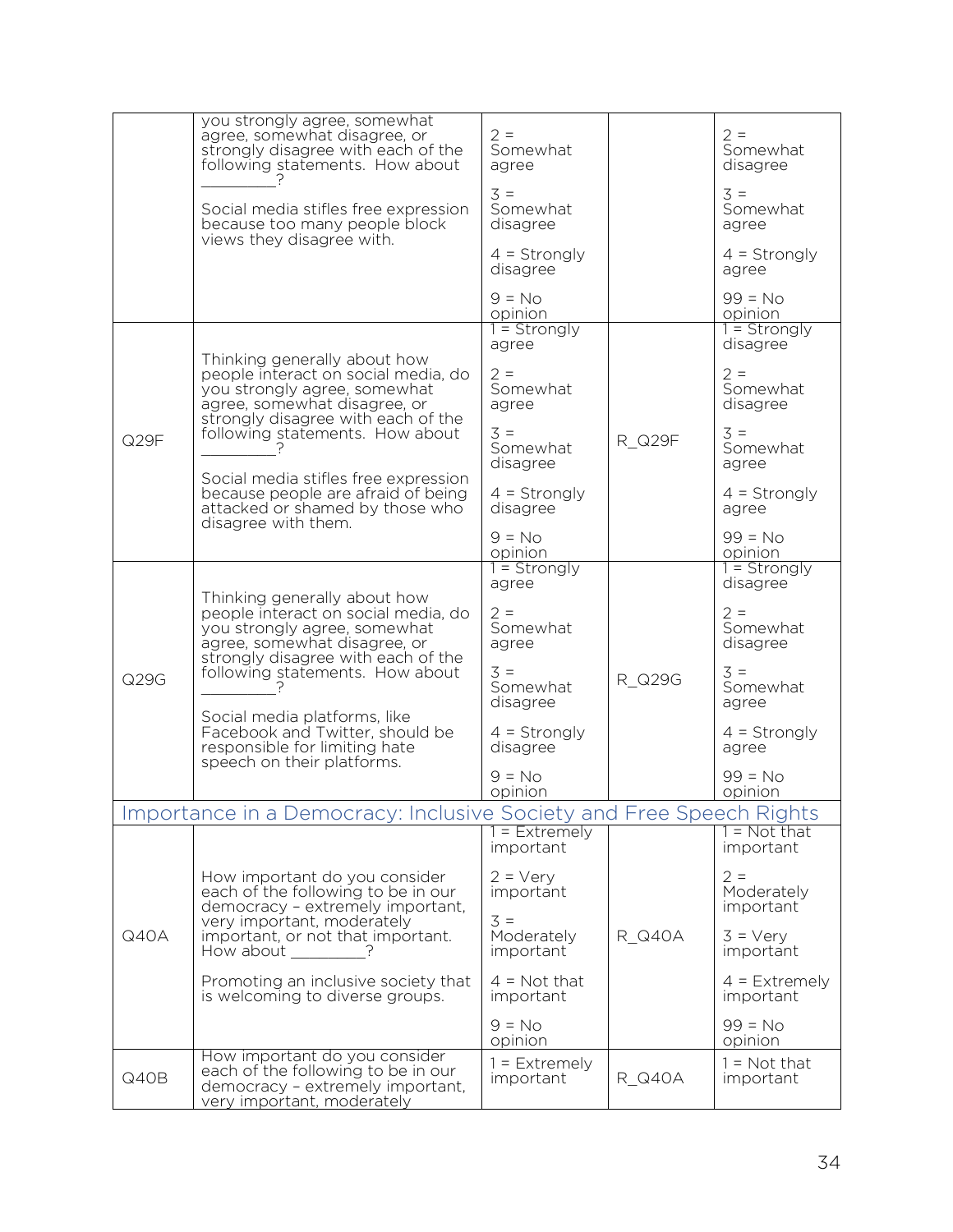|     | important, or not that important.<br>How about ?                                                                                                                | $2 = V$ ery<br>important                 |       | $2 =$<br>Moderately<br>important |
|-----|-----------------------------------------------------------------------------------------------------------------------------------------------------------------|------------------------------------------|-------|----------------------------------|
|     | Protecting citizens' free speech<br>rights.                                                                                                                     | $3 =$<br>Moderately<br>important         |       | $3 = \text{Very}$<br>important   |
|     |                                                                                                                                                                 | $4 = Not that$<br>important              |       | $4$ = Extremely<br>important     |
|     |                                                                                                                                                                 | $9 = No$<br>opinion                      |       | $99 = No$<br>opinion             |
|     | Hate Speech and the Internet                                                                                                                                    |                                          |       |                                  |
|     |                                                                                                                                                                 | $=$ Strongly<br>agree                    |       | $=$ Strongly<br>disagree         |
|     | Do you strongly agree, somewhat                                                                                                                                 | $2 =$<br>Somewhat<br>agree               |       | $2 =$<br>Somewhat<br>disagree    |
| Q44 | agree, somewhat disagree, or<br>strongly disagree with the<br>following statement: the Internet is<br>responsible for a significant<br>increase in hate speech. | $\overline{3}$ =<br>Somewhat<br>disagree | R Q44 | $3 =$<br>Somewhat<br>agree       |
|     |                                                                                                                                                                 | $4 =$ Strongly<br>disagree               |       | $4 =$ Strongly<br>agree          |
|     |                                                                                                                                                                 | $9 = No$<br>opinion                      |       | $99 = No$<br>opinion             |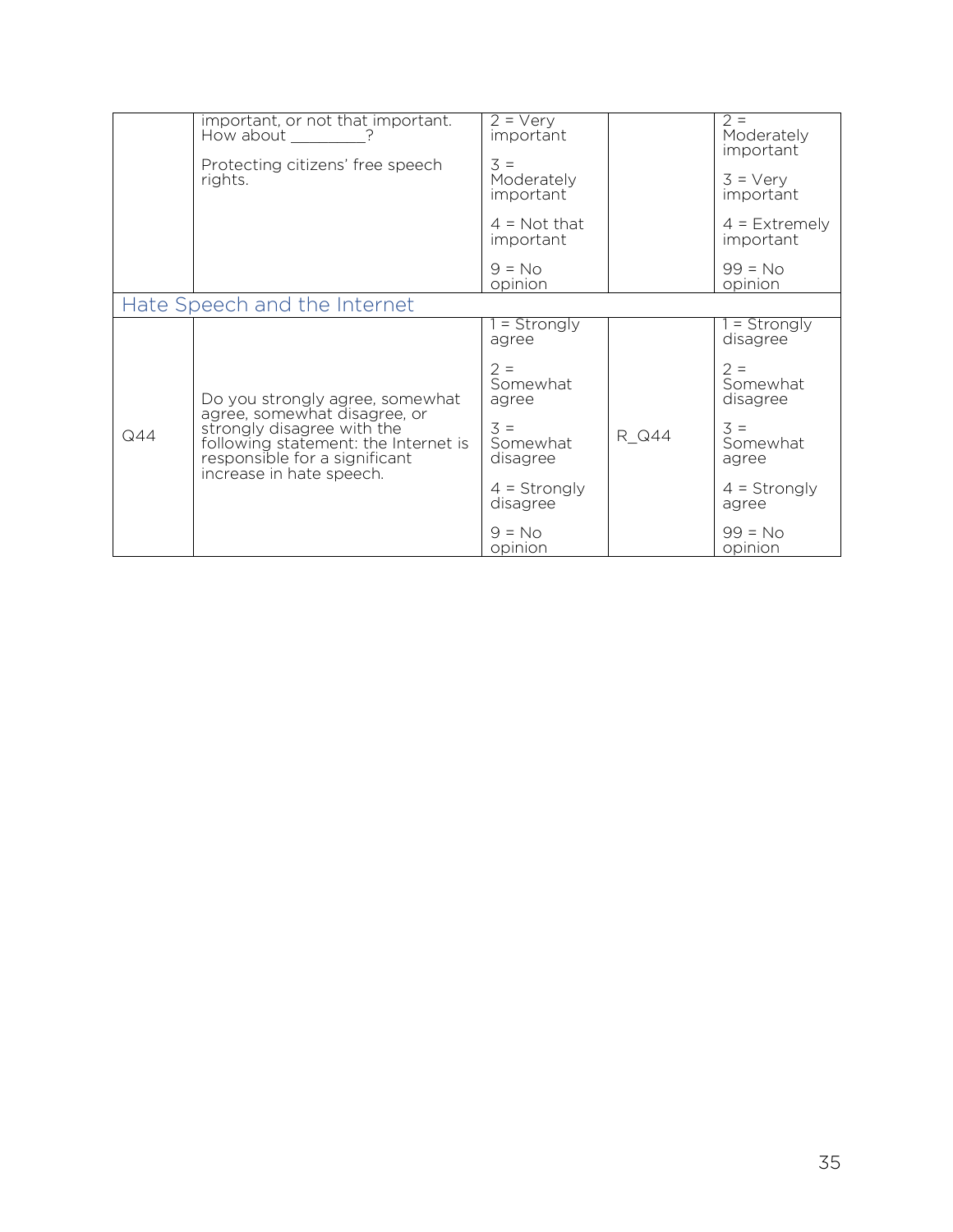## Table 5. Creating Binary Variables

| Original<br>Variable | Label                                                                                                                                                                                                                                                                                 | Original<br>Values                                                                                                                           | Variable(s)<br>Created | Recodes                                                                                                   |
|----------------------|---------------------------------------------------------------------------------------------------------------------------------------------------------------------------------------------------------------------------------------------------------------------------------------|----------------------------------------------------------------------------------------------------------------------------------------------|------------------------|-----------------------------------------------------------------------------------------------------------|
|                      | Strength of the First Amendment                                                                                                                                                                                                                                                       |                                                                                                                                              |                        |                                                                                                           |
| Q1A                  | Do you think each of the<br>following rights is very<br>secure, secure, threatened,<br>or very threatened in the<br>country today? How about<br>Freedom of speech?                                                                                                                    | $1 = \sqrt{e^{2}}$<br>secure<br>$2 =$ Secure<br>$3 =$<br>Threatened<br>$4 = \text{Very}$<br>threatened                                       | B_Q1A                  | $0 = \text{Very}$<br>threatened/<br>Threatened<br>$1 = \text{Very}$<br>secure/Secure<br>$99 = No$ opinion |
| Q1B                  | Do you think each of the<br>following rights is very<br>secure, secure, threatened,<br>or very threatened in the<br>country today? How about<br>Freedom of the press?                                                                                                                 | $9 = No$ opinion<br>$1 = \sqrt{e}ry$<br>secure<br>$2 =$ Secure<br>$3 =$<br>Threatened<br>$4 = \text{Verv}$<br>threatened<br>$9 = No$ opinion | B_Q1B                  | $0 = \text{Very}$<br>threatened/<br>Threatened<br>$1 = \text{Very}$<br>secure/Secure<br>$99 = No$ opinion |
| Q1C                  | Do you think each of the<br>following rights is very<br>secure, secure, threatened,<br>or very threatened in the<br>country today? How about<br>Freedom for people to<br>assemble peacefully?                                                                                         | $1 = \sqrt{e}$<br>secure<br>$2 =$ Secure<br>$\overline{3}$ =<br>Threatened<br>$4 = \text{Very}$<br>threatened<br><u>9 = No opinion</u>       | B_Q1C                  | $O = \text{Very}$<br>threatened/<br>Threatened<br>$1 = \text{Very}$<br>secure/Secure<br>$99 = No$ opinion |
| Q1D                  | Do you think each of the<br>following rights is very<br>secure, secure, threatened,<br>or very threatened in the<br>country today? How about<br>Freedom of religion?                                                                                                                  | $=$ Very<br>secure<br>$2 =$ Secure<br>$3 =$<br>Threatened<br>$4 = \text{Very}$<br>threatened<br>$9 = No$ opinion                             | <b>B_Q1D</b>           | $0 = \text{Very}$<br>threatened/<br>Threatened<br>$1 = \text{Very}$<br>secure/Secure<br>$99 = No$ opinion |
| Q1E                  | Do you think each of the<br>following rights is very<br>secure, secure, threatened,<br>or very threatened in the<br>country today? How about<br>$\ldots$<br>Freedom to petition the<br>government, meaning<br>presenting requests to the<br>government without fear of<br>punishment? | $1 = \text{Verv}$<br>secure<br>$2 =$ Secure<br>$3 =$<br>Threatened<br>$4 = \text{Very}$<br>threatened<br>$9 = No$ opinion                    | B_Q1E                  | $0 = \text{Very}$<br>threatened/<br>Threatened<br>$1 = \text{Very}$<br>secure/Secure<br>$99 = No$ opinion |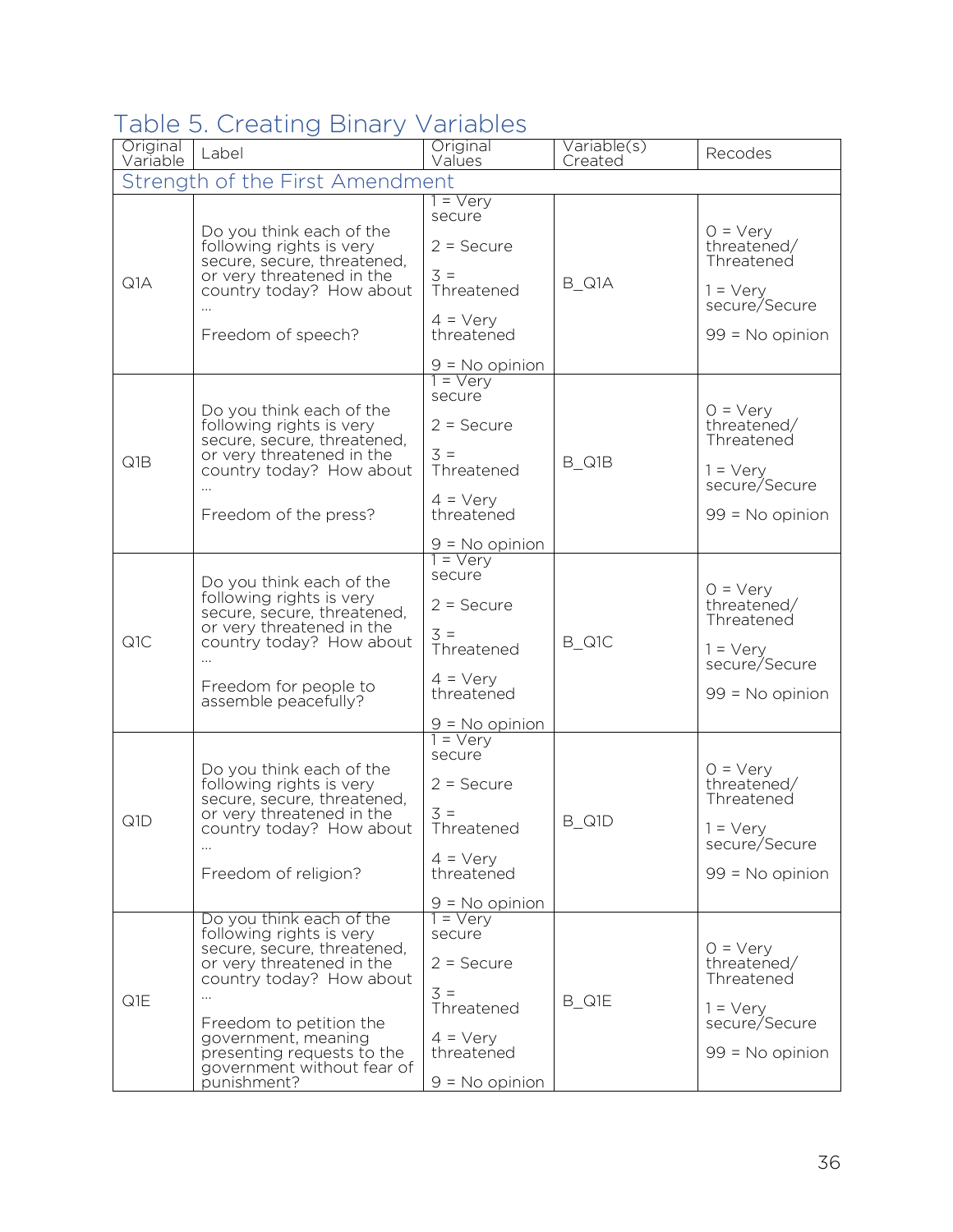|                                                                            | <b>Trust in News Media</b>                                                                                                                                                                                                                         |                                                                                                                |               |                                                                                                      |
|----------------------------------------------------------------------------|----------------------------------------------------------------------------------------------------------------------------------------------------------------------------------------------------------------------------------------------------|----------------------------------------------------------------------------------------------------------------|---------------|------------------------------------------------------------------------------------------------------|
|                                                                            |                                                                                                                                                                                                                                                    | $1 = A$ great                                                                                                  |               |                                                                                                      |
| Q11                                                                        | How much do you trust the<br>news media to report the<br>news accurately and fairly -<br>a great deal, a fair amount,<br>not much, or not at all?                                                                                                  | deal<br>$2 = A$ fair<br>amount<br>$3 = Not much$<br>$4 = Not at all$                                           | <b>B_Q11</b>  | $0 = Not at$<br>all/Not much<br>$1 = A$ great<br>deal/Fair<br>amount                                 |
|                                                                            |                                                                                                                                                                                                                                                    |                                                                                                                |               | $99 = No$ opinion                                                                                    |
| $9 = No$ opinion<br>Opinion on Campus Climate for Expression of Viewpoints |                                                                                                                                                                                                                                                    |                                                                                                                |               |                                                                                                      |
|                                                                            |                                                                                                                                                                                                                                                    | $=$ Strongly                                                                                                   |               |                                                                                                      |
|                                                                            | Do you strongly agree,<br>somewhat agree,<br>somewhat disagree, or<br>strongly disagree with the                                                                                                                                                   | agree<br>$2 =$ Somewhat<br>agree                                                                               |               | $O =$ Strongly<br>disagree/<br>Somewhat<br>disagree                                                  |
| Q18                                                                        | following statement: the<br>climate on my campus<br>prevents some people from<br>saying the things they<br>believe because others                                                                                                                  | $3 =$ Somewhat<br>disagree<br>$4 =$ Strongly<br>disagree                                                       | <b>B_Q18</b>  | $1 =$ Strongly<br>agree/<br>Somewhat<br>agree                                                        |
|                                                                            | might find them offensive.                                                                                                                                                                                                                         |                                                                                                                |               | $99 = No$ opinion                                                                                    |
|                                                                            | Impact of Social Media on Dialogue                                                                                                                                                                                                                 | $9 = No$ opinion                                                                                               |               |                                                                                                      |
|                                                                            | Thinking generally about                                                                                                                                                                                                                           | $1 =$ Strongly                                                                                                 |               |                                                                                                      |
| Q29A                                                                       | how people interact on<br>social media, do you<br>strongly agree, somewhat<br>agree, somewhat disagree,<br>or strongly disagree with<br>each of the following<br>statements. How about                                                             | agree<br>$2 =$ Somewhat<br>agree<br>$3 =$ Somewhat<br>disagree                                                 | <b>B_Q29A</b> | $0 =$ Strongly<br>disagree/<br>Somewhat<br>disagree<br>$1 =$ Strongly<br>agree/                      |
|                                                                            | The dialogue that occurs<br>on social media is usually<br>civil.                                                                                                                                                                                   | $4 =$ Strongly<br>disagree<br>$9 = No$ opinion                                                                 |               | Somewhat<br>agree<br>99 = No opinion                                                                 |
| Q29B                                                                       | Thinking generally about<br>how people interact on<br>social media, do you<br>strongly agree, somewhat<br>agree, somewhat disagree,<br>or strongly disagree with<br>each of the following<br>statements. How about<br>It is too easy for people to | $1 =$ Strongly<br>agree<br>$2 =$ Somewhat<br>agree<br>$3 =$ Somewhat<br>disagree<br>$4 =$ Strongly<br>disagree | <b>B_Q29B</b> | $0 =$ Strongly<br>disagree/<br>Somewhat<br>disagree<br>$1 =$ Strongly<br>agree/<br>Somewhat<br>agree |
|                                                                            | say things anonymously on<br>social media.                                                                                                                                                                                                         | $9 = No$ opinion                                                                                               |               | 99 = No opinion                                                                                      |
| Q29E                                                                       | Thinking generally about<br>how people interact on<br>social media, do you<br>strongly agree, somewhat<br>agree, somewhat disagree,<br>or strongly disagree with<br>each of the following<br>statements. How about                                 | $1 =$ Strongly<br>agree<br>$2 =$ Somewhat<br>agree<br>$3 =$ Somewhat<br>disagree                               | <b>B_Q29E</b> | $0 =$ Strongly<br>disagree/<br>Somewhat<br>disagree<br>$1 =$ Strongly<br>agree/<br>Somewhat          |
|                                                                            | Social media stifles free<br>expression because too                                                                                                                                                                                                | $4 =$ Strongly<br>disagree                                                                                     |               | agree<br>99 = No opinion                                                                             |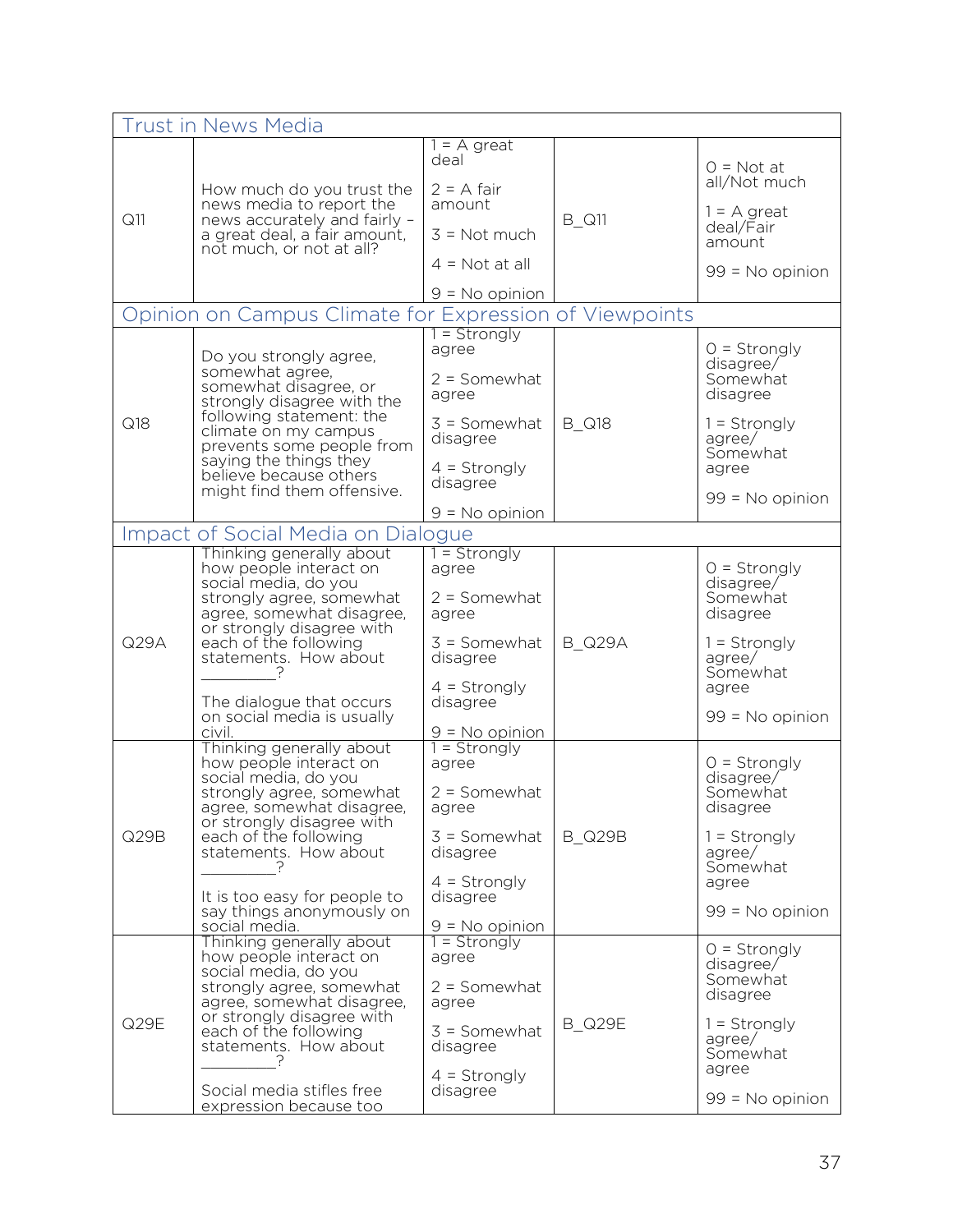|                              | many people block views<br>they disagree with.                                                                                                                                                                                                                                                                                                                | $9 = No$ opinion                                                                                                                   |               |                                                                                                                           |  |
|------------------------------|---------------------------------------------------------------------------------------------------------------------------------------------------------------------------------------------------------------------------------------------------------------------------------------------------------------------------------------------------------------|------------------------------------------------------------------------------------------------------------------------------------|---------------|---------------------------------------------------------------------------------------------------------------------------|--|
| Q29F                         | Thinking generally about<br>how people interact on<br>social media, do you<br>strongly agree, somewhat<br>agree, somewhat disagree,<br>or strongly disagree with<br>each of the following<br>statements. How about<br>Social media stifles free<br>expression because people<br>are afraid of being attacked<br>or shamed by those who<br>disagree with them. | $1 =$ Strongly<br>agree<br>$2 =$ Somewhat<br>agree<br>$3 =$ Somewhat<br>disagree<br>$4 =$ Strongly<br>disagree<br>$9 = No$ opinion | <b>B_Q29F</b> | $0 =$ Strongly<br>disagree/<br>Somewhat<br>disagree<br>$1 =$ Strongly<br>agree/<br>Somewhat<br>agree<br>$99 = No$ opinion |  |
| Q29G                         | Thinking generally about<br>how people interact on<br>social media, do you<br>strongly agree, somewhat<br>agree, somewhat disagree,<br>or strongly disagree with<br>each of the following<br>statements. How about<br>Social media platforms, like<br>Facebook and Twitter,<br>should be responsible for<br>limiting hate speech on<br>their platforms.       | $1 =$ Strongly<br>agree<br>$2 =$ Somewhat<br>agree<br>$3 =$ Somewhat<br>disagree<br>$4 =$ Strongly<br>disagree<br>$9 = No$ opinion | <b>B</b> Q29G | $0 =$ Strongly<br>disagree/<br>Somewhat<br>disagree<br>$1 =$ Strongly<br>agree/<br>Somewhat<br>agree<br>$99 = No$ opinion |  |
| Hate Speech and the Internet |                                                                                                                                                                                                                                                                                                                                                               |                                                                                                                                    |               |                                                                                                                           |  |
| Q44                          | Do you strongly agree,<br>somewhat agree,<br>somewhat disagree, or<br>strongly disagree with the<br>following statement: the<br>Internet is responsible for a<br>significant increase in hate<br>speech.                                                                                                                                                      | $=$ Strongly<br>agree<br>$2 =$ Somewhat<br>agree<br>$3 =$ Somewhat<br>disagree<br>$4 =$ Strongly<br>disagree<br>$9 = No$ opinion   | <b>B</b> Q44  | $0 =$ Strongly<br>disagree/<br>Somewhat<br>disagree<br>$1 =$ Strongly<br>agree/<br>Somewhat<br>agree<br>$99 = No$ opinion |  |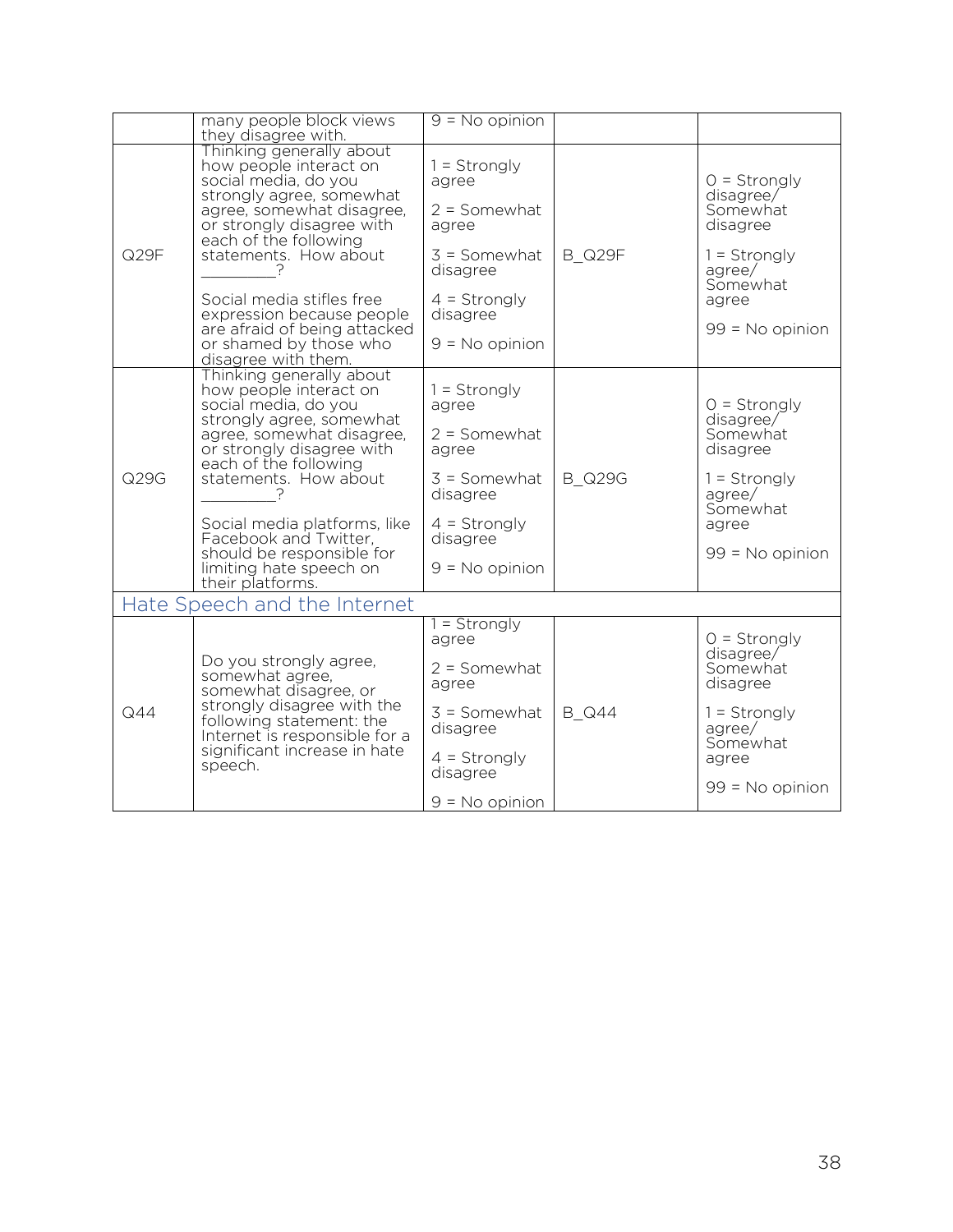#### Table 6. Creating Variables for The Stanton Foundation Free Speech Index (FSI)

| Original<br>Variable                  | Description of Variable                                                                                                                                                                                                                                                                                                                                                                                                                                                                                     | Original<br>Values                                                                                        | Variable(s)<br>Created | Recodes                                                                                                    |  |
|---------------------------------------|-------------------------------------------------------------------------------------------------------------------------------------------------------------------------------------------------------------------------------------------------------------------------------------------------------------------------------------------------------------------------------------------------------------------------------------------------------------------------------------------------------------|-----------------------------------------------------------------------------------------------------------|------------------------|------------------------------------------------------------------------------------------------------------|--|
| <b>Preferred Learning Environment</b> |                                                                                                                                                                                                                                                                                                                                                                                                                                                                                                             |                                                                                                           |                        |                                                                                                            |  |
| Q4                                    | If you had to choose, do you<br>think it is more important for<br>colleges to<br>Create a positive learning<br>environment for all students by<br>prohibiting certain speech or<br>expression that are offensive to<br>certain groups,<br><b>OR</b><br>Create an open learning<br>environment, where students are<br>exposed to all types of speech<br>and viewpoints, even if it means<br>allowing speech that if offensive                                                                                | $1 = Positive$<br>learning<br>environment<br>$2 = Open$<br>learning<br>environment<br>$9 = No$<br>opinion | $FSI_Q4$               | $O = Positive$<br>learning<br>environment<br>$1 =$ Open<br>learning<br>environment<br>$99 = No$<br>opinion |  |
|                                       | or biased against certain groups<br>of people.                                                                                                                                                                                                                                                                                                                                                                                                                                                              |                                                                                                           |                        |                                                                                                            |  |
| Q4A                                   | If you had to choose, do you<br>think it is more important for<br>colleges to<br>Protect students by prohibiting<br>speech they may find offensive<br>or biased,<br>OR<br>Allow students to be exposed to                                                                                                                                                                                                                                                                                                   | $1 =$ Prohibit<br>offensive<br>speech<br>$2 =$ Allow all<br>types of<br>speech<br>$9 = No$                | FSI Q4A                | $O =$ Prohibit<br>offensive<br>speech<br>$1 =$ Allow all<br>types of<br>speech<br>$99 = No$                |  |
|                                       | all types of speech even if they<br>may find it offensive or biased.                                                                                                                                                                                                                                                                                                                                                                                                                                        | opinion                                                                                                   |                        | opinion                                                                                                    |  |
|                                       | Opinion on Campus Policies Restricting Speech and Expression                                                                                                                                                                                                                                                                                                                                                                                                                                                |                                                                                                           |                        |                                                                                                            |  |
| Q14A                                  | Do you think colleges should or<br>should not be able to establish<br>policies that restrict each of the<br>following types of speech or<br>expression on campus? How<br>about<br>Expressing political views that<br>are upsetting or offensive to<br>certain groups.                                                                                                                                                                                                                                       | $1 = Yes$<br>$2 = No$<br>$9 = No$<br>opinion                                                              | FSI_Q14A               | $O = Yes$<br>$1 = No$<br>$99 = No$<br>opinion                                                              |  |
| Q14B                                  | Do you think colleges should or<br>should not be able to establish<br>policies that restrict each of the<br>following types of speech or<br>expression on campus? How<br>about and a state of the state of the state of the state of the state of the state of the state of the state of the state of the state of the state of the state of the state of the state of the state of the state of the sta<br>Using slurs and other language<br>on campus that is intentionally<br>offensive to other groups. | $1 = Yes$<br>$2 = No$<br>$9 = No$<br>opinion                                                              | FSI_Q14B               | $O = Yes$<br>$1 = No$<br>$99 = No$<br>opinion                                                              |  |
| Opinion on Student Protest Behavior   |                                                                                                                                                                                                                                                                                                                                                                                                                                                                                                             |                                                                                                           |                        |                                                                                                            |  |
| Q34A                                  | Do you think each of the<br>following actions that could be<br>taken by college students are<br>always acceptable, sometimes                                                                                                                                                                                                                                                                                                                                                                                | $1 =$ Always<br>acceptable                                                                                | <b>FSI_Q34A</b>        | $O =$ Always<br>acceptable                                                                                 |  |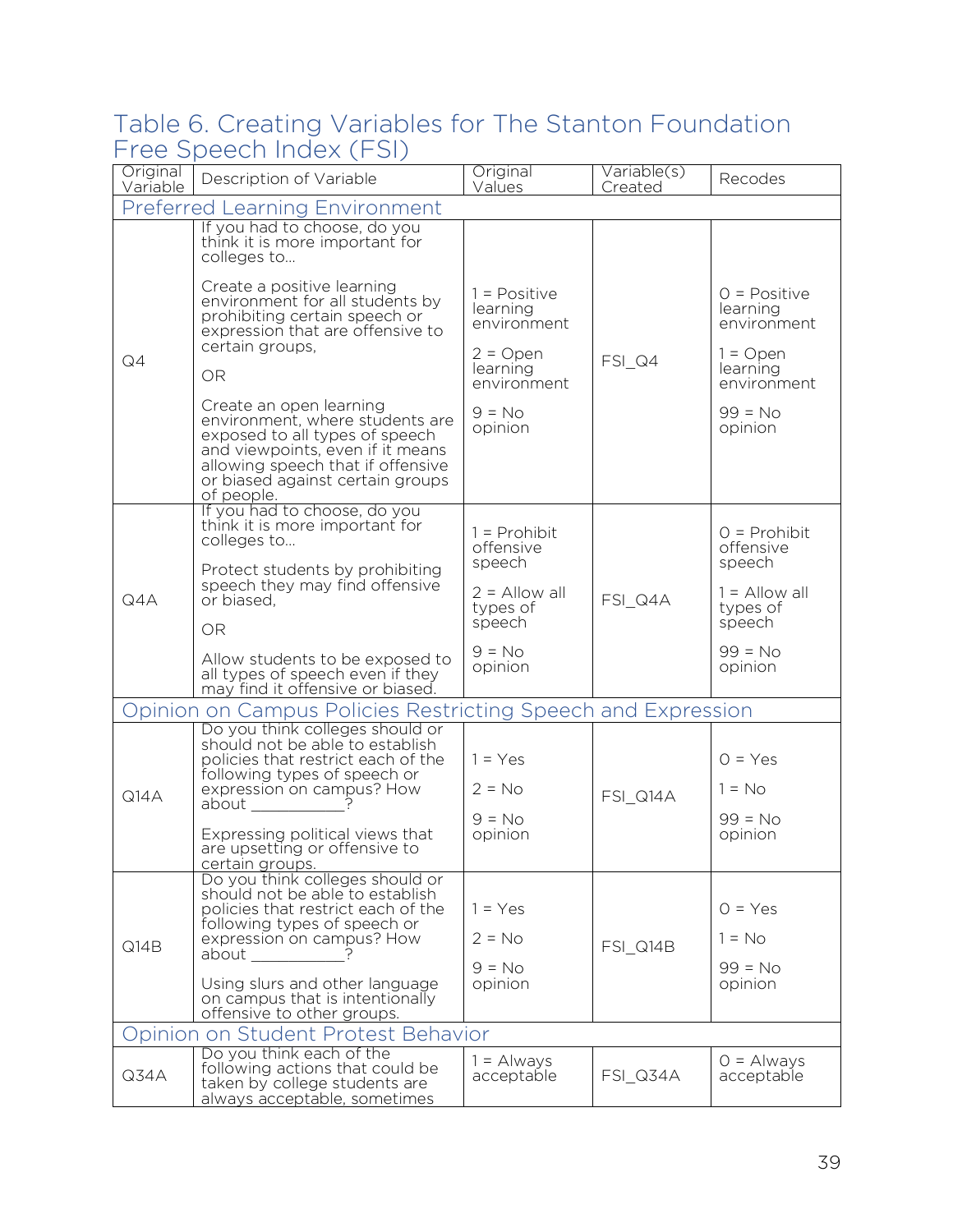|                                                 | acceptable, or never acceptable?<br>How about ?                                                                                                                                                                                      | $2 =$<br>Sometimes                                             |                 | $0.5 =$<br>Sometimes                                                        |
|-------------------------------------------------|--------------------------------------------------------------------------------------------------------------------------------------------------------------------------------------------------------------------------------------|----------------------------------------------------------------|-----------------|-----------------------------------------------------------------------------|
|                                                 | Shouting down speakers or                                                                                                                                                                                                            | acceptable                                                     |                 | acceptable                                                                  |
|                                                 | trying to prevent them<br>from talking.                                                                                                                                                                                              | $3 =$ Never<br>acceptable                                      |                 | $1 =$ Never<br>acceptable                                                   |
|                                                 |                                                                                                                                                                                                                                      | $9 = No$<br>opinion                                            |                 | $99 = No$<br>opinion                                                        |
| Q34B                                            | Do you think each of the<br>following actions that could be<br>taken by college students are<br>always acceptable, sometimes<br>acceptable, or never acceptable?<br>How about $\_\_\$ ?<br>Engaging in protests against<br>speakers. | $1 =$ Always<br>acceptable                                     | <b>FSI_Q34B</b> | $0 =$ Always<br>acceptable                                                  |
|                                                 |                                                                                                                                                                                                                                      | $2 =$<br>Sometimes<br>acceptable                               |                 | $0.5 =$<br>Sometimes<br>acceptable                                          |
|                                                 |                                                                                                                                                                                                                                      | $3 =$ Never<br>acceptable                                      |                 | $1 =$ Never<br>acceptable                                                   |
|                                                 |                                                                                                                                                                                                                                      | $9 = No$<br>opinion                                            |                 | $99 = No$<br>opinion                                                        |
|                                                 | Do you think each of the<br>following actions that could be                                                                                                                                                                          | $1 =$ Always<br>acceptable                                     |                 | $O =$ Always<br>acceptable                                                  |
| Q34D                                            | taken by college students are<br>always acceptable, sometimes<br>acceptable, or never acceptable?<br>How about $\_\_\$ ?                                                                                                             | $2 =$<br>Sometimes<br>acceptable                               | FSI Q34D        | $0.5 =$<br>Sometimes<br>acceptable                                          |
|                                                 | Denying the news media access<br>to cover a protest<br>or rally on campus.                                                                                                                                                           | $3 =$ Never<br>acceptable                                      |                 | $1 =$ Never<br>acceptable                                                   |
|                                                 |                                                                                                                                                                                                                                      | $9 = No$<br>opinion                                            |                 | $99 = No$<br>opinion                                                        |
| Q34E                                            | Do you think each of the<br>following actions that could be<br>taken by college students are<br>always acceptable, sometimes<br>acceptable, or never acceptable?<br>How about ?                                                      | $1 =$ Always<br>acceptable<br>$2 =$<br>Sometimes<br>acceptable | FSI Q34E        | $\overline{O}$ = Always<br>acceptable<br>$0.5 =$<br>Sometimes<br>acceptable |
|                                                 | Distributing pamphlets or<br>literature on<br>controversial issues.                                                                                                                                                                  | $3 =$ Never<br>acceptable<br>$9 = No$                          |                 | $1 =$ Never<br>acceptable<br>$99 = No$                                      |
|                                                 |                                                                                                                                                                                                                                      | opinion                                                        |                 | opinion                                                                     |
|                                                 | Do you think each of the<br>following actions that could be<br>taken by college students are<br>always acceptable, sometimes<br>acceptable, or never acceptable?<br>How about ?                                                      | $1 =$ Always<br>acceptable                                     |                 | $O =$ Always<br>acceptable                                                  |
| Q34F                                            |                                                                                                                                                                                                                                      | $2 =$<br>Sometimes<br>acceptable                               | FSI Q34F        | $0.5 =$<br>Sometimes<br>acceptable                                          |
|                                                 | Engaging in sit-ins or similar<br>attempts to disrupt                                                                                                                                                                                | $3$ = Never<br>acceptable                                      |                 | $1 =$ Never<br>acceptable                                                   |
|                                                 | operations in campus buildings.                                                                                                                                                                                                      | $9 = No$<br>opinion                                            |                 | $99 = No$<br>opinion                                                        |
| Opinion on Campus Speech Codes and Speech Zones |                                                                                                                                                                                                                                      |                                                                |                 |                                                                             |
| Q35A                                            | Next, please say whether you<br>favor or oppose each of the<br>following actions taken by                                                                                                                                            | $1 = Favor$                                                    |                 | $0 = \text{Favor}$                                                          |
|                                                 | colleges.                                                                                                                                                                                                                            | $2 = Oppose$                                                   | FSI Q35A        | $1 =$ Oppose                                                                |
|                                                 | Establishing a free-speech zone,<br>a designated area of campus in<br>which protesting or distributing                                                                                                                               | $9 = No$<br>opinion                                            |                 | $99 = No$<br>opinion                                                        |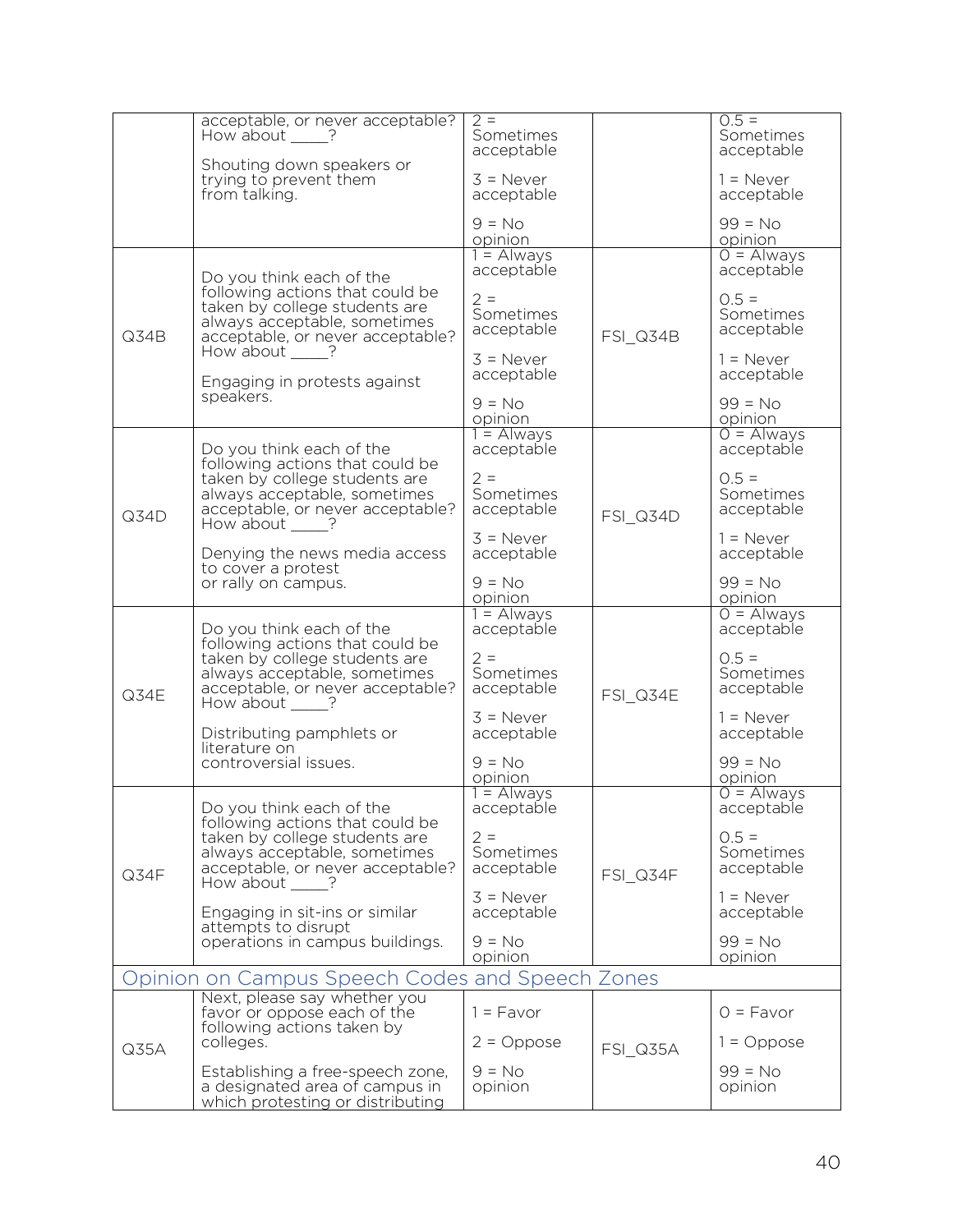|                                                                     | literature is permitted, usually<br>with pre-approval.                                                                                                                                                                                                                    |                                                                                                                                                                   |                |                                                                                                                                         |
|---------------------------------------------------------------------|---------------------------------------------------------------------------------------------------------------------------------------------------------------------------------------------------------------------------------------------------------------------------|-------------------------------------------------------------------------------------------------------------------------------------------------------------------|----------------|-----------------------------------------------------------------------------------------------------------------------------------------|
| Q35C                                                                | Next, please say whether you<br>favor or oppose each of the<br>following actions taken by<br>colleges.<br>Instituting speech codes, or<br>codes of conduct that restrict<br>offensive or biased speech on<br>campus that would be permitted<br>in society more generally. | $1 = Favor$<br>$2 = Oppose$<br>$9 = No$<br>opinion                                                                                                                | FSI Q35A       | $O = Favor$<br>$1 = Oppose$<br>$99 = No$<br>opinion                                                                                     |
| Q35D                                                                | Next, please say whether you<br>favor or oppose each of the<br>following actions taken by<br>colleges.<br>Disinviting speakers because<br>some students are opposed to<br>the invitation.                                                                                 | $1 =$ Favor<br>$2 = Oppose$<br>$9 = No$<br>opinion                                                                                                                | FSI Q35A       | $O = Favor$<br>$1 = Oppose$<br>$99 = No$<br>opinion                                                                                     |
| Importance in a Democracy: Inclusive Society and Free Speech Rights |                                                                                                                                                                                                                                                                           |                                                                                                                                                                   |                |                                                                                                                                         |
| Q40B                                                                | How important do you consider<br>each of the following to be in<br>our democracy - extremely<br>important, very important,<br>moderately important, or not<br>that important. How about<br>Protecting citizens' free speech<br>rights.                                    | $=$ Extremely<br>important<br>$2 = \text{Very}$<br>important<br>$\overline{3}$ =<br>Moderately<br>important<br>$4 = Not that$<br>important<br>$9 = No$<br>opinion | FSI Q40B       | $O = Not that$<br>important<br>$0.33 =$<br>Moderately<br>important<br>$0.66 = \text{Very}$<br>important<br>$1 =$ Extremely<br>important |
| Q41                                                                 | If you had to choose, which do<br>you think is more important?<br>Promoting an inclusive society<br>that is welcoming to diverse<br>groups,<br><b>OR</b><br>Protecting citizens' free speech<br>rights.                                                                   | $1 =$ Promoting<br>an inclusive<br>society<br>$2$ = Protecting<br>citizens' free<br>speech rights<br>$9 = No$<br>opinion                                          | FSI_Q41        | $0 =$ Promoting<br>an inclusive<br>society<br>$1 =$ Protecting<br>citizens' free<br>speech rights<br>$99 = No$<br>opinion               |
| Hate Speech and the First Amendment                                 |                                                                                                                                                                                                                                                                           |                                                                                                                                                                   |                |                                                                                                                                         |
| Q43                                                                 | Do you think hate speech is a<br>form of expression that should<br>or should not be protected by<br>the First Amendment?                                                                                                                                                  | 1 = Yes<br>$2 = No$<br>$9 = No$<br>opinion                                                                                                                        | <b>FSI_Q43</b> | $0 = Yes$<br>$1 = No$<br>$99 = No$<br>opinion                                                                                           |